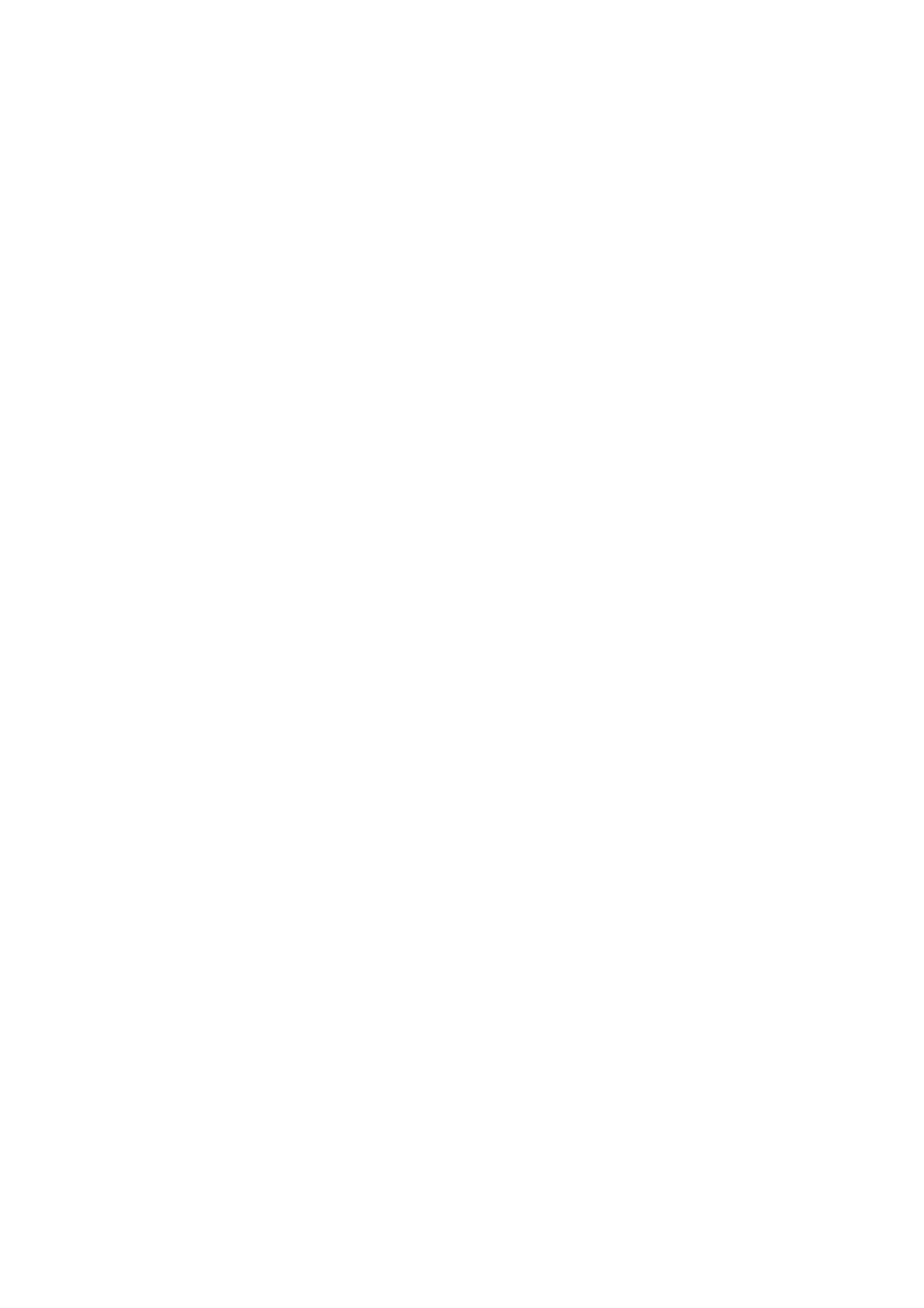# **The assessment of organisational culture**

# **A methodological study**

Teemu Reiman & Pia Oedewald VTT Industrial Systems

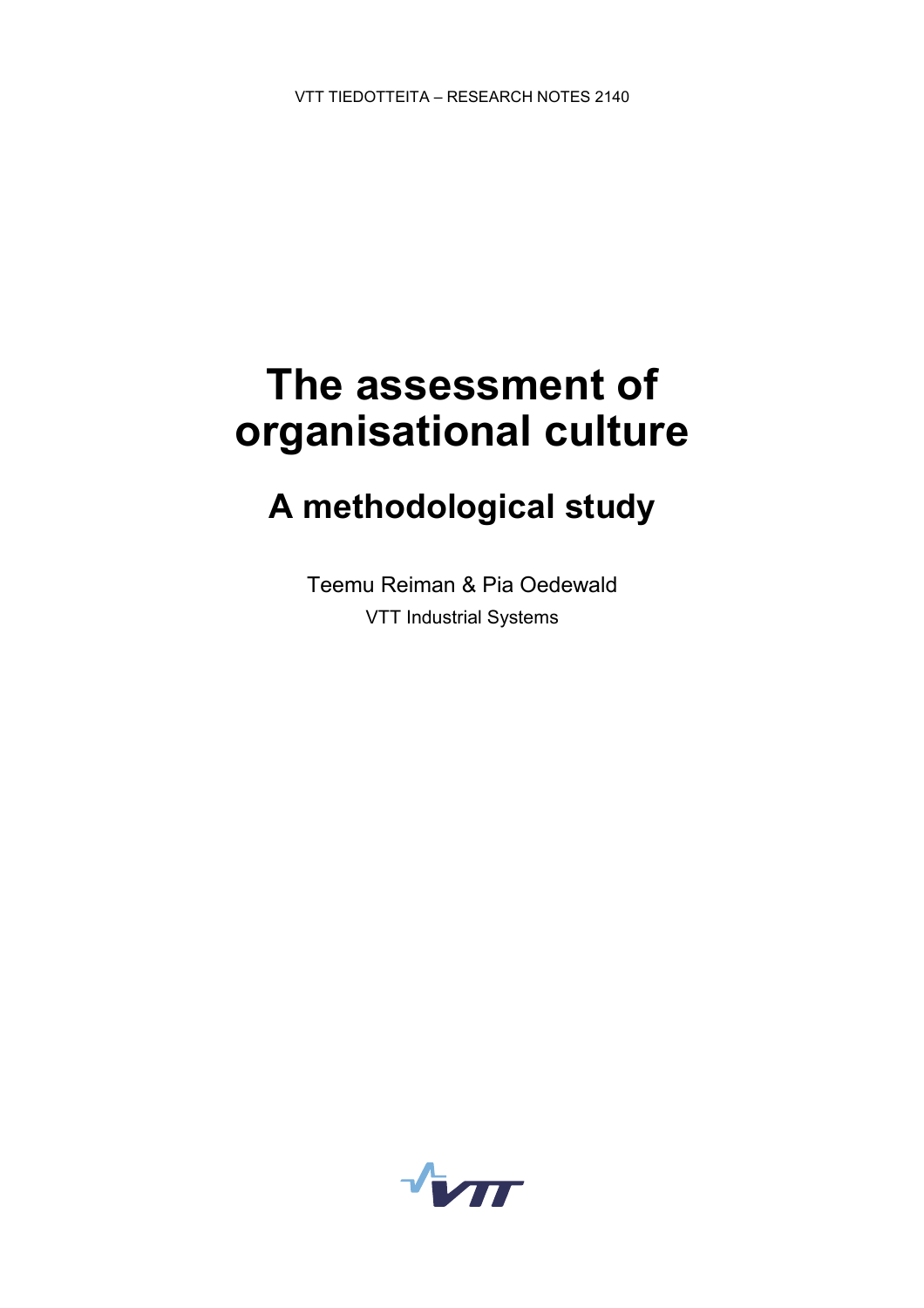ISBN 951-38-5893-6 (soft back ed.) ISSN 1235 $-0605$  (soft back ed.)

ISBN 951-38-5894-4 (URL: http://www.inf.vtt.fi/pdf/) ISSN 1455-0865 (URL: http://www.inf.vtt.fi/pdf/)

Copyright © VTT 2002

JULKAISIJA – UTGIVARE – PUBLISHER

VTT, Vuorimiehentie 5, PL 2000, 02044 VTT puh. vaihde (09) 4561, faksi (09) 456 4374

VTT, Bergsmansvägen 5, PB 2000, 02044 VTT tel. växel (09) 4561, fax (09) 456 4374

VTT Technical Research Centre of Finland, Vuorimiehentie 5, P.O.Box 2000, FIN-02044 VTT, Finland phone internat. + 358 9 4561, fax + 358 9 456 4374

VTT Tuotteet ja tuotanto, Tekniikantie 12, PL 1301, 02044 VTT puh. vaihde (09) 4561, faksi (09) 456 6752

VTT Industriella Systems, Teknikvägen 12, PB 1301, 02044 VTT tel. växel (09) 4561, fax (09) 456 6752

VTT Industrial Systems, Tekniikantie 12, P.O.Box 1301, FIN-02044 VTT, Finland phone internat.  $+ 35894561$ , fax  $+ 35894566752$ 

Technical editing Marja Kettunen

Otamedia Oy, Espoo 2002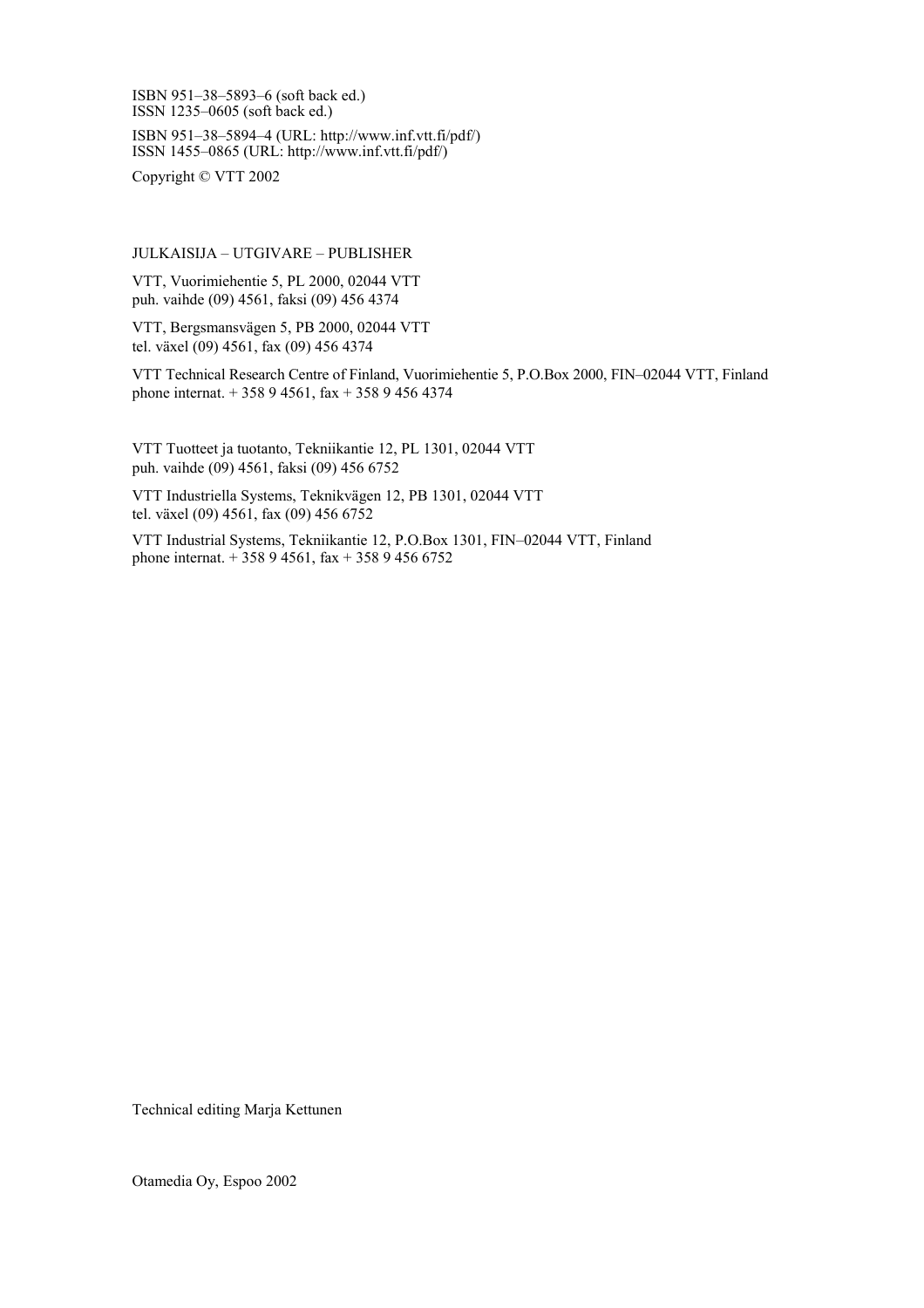Reiman, Teemu & Oedewald, Pia. The assessment of organisational culture. A methodological study. Espoo 2002. VTT Tiedotteita – Research Notes 2140. 39 p.

**Keywords** organisational culture, safety culture, cultural assessment, nuclear power industry, organisational research

# **Abstract**

This report examines the assessment and development of organisational culture in complex organisations. It covers definitions of organisational culture and safety culture, and the research that has been conducted. The common definition of organisational culture is adjusted with the aid of the core-task concept. Organisational culture is defined as a solution created by an organisation for the demands set by the core task. The development of an organisation's operations requires an understanding of the overall dynamics (culture) of the organisation's activities, but also an assessment of the impact of culture on operational efficiency. The criteria of organisations' operational efficiency must be determined on a case-by-case basis. The Contextual Assessment of Organisational Culture (CAOC) methodology proposed in the report uses both qualitative and quantitative methods. Determining the culture prevailing in a company at some moment in time requires the study of the company's values, practices, artefacts and of the core task defined by them. By comparing these elements an attempt is made to clarify the underlying assumptions prevailing in a company. Core-task analysis, on the other hand, helps to determine the main content of work and the critical demands it sets for working practices. The research requires close cooperation with target groups and covers both the practical problems and the resulting research problems which one strives to resolve. One aim is to commit personnel to ponder and reflect on their own work and in this way to reduce opposition to change and to create the conditions for the continuation of internal development work also after the research is completed. Operational development seminars organised during the research deepen the researchers' picture of the culture and act at the same time as a practical channel for operational development and as a chance for personnel to exert their influence. methodology has been developed particularly for application in improving the efficiency of complex organisations and communities of practice, in other words to improve productivity, safety and well-being. The purpose of this report is to present the general basis of the methodology and its relationship to other organisational research and development.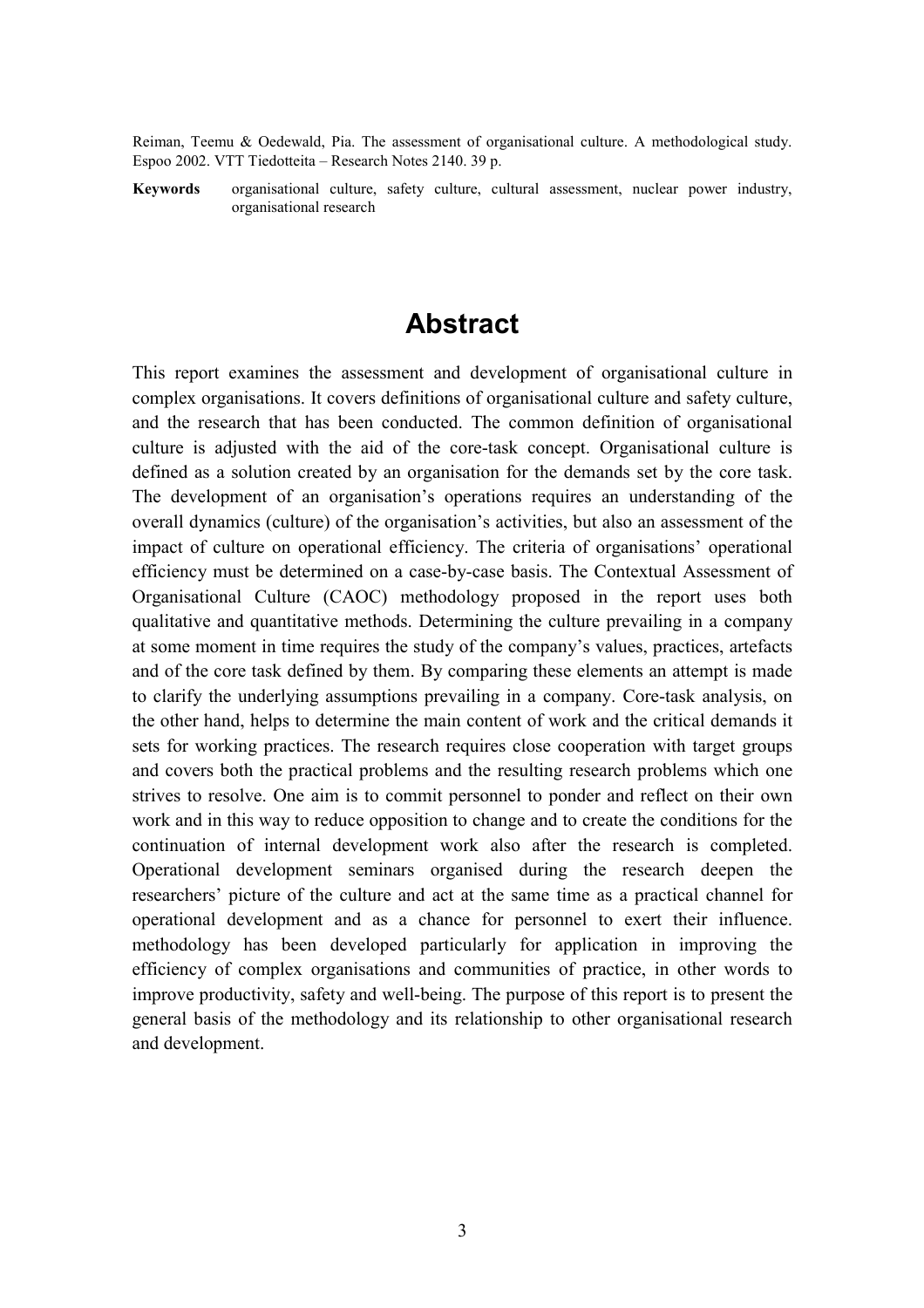# **Contents**

| 1.             |     |       |  |     |  |  |
|----------------|-----|-------|--|-----|--|--|
| 2.             |     |       |  |     |  |  |
|                | 2.1 |       |  |     |  |  |
|                | 2.2 |       |  |     |  |  |
|                | 2.3 |       |  |     |  |  |
|                |     |       |  |     |  |  |
|                | 3.1 |       |  |     |  |  |
|                | 3.2 |       |  |     |  |  |
|                |     | 3.2.1 |  |     |  |  |
|                |     | 3.2.2 |  |     |  |  |
|                |     | 3.2.3 |  |     |  |  |
|                |     | 3.2.4 |  |     |  |  |
|                |     | 3.2.5 |  |     |  |  |
|                | 3.3 |       |  |     |  |  |
|                |     |       |  |     |  |  |
|                | 4.1 |       |  |     |  |  |
|                | 4.2 |       |  |     |  |  |
|                | 4.3 |       |  |     |  |  |
| 5 <sub>1</sub> |     |       |  |     |  |  |
|                |     |       |  | .33 |  |  |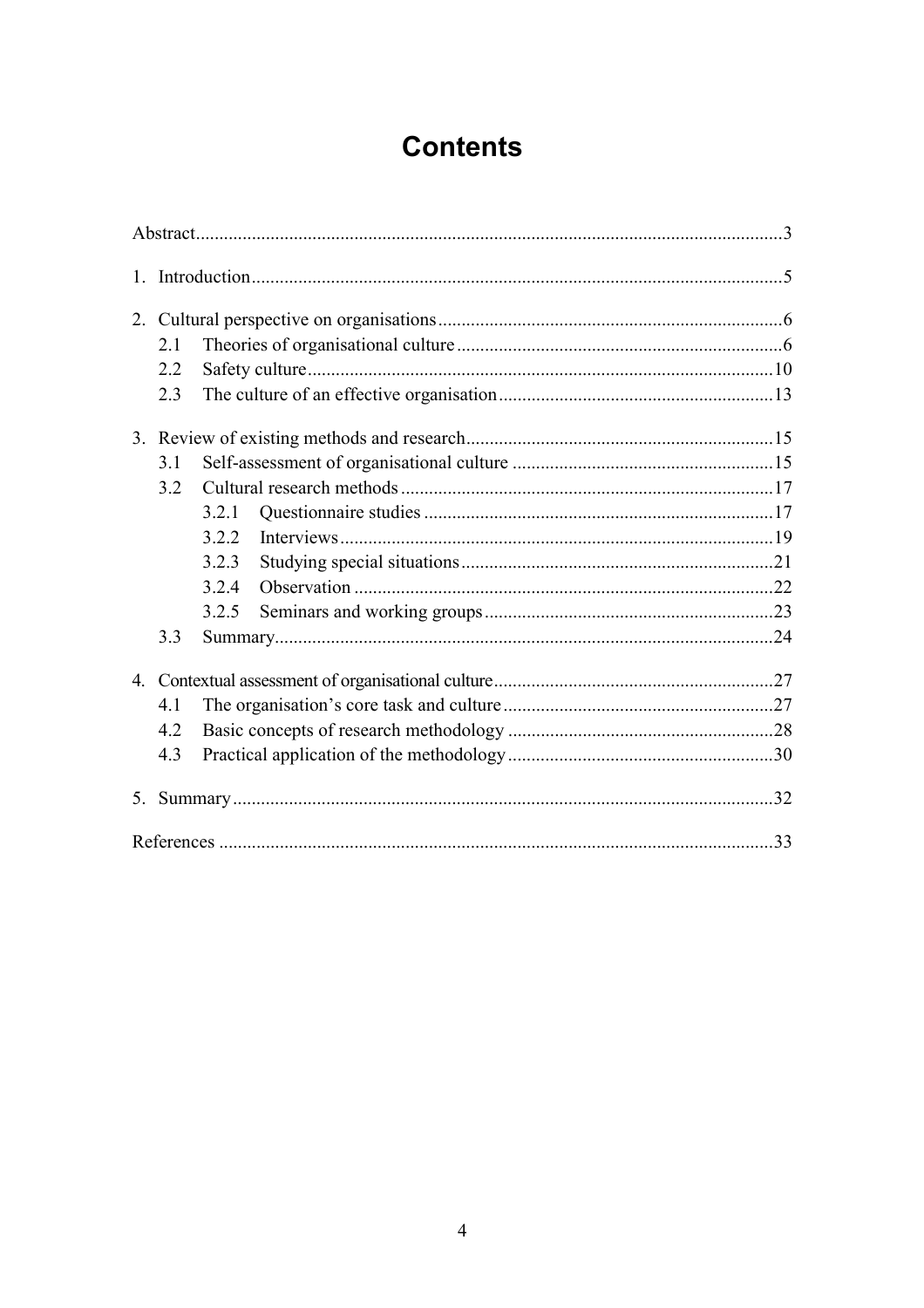# **1. Introduction**

This report is part of the Finnish Trade and Industry Ministry's National Safety Research on Nuclear Power Stations 1999–2002 (FINNUS/WOPS), the objective of which is to promote the safety of nuclear power generation in Finland. The report is based on organisational culture research (see e.g. Reiman 2001a, Reiman & Norros 2002) and Finnish-language literature reviews (Reiman 1999, Reiman 2001b, Oedewald et al. 2001) conducted within the framework of the project. The Technical Research Centre of Finland (VTT), the Trade and Industry Ministry, and Radiation and Nuclear Safety Authority contributed to the funding of the research programme.

The report examines safety culture and organisational culture research and assessment mainly in the nuclear power industry. The report does, however, also have points of contact with and applications for other industrial sectors. The report defines the concepts of safety culture and organisational culture and examines the connections between them. The report also covers methods for studying and assessing culture and presents a preliminary model of the Contextual Assessment of Organisational Culture methodology developed in VTT. The objective of the report is to promote understanding of organisational culture and a capacity for cultural assessment and development.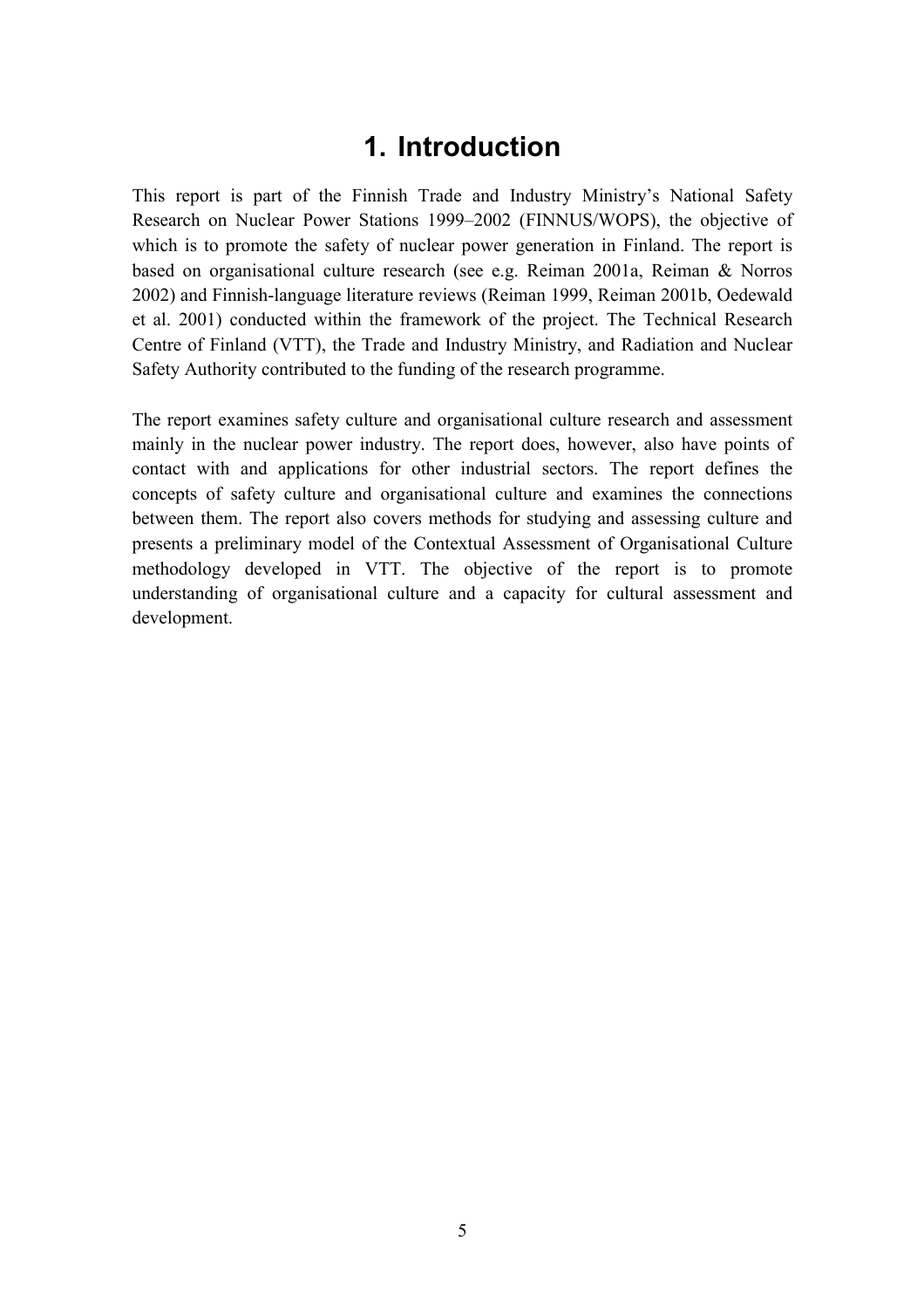# **2. Cultural perspective on organisations**

The concept of organisational culture was in common use in the 1980s. Organisational research originally focused strongly on the surveying of corporate climate, but in the 1980s the organisational climate concept was to some extent replaced by concept of organisational culture. Climate was redefined as the visible expression of organisational culture (see e.g. Glendon & Stanton 2000, p. 198). There is no generally accepted definition of either concept, even though both terms have been in use for more than a decade (see e.g. Smircich 1983 and Alvesson & Berg 1992, Moran & Volkwein 1992). Organisational culture is said to mean, for example, an organisation's values (Deal  $\&$ Kennedy 1982), an organisation's generally accepted system of meaning (Pettigrew 1979) or an organisation's operating philosophy (Ouchi 1981). Despite the uncertainty of the concept's definition, the significance of culture is understood, particularly in the corporate world. Traditional mechanistic management models have been found to be inadequate and contrary to fundamental human nature. A new concept was needed to describe and explain individuals' actions in an organisation so that their working capacity could be improved (Alvesson & Berg 1992).

### **2.1 Theories of organisational culture**

According to Schein's (1981, 1985, 1992) theory, organisational culture is defined as ìA pattern of shared basic assumptions that the group learned as it solved its problems of *external adaptation* and *internal integration*, that has worked well enough to be considered valid and, therefore, to be taught to new members as a correct way to *perceive, think* and *feel* in relation to those problems." (Schein 1992, p. 12, italics altered). According the Schein, organisational culture is the *learned* result of group experiences, and it is to a large extent unconscious (Schein 1992). Schein considers culture to be a three-layer phenomenon (see Fig. 1).

As Figure 1 shows, organisational culture can be examined on different levels. This should also be reflected in the selection of cultural research and development methods. Different methods will generate information about the different levels of culture. These are examined in more detail in Chapter 2.

The first level of culture consists of visible organisational processes and various artefacts. For example, dress codes and the general tidiness of the workplace are artefacts that tell something about the organisation's culture. The first level, according to Schein, is difficult to interpret, however, because it represents the most superficial cultural phenomena, i.e. only reflections of the true corporate culture. For example, behaviour  $-$  which is a cultural artefact  $-$  is also influenced by countless factors other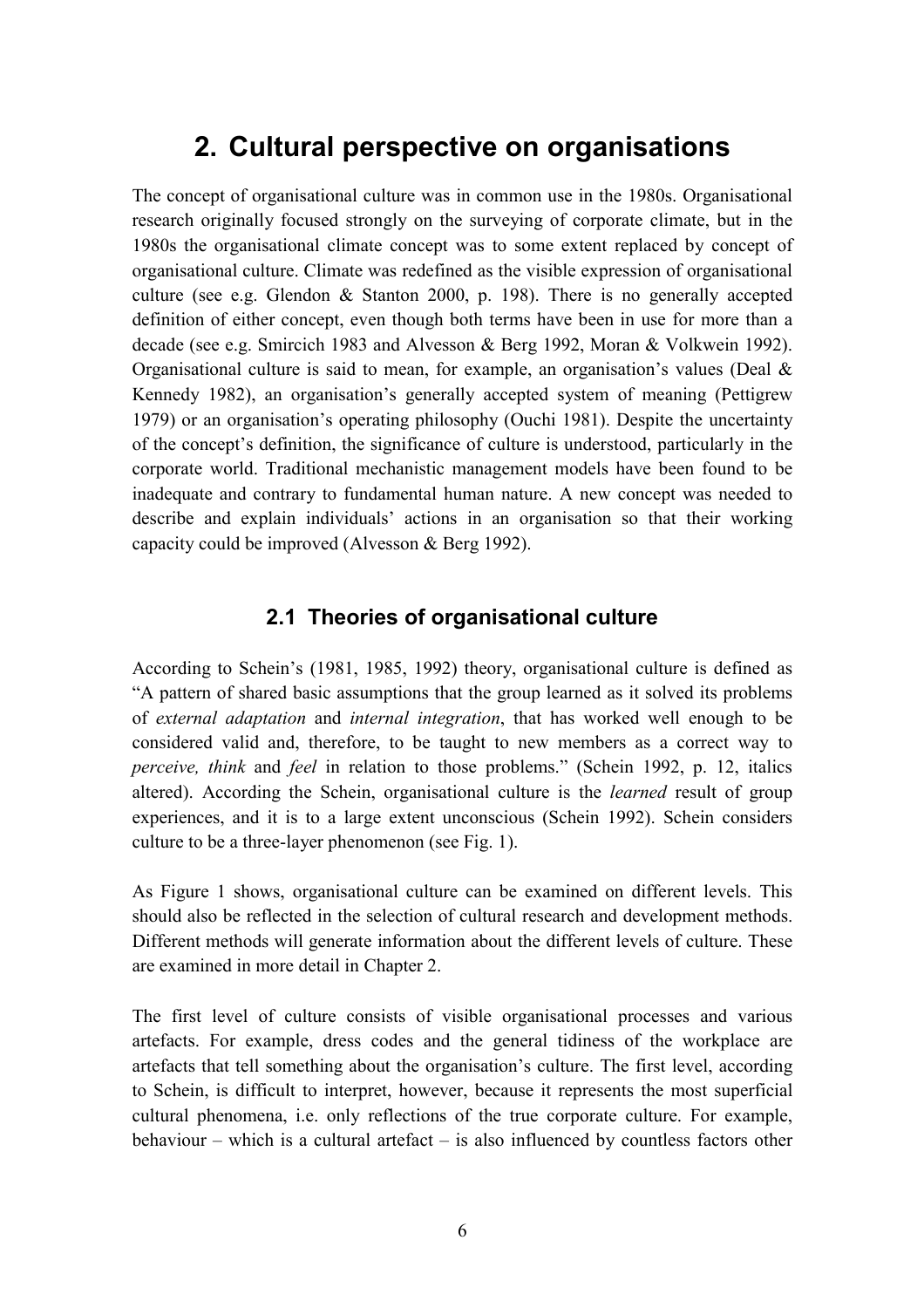than a company's culture (Schein 1992). The first cultural level also consists of various quality systems as well as information systems and databases connected with safety and the control/monitoring of operations (cf. Reason 1997). Similarly, cultural artefacts can be considered to include accident statistics, sick leave and corresponding indicators, which, correctly interpreted, can be used to form conclusions about the deeper characteristics of an organisation's culture. This interpretation requires effective and diverse research methods and an understanding of the internal dynamics of the culture.



*Figure 1. Scheinís (1992) model of organisational culture.*

The second cultural level in the Schein model consists of the organisation's espoused values. These are apparent in, for example, the organisation's official objectives, declared norms and operating philosophy. Espoused values, however, do not always reflect a company's everyday operations. Most important in terms of operations is the culture's deepest level, namely its underlying assumptions (Figure 1) (Schein 1985, 1992).

Underlying assumptions relate to the group's learned solutions to problems relating to external adaptation and internal integration. These solutions gradually become selfevident assumptions that cannot be called into question later. Problems related to *external adaptation* concern views of an organisation's tasks and objectives as well as the means to implement and assess them. A solution has to be found for them so that the organisation can function and succeed in its environment. Problems related to *internal integration* and to maintaining operating capacity concern the creation of a common language and concepts, defining group limits, the level of authority relationships and interaction, as well as methods of reward and punishment. A solution has to be found for these so that members of the organisation can function together in an organised and predictable working community (Schein 1985, 1992).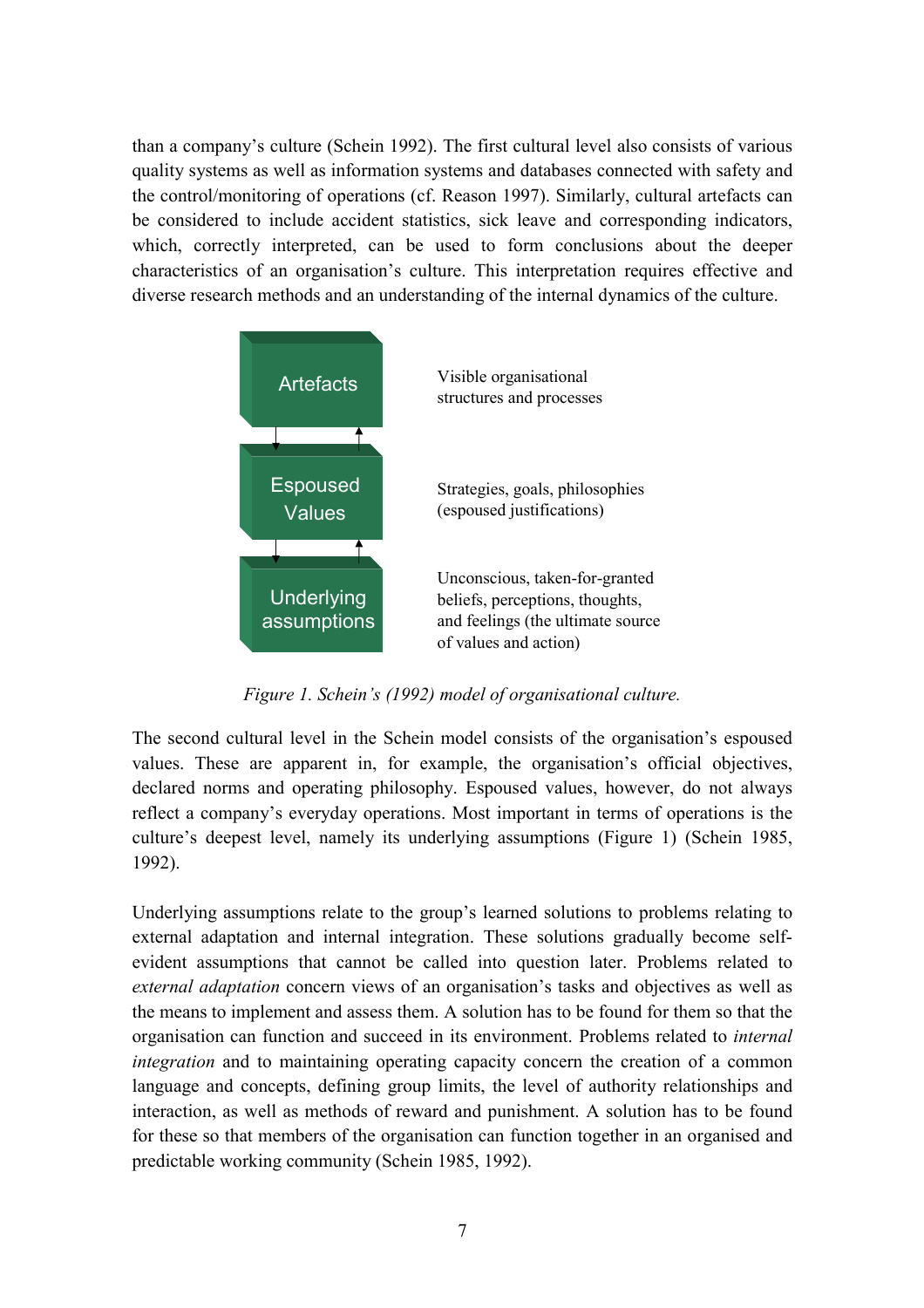Schein (1985, 1992) also distinguishes so-called deeper underlying assumptions, which relate, for example, to views of human nature as well as to the nature of information and the human activity in question. These are strongly influenced by national culture, but an organisation always forms its own view of them in its operations. One can assume that the deeper underlying assumptions originally acted as a basis for interpretation in determining and resolving the problems of internal integration and external adaptation. In other words, they influence how the members of an organisation perceive, think and feel in matters relating to the organisation.

Underlying assumptions function as an unconscious basis for action and a range of decisions that shape the culture further. Underlying assumptions, therefore, are not static; culture is in an epistemological sense the creation and recreation of shared reality. In Weick's terms it can be said that organisational reality is an ongoing accomplishment (Weick 1993).

According to Schein, even though underlying assumptions direct the actions of a company's members, the organisation's underlying assumptions cannot be inferred from such actions (which are only cultural artefacts, see Figure 1). Actions are also always influenced by situation-specific and individual factors (Schein 1999). Espoused norms and an organisation's official rules may, however, be in conflict with everyday (artefact level) actions. Thus they can also be in conflict with the underlying assumptions, which in the end direct these actions. Organisations may not necessarily perceive this conflict themselves or they may even actively deny its existence.

Although Schein's theory has been criticised (e.g. Hatch 1993, Collins 1998, Parker 2000), it covers the central elements of culture well, namely its holistic, partly unconscious and learned nature. Organisational culture, therefore, is not merely a single new variable which describes organisations and which can be examined separately from the other variables that affect an organisation's activities, such as the organisation's structure, strategy, market orientation and the technology it uses. Organisational culture as a scientific concept strives to describe and explain activity in the organisation as a whole.

An integrated organisational culture reduces the uncertainty and ambiguity experienced in an environment and maintains an organisation's operating capacity (Schein 1992, Weick 1995). Organisational culture is a dynamic phenomenon, however. Weick (1995) examines the continual and collective reality-building process that takes place in an organisation. In this process the meaning of various events is deliberated and a common view is formed based on incomplete information. Weick calls this process sense making (Weick 1995). Creating meanings is not a democratic process; power struggle and politics are also very much involved (Alvesson & Berg 1992). History also plays an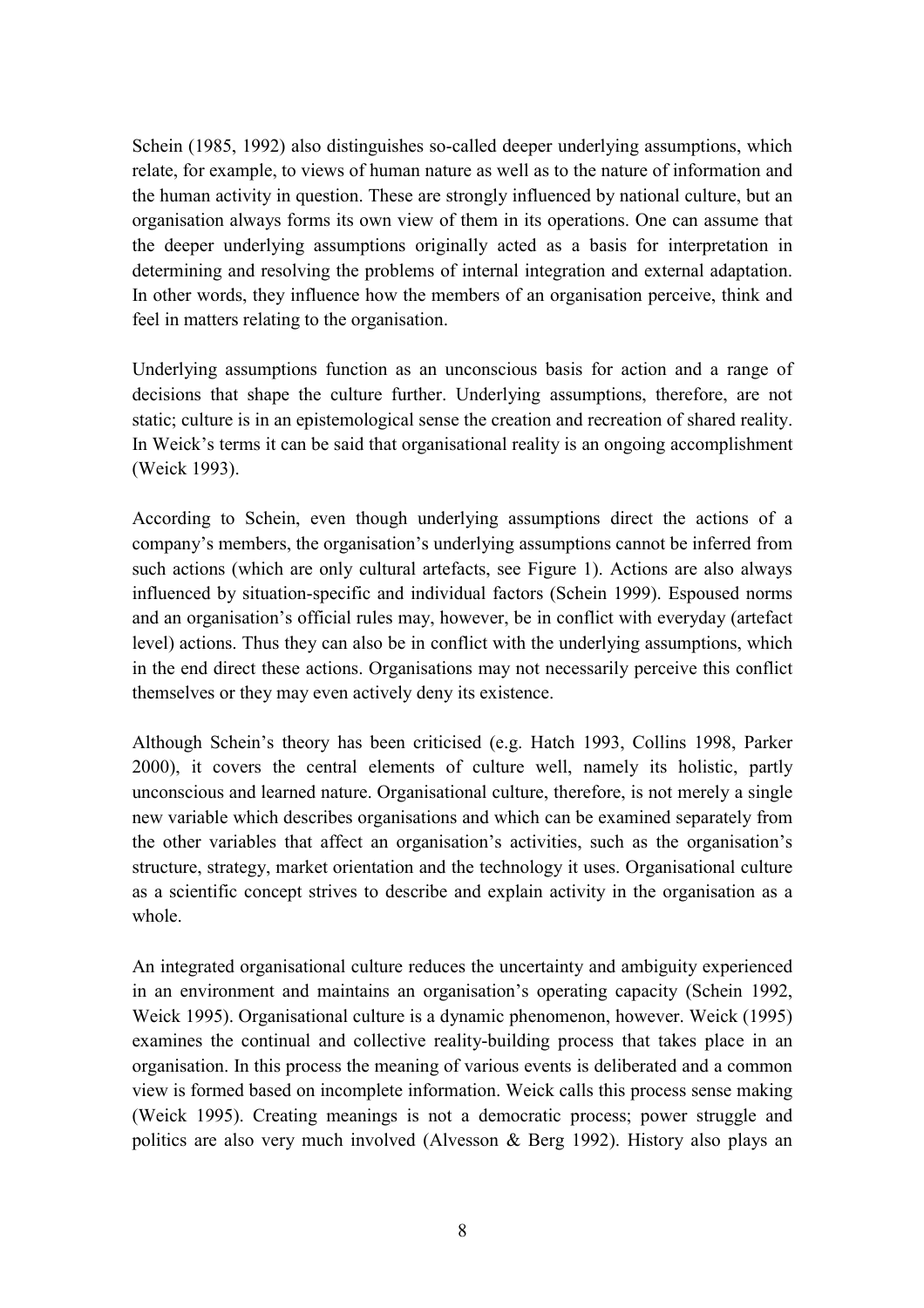important role in the building of meanings. Weick (1993) states: "remembering and looking back are a primary source of meaning" (Weick 1993). In its actions an organisation creates its own opportunities and boundaries again and again (Weick 1993, see also Giddens 1984).

Leadership has a central position in organisational culture. Managers (and the founder of an organisation) play a key role as creators of a culture's underlying assumptions (Gagliardi 1986, Schein 1985). If, however, an attempt is made to explicitly "lead" a culture, the effects might be entirely contrary to what is expected. For example Kunda  $(1992)$  writes about an organisation in which the workers criticised the "cultural" propaganda" and "ideology" spread by their manager. Some of the workers said that they did not want to hear it (the propaganda) or pass it on to their subordinates, because to their mind it was more sensible to discuss how matters and decisions were handled in reality (Kunda 1992, p. 180). This shows that it is often forgotten that culture expresses itself in the management of daily affairs much more significantly and deeply than in the official statements of managers. The organisational culture concept loses its explanatory power. The same danger is evident in the management of "safety culture" (see Section 1.2).

According to Parker (2000, see also Alvesson & Berg 1992), "organisational culture management" as a tool of consultants and as a management method is often a direct continuation of Taylorism and work rationalisation and efficiency thinking: an attempt is made to develop control mechanisms that are not based on "compulsion" or on direct orders (Parker 2000). Workers strive to get to command themselves or each other. The managers' task is considered to be the creation of a culture and its manipulation. The power of cultural theories is seen particularly in fields in which direct control and guidance mechanisms are difficult or impossible to maintain. In a strong culture all workers must, according to these theories, adopt the manager's values as their own underlying assumptions and act according to them. Conflicts or differing opinions are considered harmful and every effort is made to eradicate them (Alvesson & Berg 1992, Kunda 1992, Parker 2000). The above-mentioned features are also found in Schein's theory (see e.g. Parker 2000, p.  $61-67$ ). The roots of Schein's theory lie in system theory (see e.g. Lewin 1947) and in structural functionalism (see e.g. Parsons 1951). As a result, Schein's theory emphasises the unity and functionality of culture.

Theories about the unity of culture have been undermined by showing that various subcultures are evident in organisations. Parker (2000) shows that workers identify with different groups within an organisation, for example on the basis of age, gender and education (see also Reiman 2001a). Parker distinguishes three typical principles of group formation: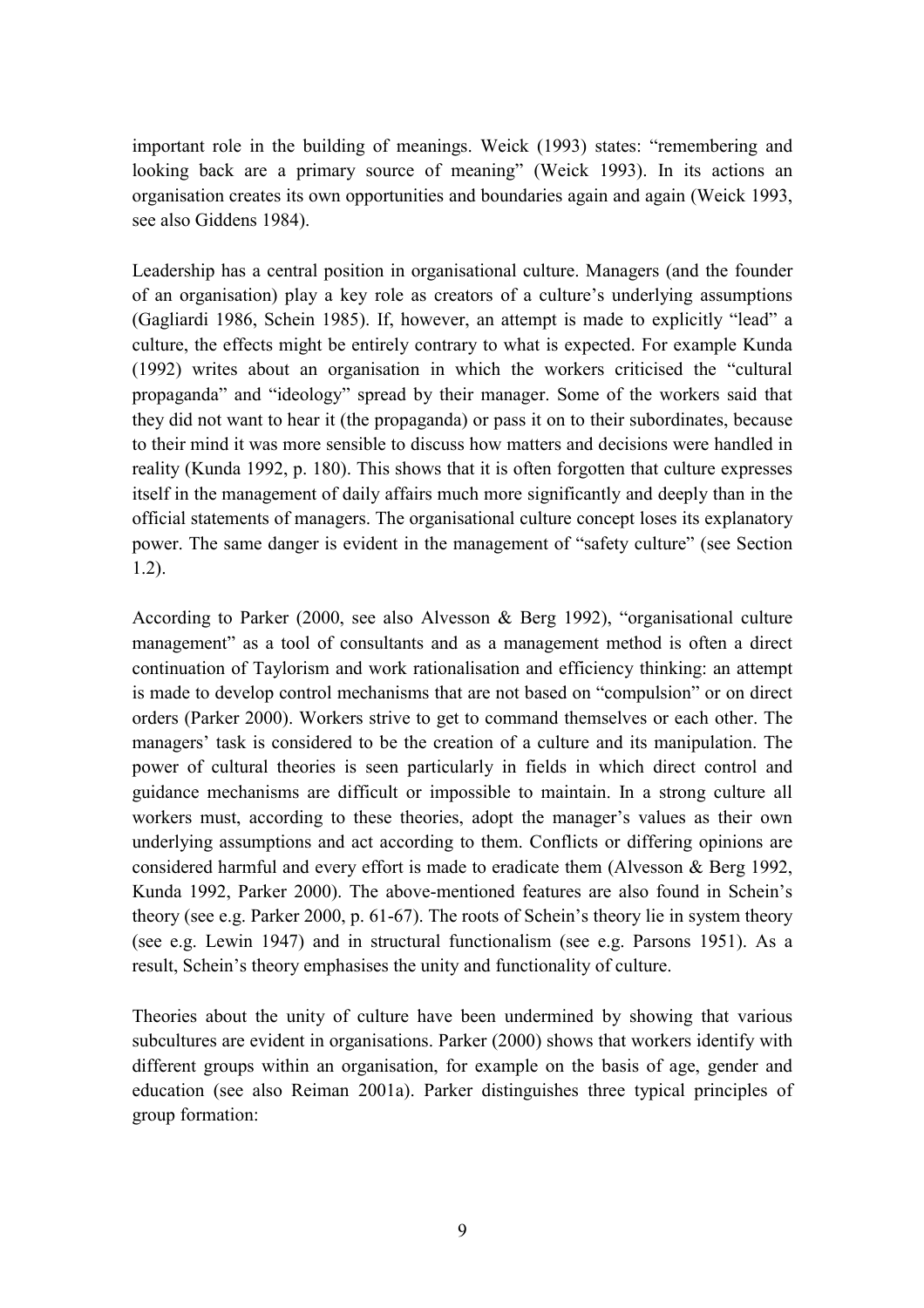- distinction between functions and units on the basis of the location of units and job description
- distinction between genders and distinction according to years spent in the organisation
- professional distinction e.g. on the basis of educational background (Parker 2000).

Some of these subcultures may also feel more unity with the corresponding unit in some other company than with most of the people in their own company. Subcultures are distinguished from each other, among other things, according to how they see their role and the significance of the other subcultures in their company (Parker 2000, McDonald et al. 2000).

There are differences in the motives of individuals to do work; some seek security from an organisation, others look for challenges and risks. These individual factors have an influence on how an organisation's culture is experienced. Collins (1998) sums up the matter by stating that cultures are historically developed, socially maintained and individually interpreted. Every culture, however, has an in-built tendency to unify behaviour. This happens by creating common norms and a shared social identity. The norms determine how one ought to behave in each situation and role. The norms simplify and regulate social interaction and make it predictable. They therefore standardise the operation of the group (Hogg & Abrams 1988, p. 159, see also Goffman 1959 and Levi 2001). A new individual infers the true norms of the group that guide its actions from the behaviour of the group's members. Some of these norms are conscious, some are unconscious (i.e. underlying assumptions).

Some members are seen as model representatives of the group. These individuals have a more powerful influence than others on the formation of norms (Hogg & Abrams 1988, see also Helkama et al. 1998). The formation of social identity is at the same time an important source of self-esteem for individuals and a binding force for the group (Hogg & Abrams 1988, Levi 2001). Because one tends to see oneself in a slightly more positive light than reality (see e.g. Verkasalo 1996), this identification with the group also emphasises those sides of the group which are seen as positive and strong. Because of this it is difficult to assess one's own culture objectively and people are sensitive to pressures to change from outside the culture.

## **2.2 Safety culture**

After the Chernobyl nuclear accident the term safety culture was introduced (IAEA 1991). It was only then that people understood that reasons for accidents were not only technical faults or human errors made by some individual, but that management,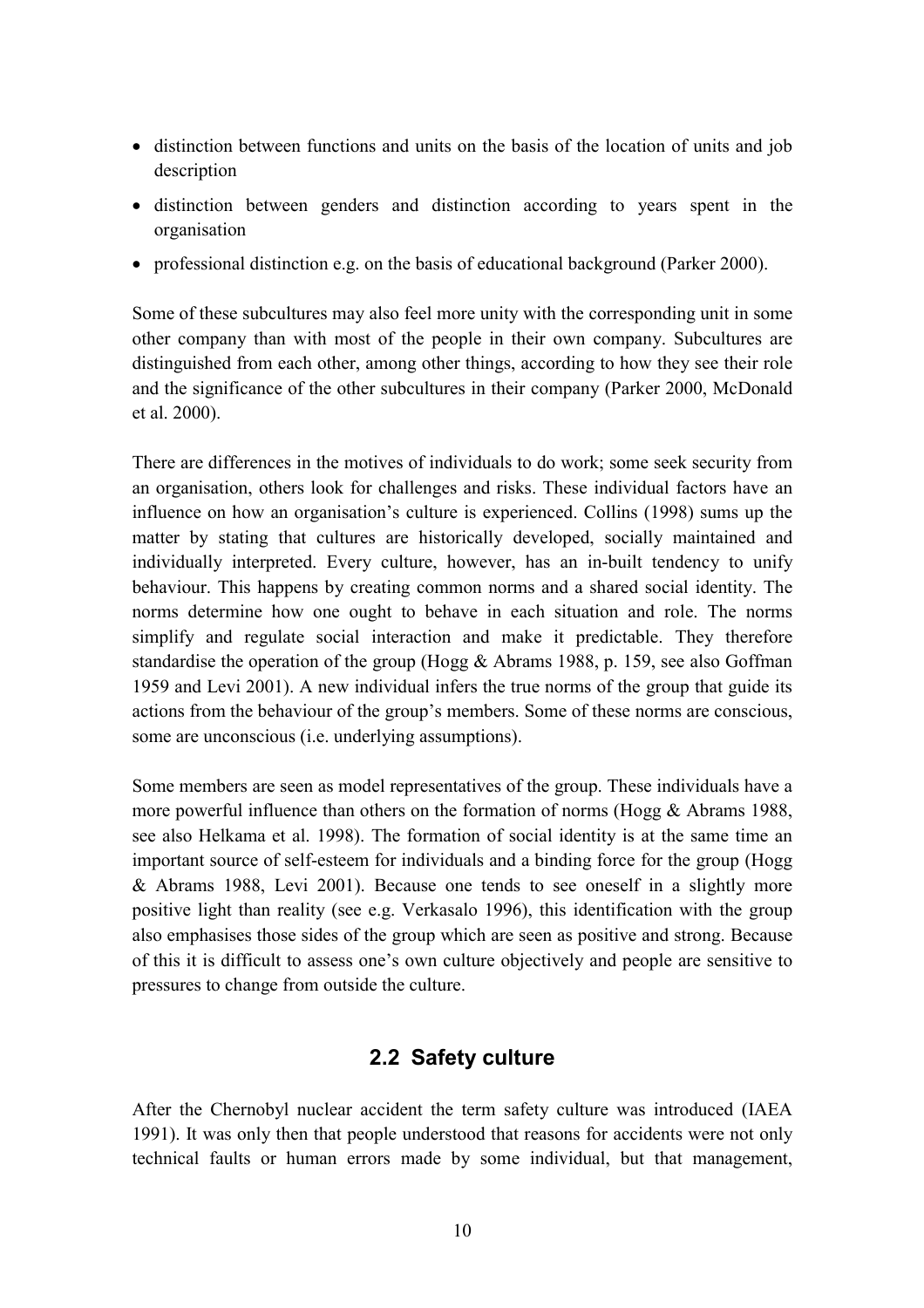organisation and attitudes also influence safety for better or worse. The International Atomic Energy Agency IAEA (1991) defines safety culture as follows: "Safety culture is that assembly of characteristics and attitudes in organisations and individuals which establishes that, as an overriding priority, nuclear plant safety issues receive the attention warranted by their significance." (IAEA 1991, p. 1, see Figure 2). The definition is normative, namely it includes norms and criteria that a safety culture must fulfil. This means that there is a prior assumption that it is possible to define general principles and so-called good operating practices, which function from one context to another and are equally suitable for all individuals, i.e. that they are applicable as they are also in other companies. The term safety culture generally refers to factors relating to both occupational and nuclear safety.



*Figure 2. INSAGís (IAEA 1991) presentation on safety culture.*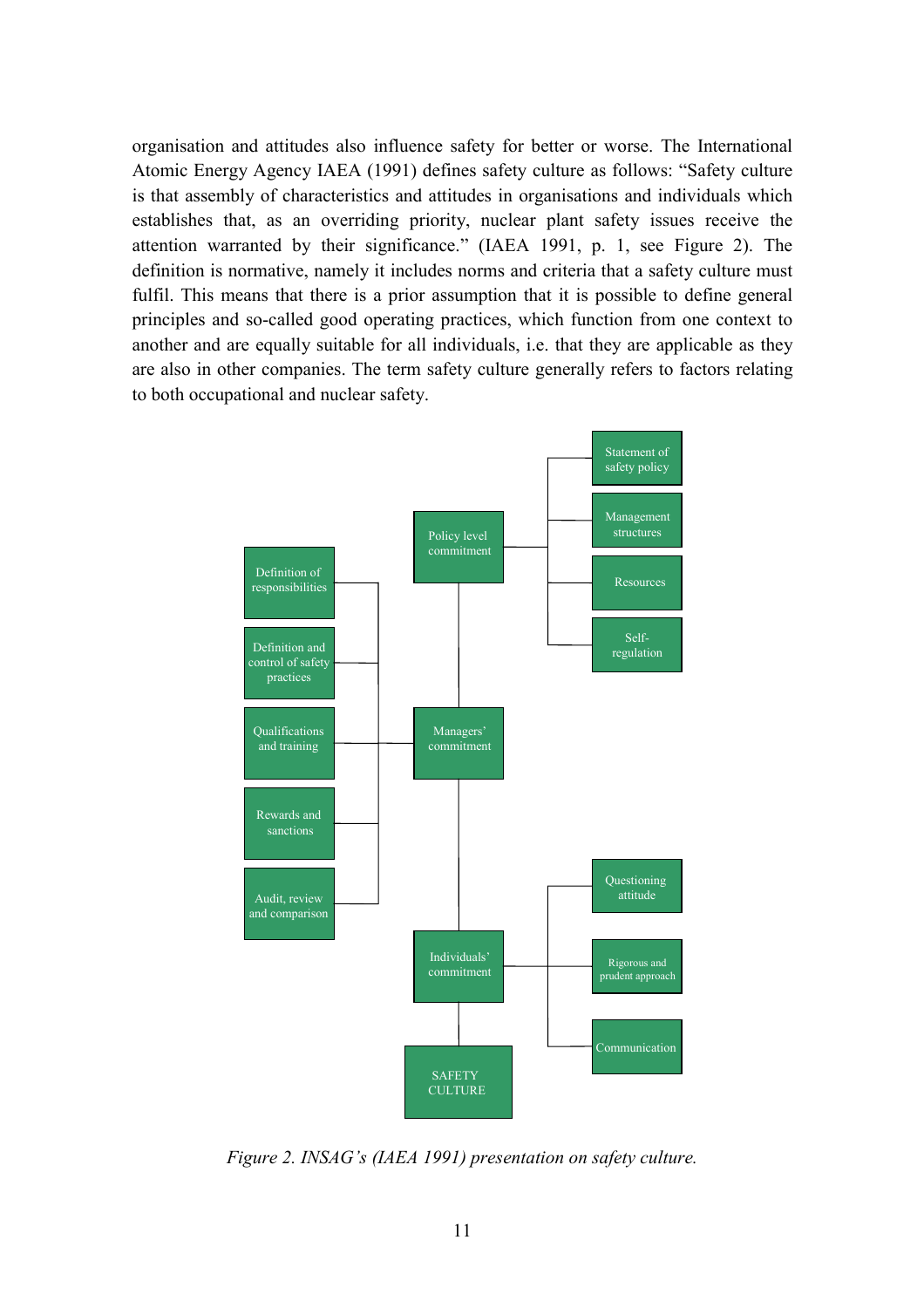A good safety culture does not mean that no mistakes are made at all, rather it means that mistakes are responded to openly; they are considered to be learning opportunities (IAEA 1996). In the literature, the criteria of a good safety culture are considered to be e.g. the following:

- a safety policy that includes the organisation's vision, objectives as well as official criteria and general principles in relation to which operations are evaluated
- a competent and democratic management practice and a visible commitment of management to safety
- positive values and attitudes towards safety and a commitment to safety on the part of the staff
- clear definition of responsibilities and obligations, including clear job descriptions and their significance for safety
- operating practices that take safety into account
- a balance between safety and production
- competent staff and good training methods
- good motivation and job satisfaction
- fairness and trust among the staff and management
- quality and up-to-date rules and regulations and good operating and maintenance procedures
- sufficient interpretation and reporting of events and accidents
- good flow of information between the different levels and task areas of the organisation
- good design and maintenance of technical equipment
- continuous improvement of operations and safety
- sufficient resources
- working relationships with the authorities

(Grote & Künzler 2000, p. 132, see also Zohar 1980, Reason 1993, IAEA 1991, 1994, 1996, 1997a, 1998, ACSNI 1993, HSE 1997 and Lee 1998). The list is quite comprehensive, even though most of these could be the criteria for any successful company. The criteria, however, still do not tell about the dynamics of how a culture that emphasises safety is built and how it is maintained (cf. Section 1.1). The Health and Safety Executive HSE (1997), the authority responsible for occupational health and safety in the United Kingdom, emphasises the definition of safety targets that are measurable and the systematic monitoring of the fulfilment of these targets. In addition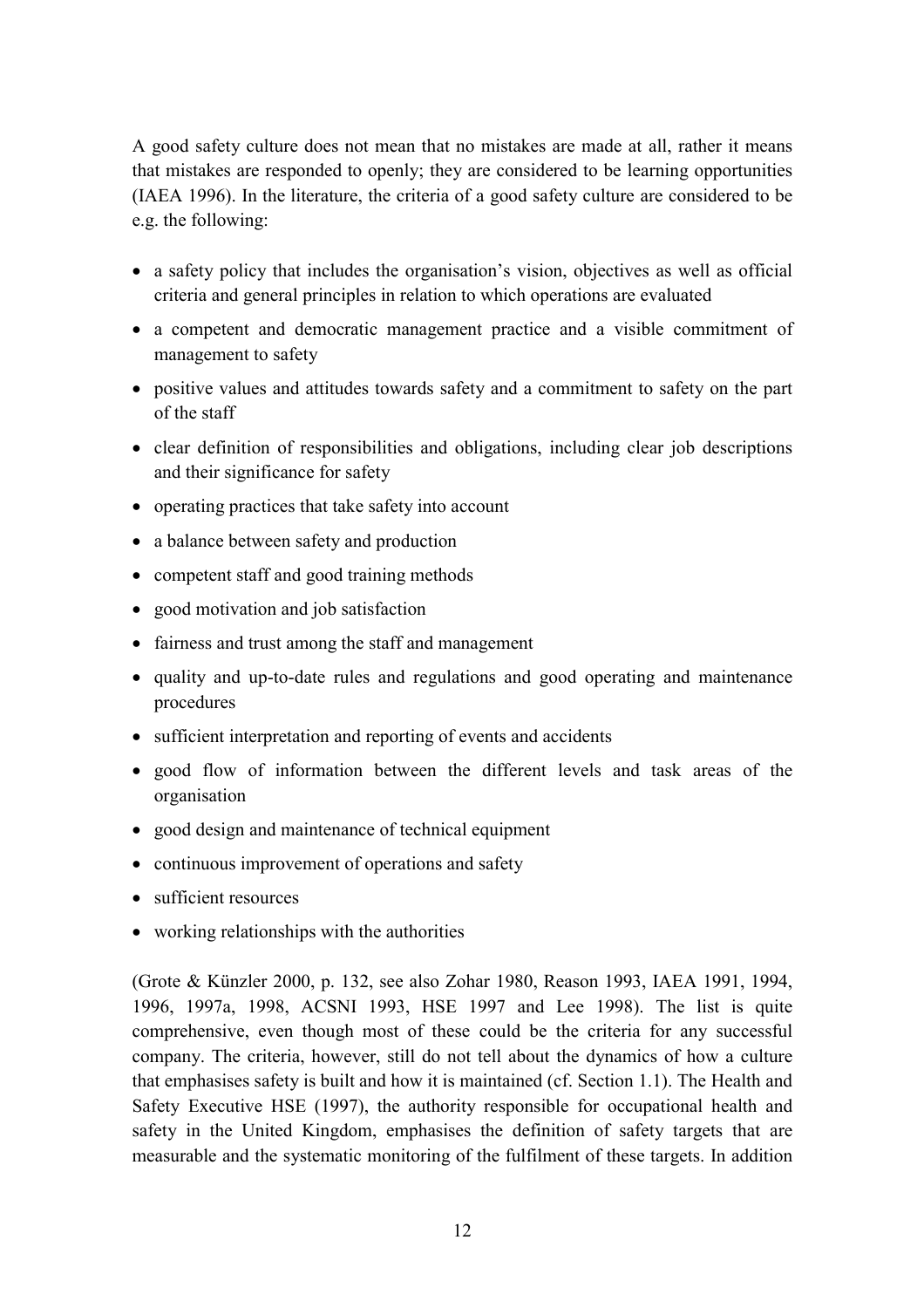it emphasises the "4 Cs" as characteristics of safety culture, namely control, cooperation, communication and competence.

### **2.3 The culture of an effective organisation**

A problem in the safety culture criteria outlined in the last section is that they are often presented separately from an organisation's other characteristics, such as the organisation of work, technology, organisational structure, business strategy and financial decision-making. Safety culture is thus considered to be independent of (or only loosely dependent on) the wider organisational culture. An IAEA report (1998), which examines safety culture's points of contact with organisational culture, states that "safety culture is a subset of the wider organisational culture" (IAEA 1998, p. 13). The indicators of safety culture are typically focused on an organisation's internal operations at the expense of external orientation (see e.g. Cameron & Quinn 1999 for a classification). There are, however, many other factors in an organisation's culture which have an indirect influence on safety. A separation into two different cultures (organisational culture and safety culture) is not justified on theoretical, nor even on practical, grounds (Reiman 1999, 2001a, see also Guldenmund 2000). On the contrary, this increases uncertainty and conflict as far as the content of the terms is concerned. It also reduces the term safety culture to refer only to factors known in advance and clearly connected with safety, such as safety attitudes and values. This results in the loss of the holistic perspective originally sought with the organisational culture concept. Safety culture is reduced to an everyday expression that does not explain anything. It remains an artefact of the organisation (see Figure 1).

Glendon and Stanton  $(2000, p. 194)$ , according to Burrell and Morgan's  $(1979)$  original model, separate organisational culture theories into interpretational theories, which emphasise the culture's social constructive and emergent nature (interpretive approach), and functional theories. In functional theories culture is considered to exist as an ideal towards which one must strive and which one can and must manipulate in the company's interests. Glendon and Stanton classify Schein's organisational culture model as belonging to the interpretational theories (see Section 1.1, however). From an interpretational perspective, by culture is meant a metaphor by which one strives to understand a company's operations and ways of reacting to environmental pressures. The ideal culture concept, which most *safety* culture studies represent, is in accordance with a functional way of approach, and thus it does not offer the best possible way to understand and explain a company's actions at any given instant. Thus it is also difficult to understand and assess how safety and other desired states (efficiency, well-being) at any given instant in a company's culture are construed among the employees (see also Rochlin 1999). Possible conflicts between these objectives also remain unexplained.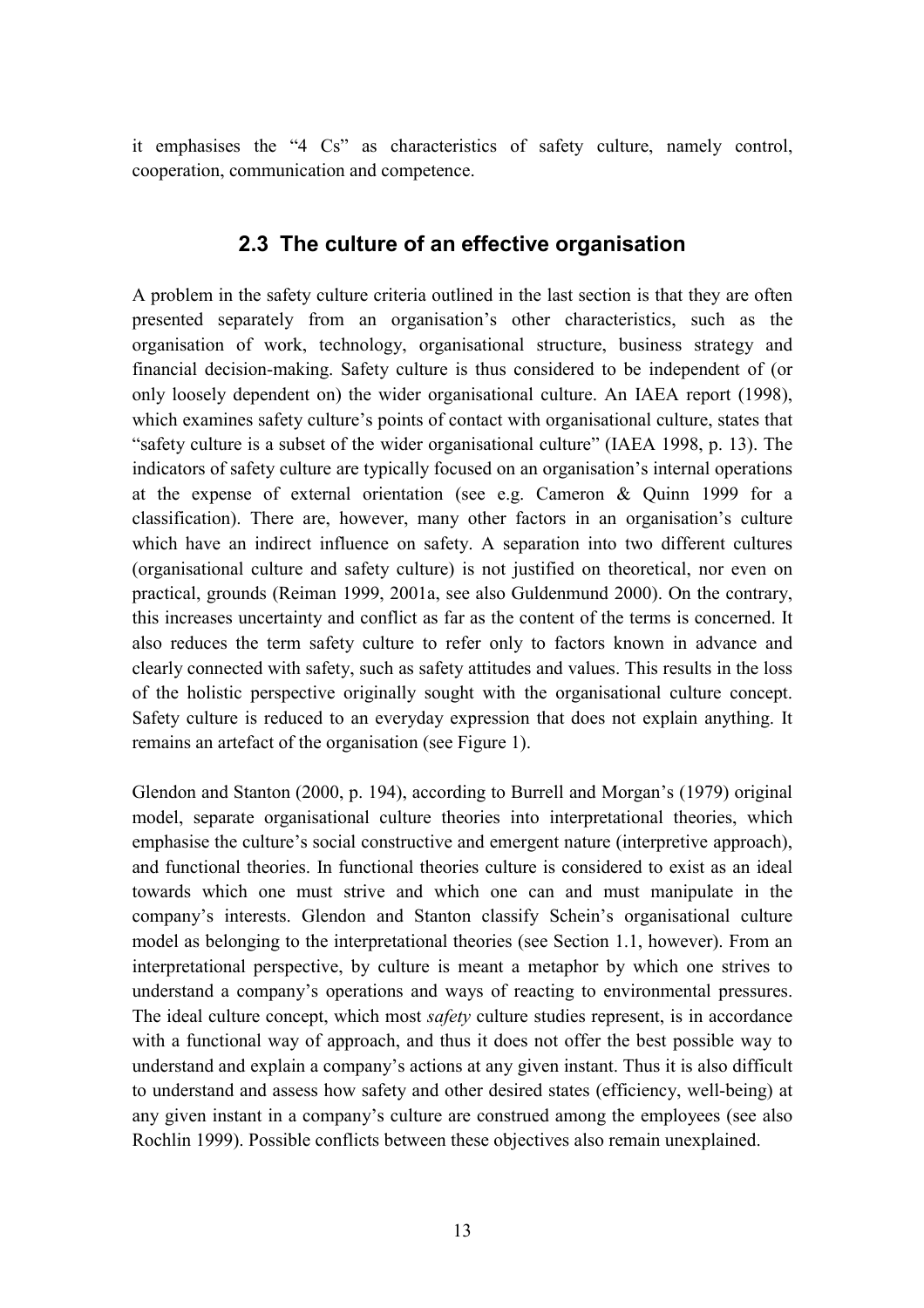The term safety culture does, however, have a practical value as a management philosophy. Moreover, it is a well established term in the field of nuclear power. Consequently it is not sensible to seek to abandon the concept. In research and development activity, however, one has to be aware of the limitations of the concept.

The basis of this report is that safety must not be considered as being separate from an organisation's other operations or operational objectives (see Reiman 2001b, Oedewald et al. 2001, Reiman & Norros 2002). Vicente (1999) sets three criteria for the effectiveness of a sociotechnical system. According to his definition, an effective sociotechnical system is safe, productive and healthy. The culture should support the achievement of all these objectives. For example, in the generation of nuclear power, organisational culture can mean safety and actions aimed at balancing and optimising generation. Thus new kinds of methods, taking into account the overall objective of the organisation, are needed to assess a culture appropriately. According to Section 1.1, by the term organisational culture is meant values, norms and underlying assumptions which arise over time during a company's history and which affect all of a company's operations. All of these may also have an influence on a company's safety, productivity and well-being (Reiman 2001a, 2001b, Oedewald et al. 2001, Reiman & Norros 2002).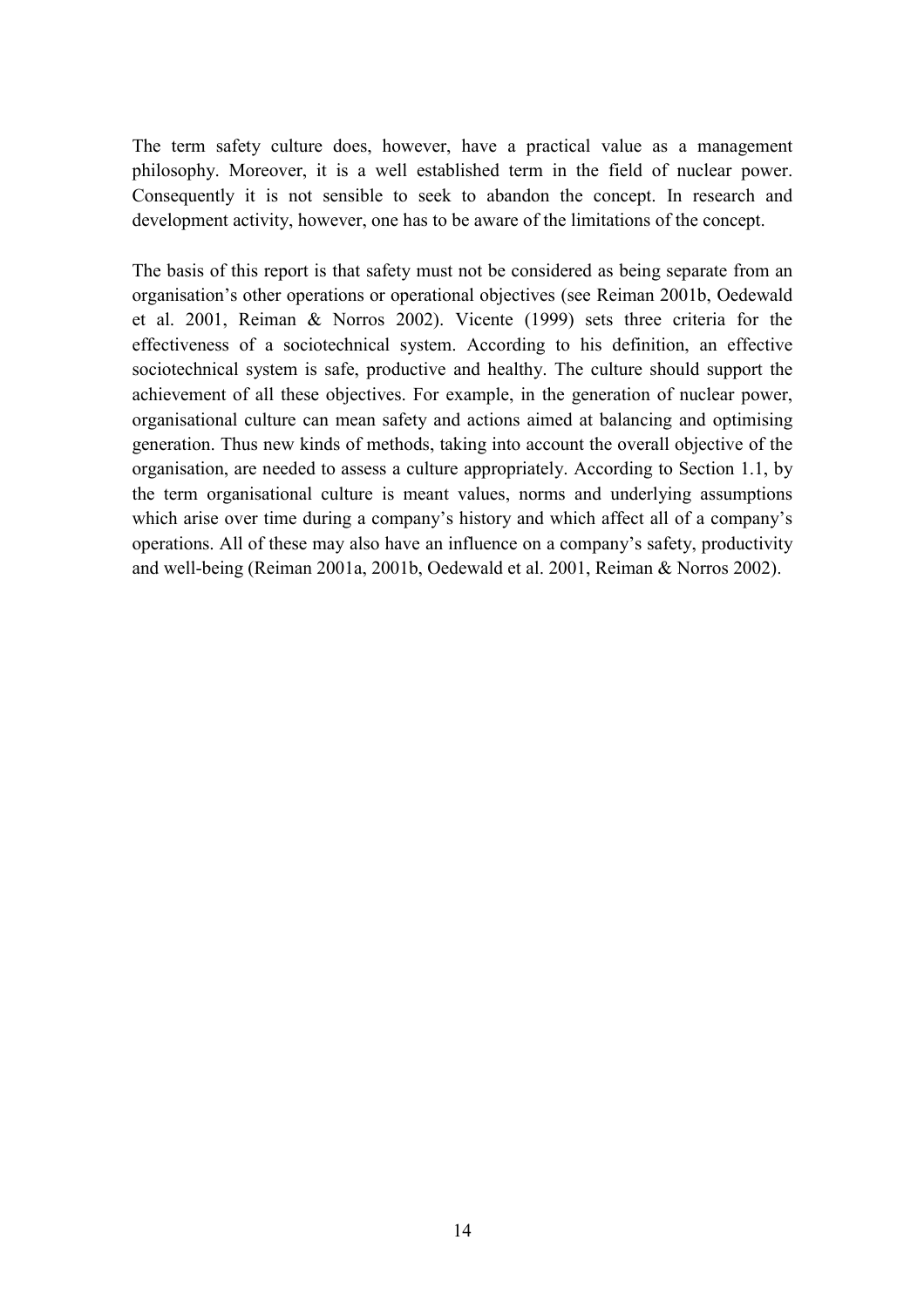# **3. Review of existing methods and research**

## **3.1 Self-assessment of organisational culture**

The practices of both a safety culture and of a so-called learning organisation include the involvement of staff in the assessment and development of their own work, for example with the help of development discussions and joint seminars. Self-assessments, when carried out correctly, are a good way to promote critical examination of one's own work and, through this, work development. They are not objective methods of studying culture, however.

In self-assessment, individuals, groups and the management level critically assess their own activity and its productivity in relation to targets defined in advance. The purpose of self-assessment is to develop operations by activating staff to reflect on their own work. Self-assessment can be implemented so that one group within a company assesses the actions of some other group, or so that a group assesses its own actions (IAEA 1997c). Both methods contain many challenges, however, in addition to the abovementioned advantages. An assessor who comes from within a company knows the organisationís working practices better than an outsider, but he or she cannot necessarily be considered independent. A member of the company's staff has an understanding of the climate prevailing within the company, including the various power and personal questions. The company's language and concepts are also more familiar. On the other hand, by belonging to the same culture he or she is as much a "prisoner" of his or her culture as the interviewee. The interviewer's own aspirations and relationship with the interviewee might, even so, influence the end result of the interview.

The IAEA (1998) proposes three levels of safety culture<sup>1</sup>, which can be used as a basis for self-assessment. The IAEA (1998) also proposes questions that a company can use to determine which level its safety culture is on. The problem with these is that many of the criteria of the worst level, for example, are unconscious, such as the statement ìpeople are viewed as system componentsî. This is clearly an underlying assumption, which might also prevail in an organisation where attention and respect for individuals is emphasised as an espoused value.

The IAEA (1991, 1996) proposes a host of questions which a power plant can use to "assess" its safety culture. These are divided into the following subareas (IAEA 1991, 1996):

 $\overline{a}$ 

<sup>&</sup>lt;sup>1</sup> The levels are "a safety culture based merely on the obeying of rules" (1), "safety as a company objective" (2) and "the continual improvement of safety"  $(3)$  (IAEA 1998).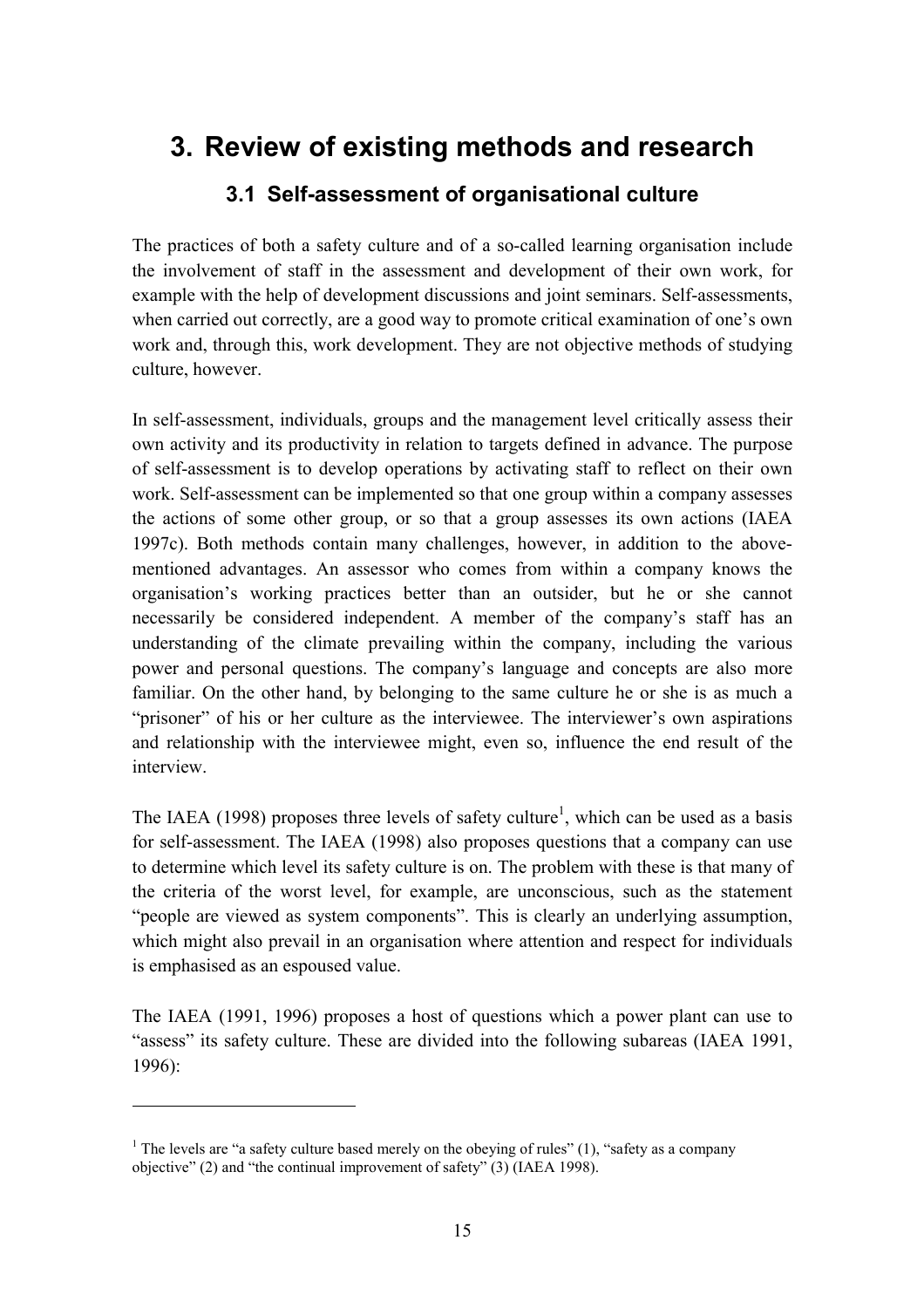- Safety policy ("Does the company have a clear safety policy?")
- Group-level safety measures ("Does the company's board of directors have expertise in matters relating to nuclear safety? $i$ )
- Definition of responsibilities ("Are safety responsibilities clearly defined and shared?")
- Training ("What kind of resources are allocated to training?")
- Selection of supervisors ("Do the annual operational assessments include a special section on attitudes to safety?")
- Reviews of safety operations ("Is the plant's safety level compared with other plants in the same country / internationally?")
- Emphasising safety ("Do the company's incentive mechanisms include matters relating to safety work.")
- Workload ("Does the company lay down restrictions on the amount of overtime?")
- Relations between plant management and the authorities ("Are relations open, honest, but even so sufficiently formal?")
- Supervisors' attitudes ("How often are supervisors' orders directed towards improving safety?")
- Individuals' attitudes ("Are guidelines adhered to even when there would be a faster way to perform a task?")
- Local working practices ("What is the general condition of the plant, e.g. tidiness?")
- Management of supervisors / monitoring in the field ( $\degree$ Does senior management visit the plant regularly?")

According to the IAEA, the same questions can be used both in self-assessments and in audits carried out by the IAEA (IAEA 1996).

Cox and Flin (1998) propose that the various self-assessment guides offer very little methodical assistance (i.e. how to assess, study and develop the culture in question). They are mainly so-called wish lists. Neither do the guides offer any kind of criteria for making a comprehensive assessment. The objectivity and validity of assessments can be improved, however, also by the involvement in them of experts who do not belong to the company. The IAEA (1997c) also recommends the "calibration" of results with the aid of external experts.

According to the definition of culture ("self-evident underlying assumptions", Schein 1992), it is very difficult for a member of a given culture to study that culture himself. Erroneous characteristics can be considered central ones, such as features that seem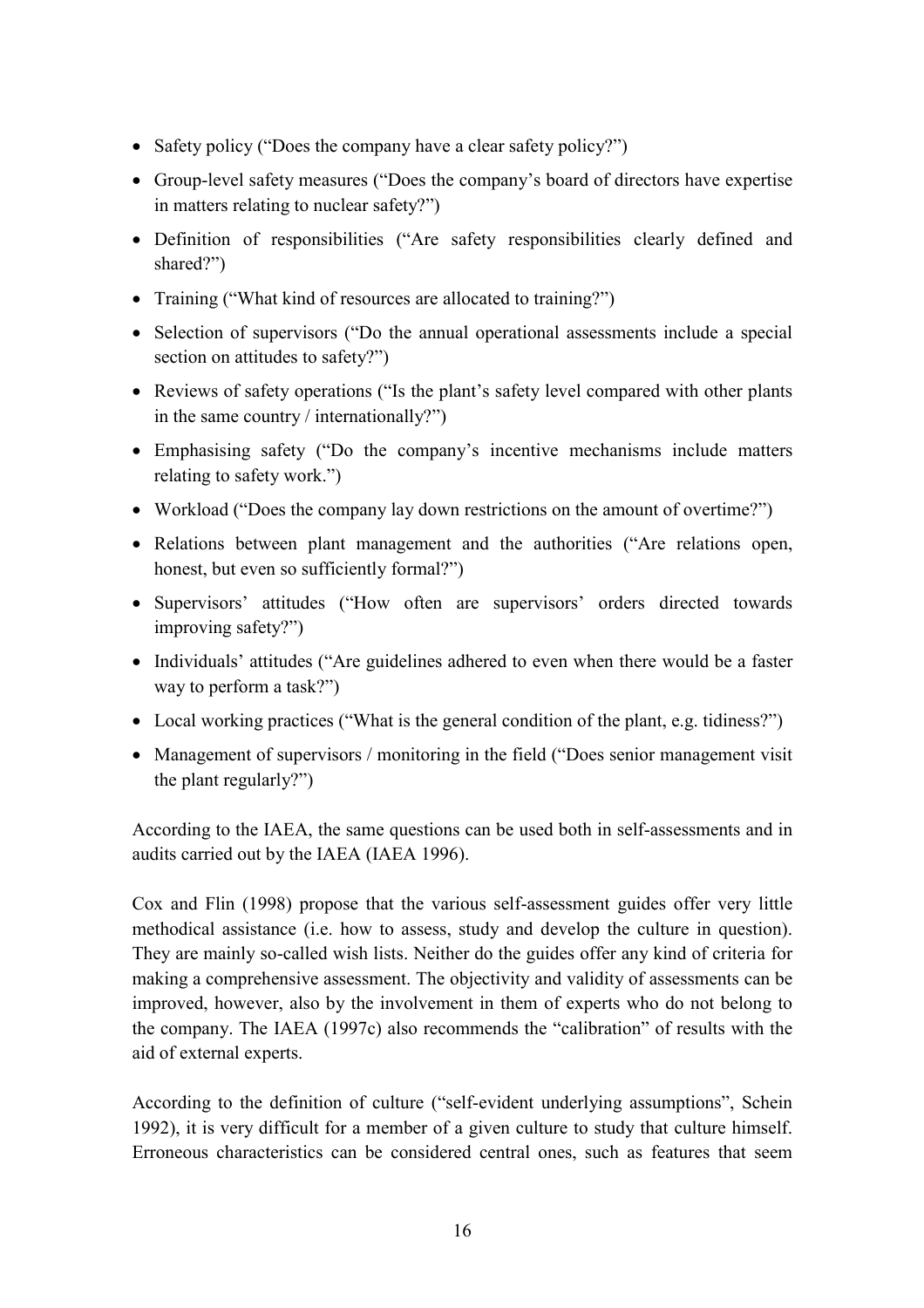surprising to a member. To an outsider, on the other hand, a company's self-evident characteristics seem surprising when they differ from external ways of thinking. In internal assessments the assessor belongs to the same group (culture) as those who are being assessed. The assessor therefore has a common source of identity with those who are being assessed. As was proposed in Section 1.1, group identity has a number of functions that relate to separating a group from other groups. This separation does not strive to look for differences as precisely as possible, rather it strives to maintain a group's working capacity and its self-esteem. Thus a group's view of its own culture (its strengths and weaknesses) is distorted. Because of this it is difficult to explore all of a culture's central characteristics from within.

In addition to internal assessments, companies also have a number of different operational indicators available to them. Attempts are also made to measure safety and safety culture. Cultural indicators are an attempt to produce a quantitative assessment of the "level" of a culture. They do not, however, explain a culture to a sufficient extent nor describe its dynamics. Safety is more than a lack of accidents. Safety indicators should not be distinguished from general operational indicators (Ruuhilehto  $&$  Vilppola 2000, Henttonen 2000).

The surveying and assessment of culture requires theoretically justified psychological instruments and research methods that go deeper than self-assessments. It is not possible to generate a single parameter with these.

## **3.2 Cultural research methods**

### **3.2.1 Questionnaire studies**

International safety culture questionnaire studies have used lots of different scales and measured a number of different variables. As a result, the methods have generated little material that allows the comparison of the organisations studied and the examination of the reliability and validity of the instrument used. Questionnaires that survey safety culture have been used e.g. by Grote & Künzler (2000), Cox & Cheyne (2000), Cooper (1998), NRC (1998), Lee (1997) and Jacobs & Haber (1994). Cameron & Quinn (1999) have developed general indicators of organisational culture. Cameron and Quinn's model is based on empirical research on organisational effectiveness (Quinn & Rohrbaugh 1983, Quinn 1988, Cameron & Quinn 1999).

A working group of the International Atomic Energy Agency IAEA has, on the basis of its own safety culture definition (see Section 1.2), prepared 140 questions, which can be used to tailor a questionnaire form or as questions in interviews (see critique in Section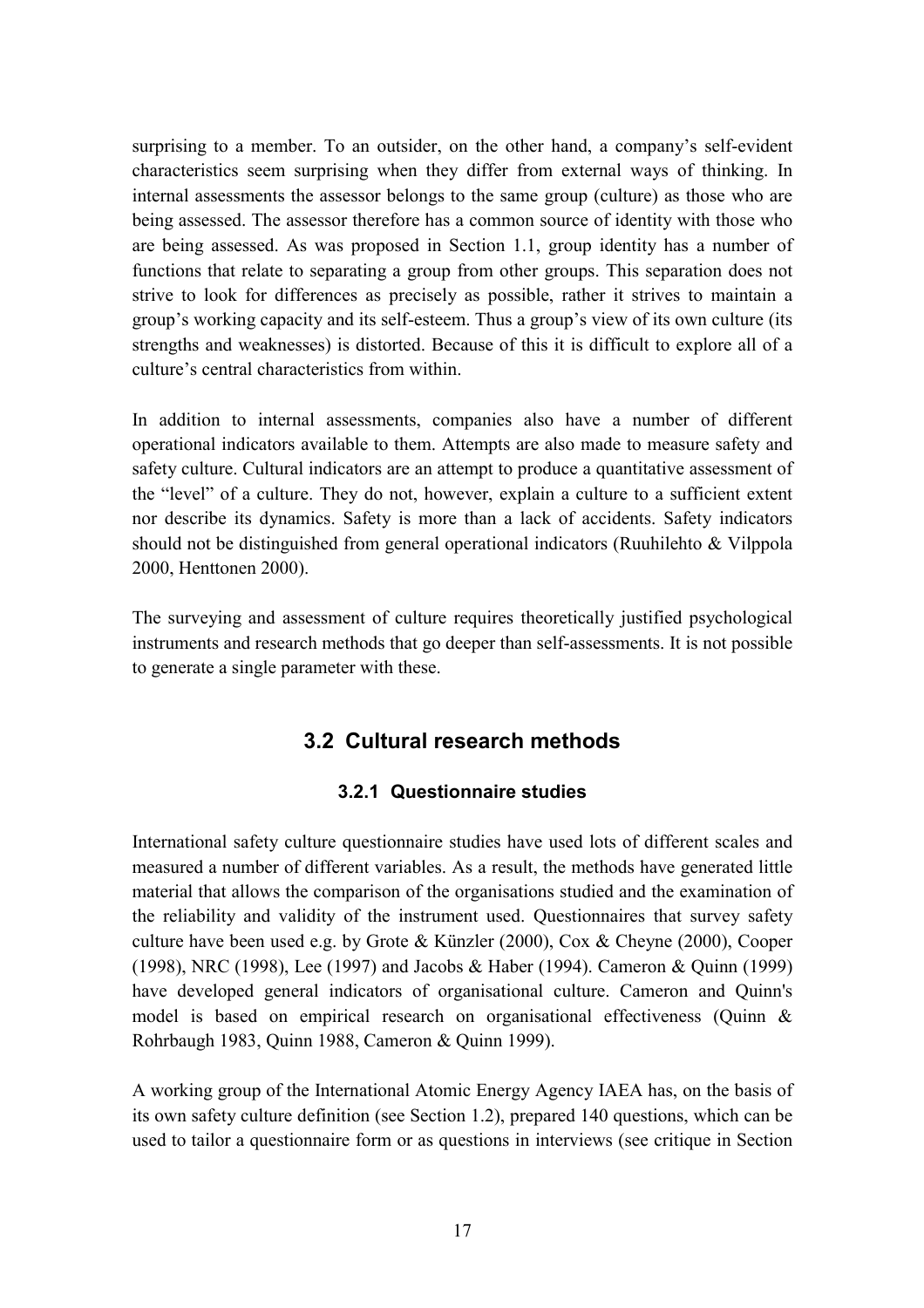2.1) (IAEA 1991, 1994, 1996). Ostrom et al. (1993) propose a questionnaire that can be used to survey respondents' attitudes and opinions about safety. In an AEA Technology safety culture questionnaire, safety culture is divided into three main areas, which are management, procedures (e.g. information flow, training) and the individual (commitment, personal views) (Harrison 1996).

Organisational culture questionnaires have also attempted to clarify the influence of individual factors on perceptions and views of culture. Lee (1998) used a questionnaire form to study the safety attitudes of staff at the Sellafield nuclear fuel processing plant. Lee measured the connection of attitudes with behaviour by asking in the form whether respondents had been involved in an accident that led to them spending three or more days away from work. The research showed that victims of work accidents had lower safety attitudes than those people who, according to the questionnaire, had not suffered an accident. A questionnaire study conducted in an regulatory organisation (Reiman  $2001a$ , Reiman & Norros  $2002$ ) showed that impressions of the connection of one's own work with the organisation's overall objectives influenced perceptions of the organisation's culture. Similarly a poor impression of the influence of one's own work was linked to higher work stress (Reiman 2001a, Reiman & Norros 2002).

In their research in different areas of industry, Flin et al. (2000) surveyed the common features of safety climate. They analysed 18 different indicators and found only five common themes:

- *management*
- *safety systems*
- *risks and the perception of risks*
- *competence and training*
- *work pressures and workload.*

Although objective data acquisition is talked about in connection with questionnaire forms, such forms often create in an organisation attitudes and opinions that were not there before. The implementation of a questionnaire study in an organisation is already a major intervention into the organisation's working practices. This makes it difficult to ascertain the validity and reliability of the questionnaire method. Questionnaire methods have been criticised for the fact that they are strongly influenced by the researcher's own conceptions. The results are skewed by matters that the researcher, in preparing the questionnaire, has considered important. Often the forms only reveal self-evident facts or matters that are only interesting from a research standpoint. The person preparing the questionnaire, moreover, cannot know in advance which dimensions are significant in the said organisation from the point of view of work performance. The biggest problem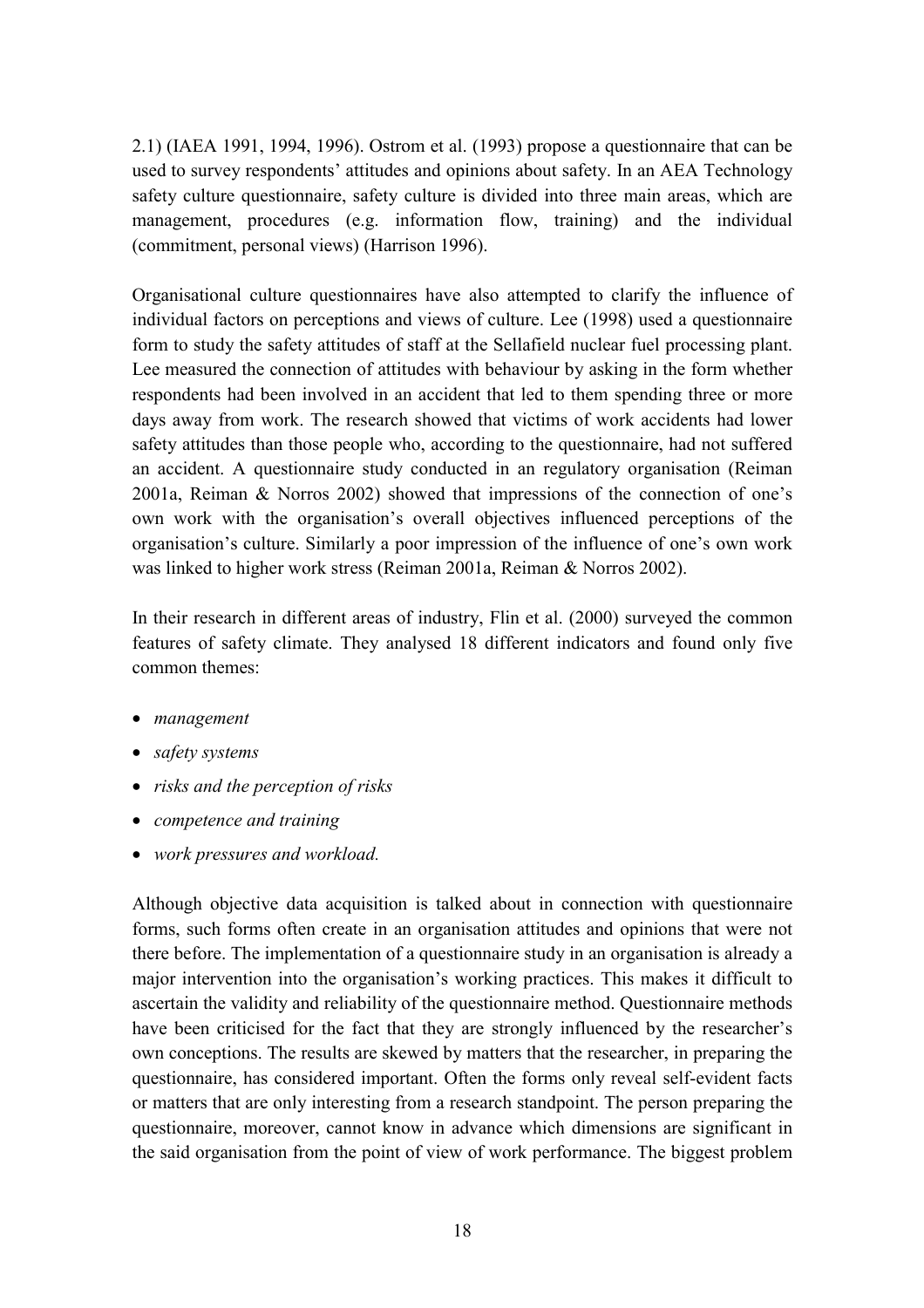in using questionnaires is therefore the basis on which the dimensions to be measured should be chosen. It is difficult to know in advance what one should ask. (Denison 1990, Rousseau 1990, Sackmann 1991, Schein 1992, 1999)

Organisational culture questionnaire methods have been criticised for the fact that it is not possible for them to map out a culture's underlying assumptions, because they are unconscious and often only poorly explainable. Grote  $&$  Künzler (2000) mentioned one problem of questionnaires, namely that they measure views but not actions. Schein also criticises questionnaires: "[B]ecause culture is unconscious and self-evident to those who work within it, it cannot be studied with compulsive methods, such as questionnaire forms. To reach the underlying assumptions, one has to observe and interview." (Schein 1985.) According to Schein, the results of questionnaire forms are always in themselves artefacts and as such they require interpretation and empirical verification (Schein 1992). Questionnaire studies measure the central level of organisational culture (see Figure 1), i.e. attitudes, beliefs and values (see Glendon  $\&$ Stanton 2000).

Used correctly, questionnaires can provide sufficiently valid *descriptive* information about an organisation and particularly about the views and attitudes of its staff. Questionnaires can also be used to clarify the various connections between variables and to explain statistically the differences found. Understanding the *significance* of the reasons for the differences requires research that is more detailed than questionnaire methods, such as interviews, observation and the analysis of documents<sup>2</sup>. Only then can one answer the cultural *why* questions. An advantage of questionnaire studies, however, is that one can have a greater number of participants in a study than in interview studies, for example. With a questionnaire it is possible to reach all of the members of an organisation. Making different kinds of comparisons is also more objective, and anonymity is easier to guarantee, than in interview studies, for example. Without quantitative research, we cannot obtain data that is statistically comparable with other groups (and organisations) and usable in repeat studies. Quantitative material also enables a more objective monitoring (e.g. as a consequence of a development project) of change (see e.g. Sackmann 1991, Juuti 1997).

#### **3.2.2 Interviews**

Most of the organisational culture studies include staff interviews, at least to some extent. The interview method has been used by e.g. Hammar et al. (2000) in comparing

 $\overline{a}$ 

<sup>&</sup>lt;sup>2</sup> Compare Section 1.1: "Organisational culture as a scientific concept strives to *describe* and *explain* activity in an organisation as a whole. $\degree$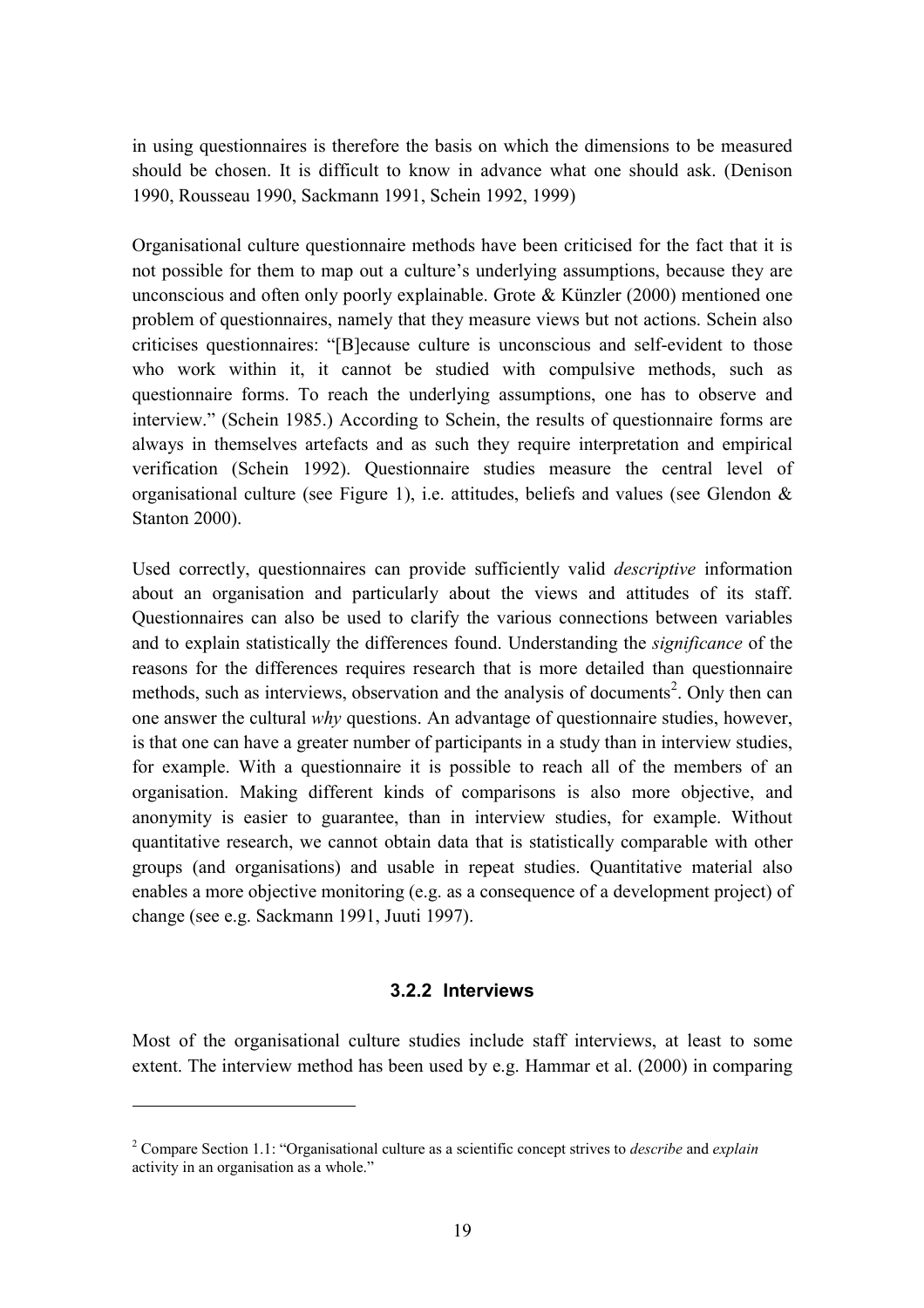safety culture ideas between Finland and Sweden. Ignatov (1999) used the interview method to study culture on the level of norms (see Section 1.1) among nuclear power plant control room workers. The idea of the KSA situational research method (KSA 1997, see also IAEA 1997b) is to present in the interview concrete events and problem situations and to enquire about the reactions and measures of the interviewees in the said situations, and about how the interviewees describe the actions of others in situations and how they describe the reactions of others to their own actions. From these answers can be determined an individual's knowledge of safety regulations, the norms and values activated by a particular situation as well as understandings of the risks involved (KSA 1997, IAEA 1997b). The central idea of this approach is that, because the most apparent element of safety culture is visible behaviour, it is more sensible to interpret it directly than to enquire about abstract values and attitudes. Sackmann (1991) presents his phenomenological issue-centred interview method, in which the key element is an unstructured interview process that proceeds on the interviewee's terms.

With interviews it is possible to bring out subjective opinions and views on the significance of issues, which is not always possible with a structured form. Moreover, the uncovering of entirely new, surprising issues and ideas is more probable in interviews than in questionnaire studies. In interviews one can enquire about the *justifications* for actions and different measures. These justifications reveal the kind of picture that interviewees have of their work and its requirements as well as the kind of *meanings* that individuals assign to their actions (see e.g. Norros & Klemola 1999). For interview studies, however, there exists no tradition according to which answers can be interpreted from a cultural perspective.

There are also certain problems common to interview studies. Speaking about issues or imaginary behaviour (see e.g. KSA 1997) is not the same thing as acting in a natural situation. Imaginary situations lack the emotional charge of real situations. The interview situation also influences answers. The interviewer in the situation is at least an imaginary authority, and thus the interviewees may feel they are in some sort of test that is enquiring about the correct procedure  $-$  not necessarily that which is implemented in practice. The main problem as far as interviews are concerned is the choice of themes and questions. Sackmann (1991) states that structured interviews partly suffer from the same problems and the same distortions as questionnaires. Most important, according to Sackmann (1991), are interview questions based on problems that arise during the research process. Another way of holding interviews is to use the so-called in-depth method (see e.g. Schein 1985). During in-depth interviews, as open and as broad questions as possible are used, giving interviewees the opportunity to deal with them from the perspective of their own culture. The separation of individuals' opinions from cultural content is a problem, however (Sackmann 1991).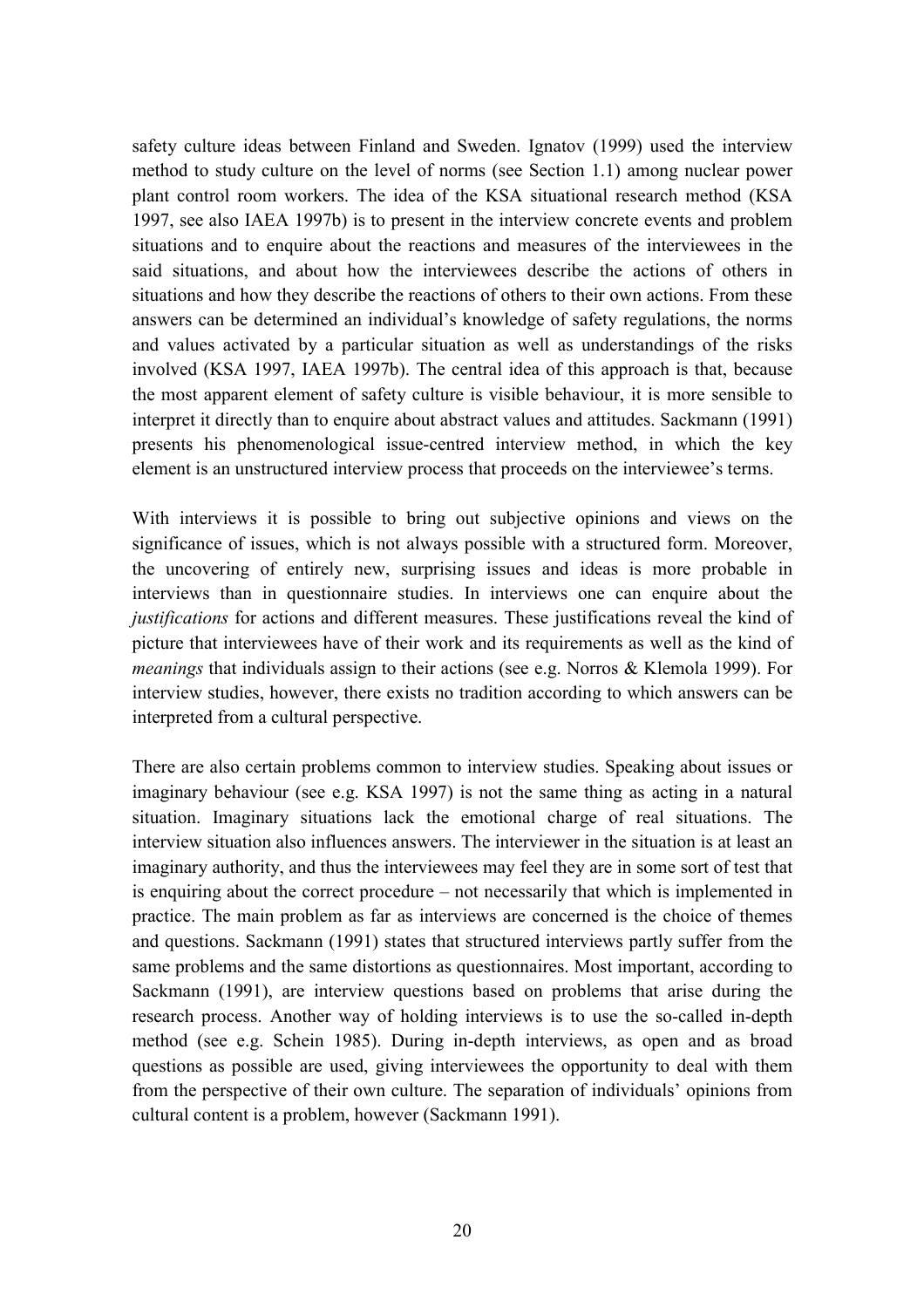Although the holding of interviews requires much in the way of resources, there is good reason to include them in every cultural study in order to clarify cultural meanings. It is also worth conducting interviews where possible at different levels and in different job groups within an organisation. In addition to interviews one can also use e.g. questionnaires, whereupon all of a company's workers have an opportunity to express their opinions. Interviews deepen the image of a culture obtainable through questionnaires, and a questionnaire provides information about the scope of opinions obtained by interviews.

#### **3.2.3 Studying special situations**

Studying the critical events of an organisation's history can, according to Schein (1992), reveal much about the organisation's ways of reacting and its working practices in exceptional situations. An organisation's operating models in these situations provide lots of information about the kind of underlying assumptions prevailing in the organisation (or prevailed at the time of an event), for example about its workers (does the organisation try to survive financial difficulties by e.g. reducing its workforce or by cutting wages?) or about the exercise of power (does the organisation trust the workers' opinions and ideas at moments of crisis or does it control the crises solely from management levels?). These cases may not lead directly to the underlying assumptions of organisational culture, but they give valuable clues and hypotheses for subsequent validation.

The utilisation of special situations in developing operations is difficult, because any situation or modelling made from it does not in itself represent the operation of the system, but merely a single unique event (see Rasmussen 1995, Norros et al. 1998, Norros & Nuutinen 1999). Norros and Nuutinen (1999) also propose that in interpreting special situations one should examine those systematic demands which are set in each environment for normal activity. Core-task analysis (see Chapter 3) is based on this assumption. The intentional nature of human activity must also be taken into account in interpreting situations. Some reason always exists for human activity. Clarifying these justifications is important in order to understand the origin of an accident or dangerous situation. In accident investigations information is obtained about people's working practices and the influence of corporate culture on the formation of these working practices. If we want to improve operations, normal situations must also be studied to define criteria for good working practices (Norros & Nuutinen 1999).

VTT has developed research into so-called natural operating situations. The purpose of this is to clarify, among other things, the working practices of those driving the process in genuine situations. The method models the essential features of a known decision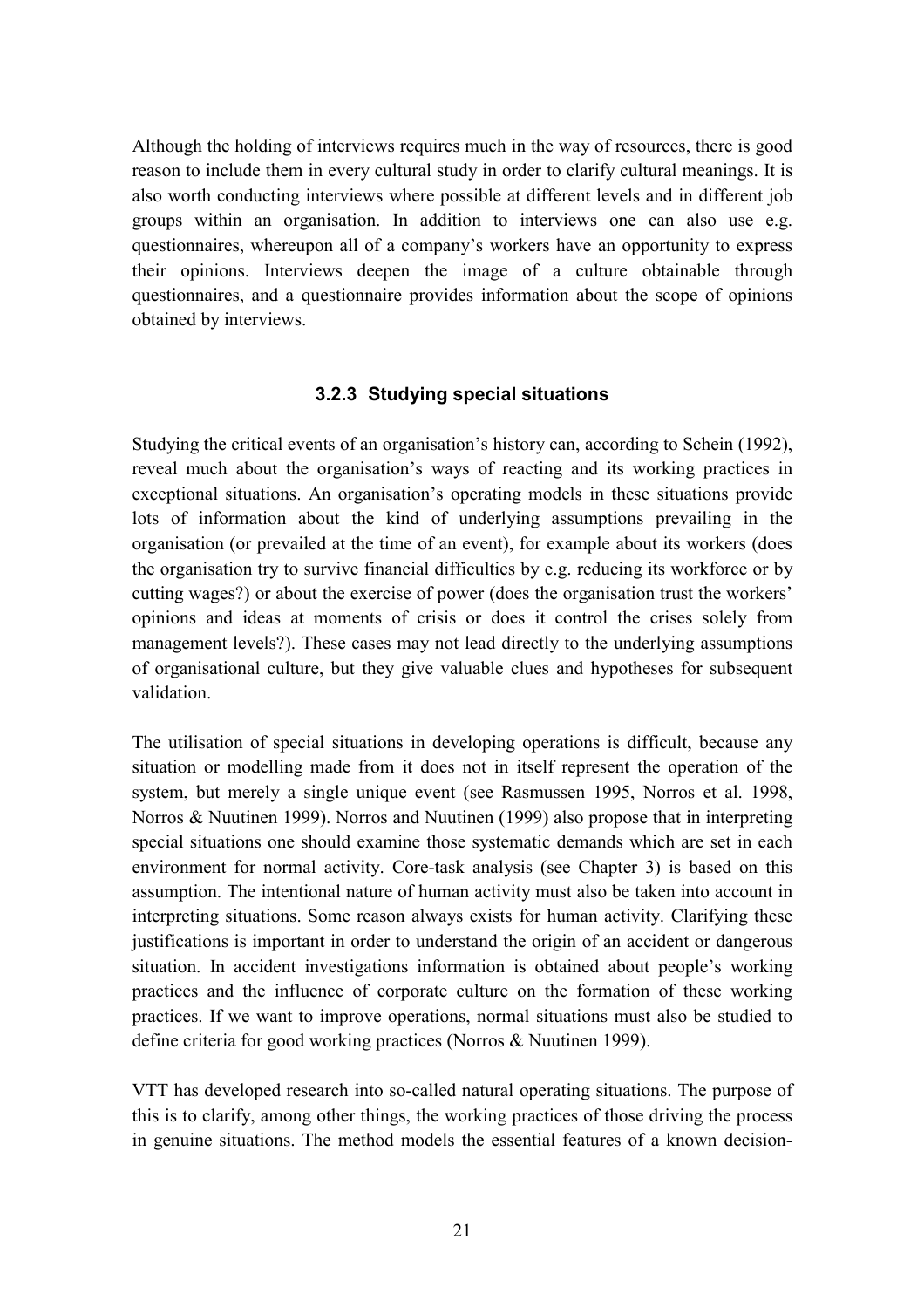making situation, i.e. the boundary conditions set for the operation of the situation. These models are compared by observing the performance of individuals in a real situation. The assessment results in an understanding of their working practices. The method includes so-called situation-specific interviews, by which is meant interviews in which as large a proportion of the questions as possible are directed at some concrete event. Experts of the subject area are utilised in the assessment of activities (see Norros et al. 1998). This method alone is not sufficient to study culture  $-$  nor has it been developed for that purpose  $-$  because it typically models only one or a few tasks. In addition, in the study of working practices, the explanatory model emphasises individual working practices, while cultural research focuses on that which is common to all, and an attempt is made to find differences mainly on the level of so-called subcultures. Working practices are an individual "solution" made in a certain context to the demands of the environment and they reflect the culture, but also personal characteristics and tendencies. The method does, however, provide information about those operational demands around which the culture has taken shape. Moreover, it provides information about the working practices of the professional group being studied and their views on the demands of their work (see also Chapter 3).

#### **3.2.4 Observation**

By observation is meant an external researcher coming into the organisation to observe everyday activities. Observation can be participatory (whereby the researcher has some certain role in the performance of work) or it can be merely so-called objective observation without personal participation in activities. A good example of participatory observation combined with interviews is offered by Parker (2000), who reports three case studies, all of which examine cultural change from the influence of information technology. Schumacher (1997) carried out a five-year ethnographic study in a software company. Kunda (1992) also employed the ethnographic method to study the culture of a high-tech company.

An external observer encounters the problem that the quantity of available information exceeds the observational capacity. Owing to this, there is good reason to consider in advance the material to be collected and the dimensions to be examined. The research problem should be delineated precisely to avoid having to examine everything that is happening in the company in question. One possibility is to exploit an artificial environment, for example a control room simulator. This solution, too, is not entirely problem-free, because simulator activity differs from natural activity. Simulations and various scenarios can also be produced for groups of workers other than process controllers. For example Weick (1987) and Hatch (1993) write about strategy creation scenarios directed at management which attempt to uncover cultural assumptions in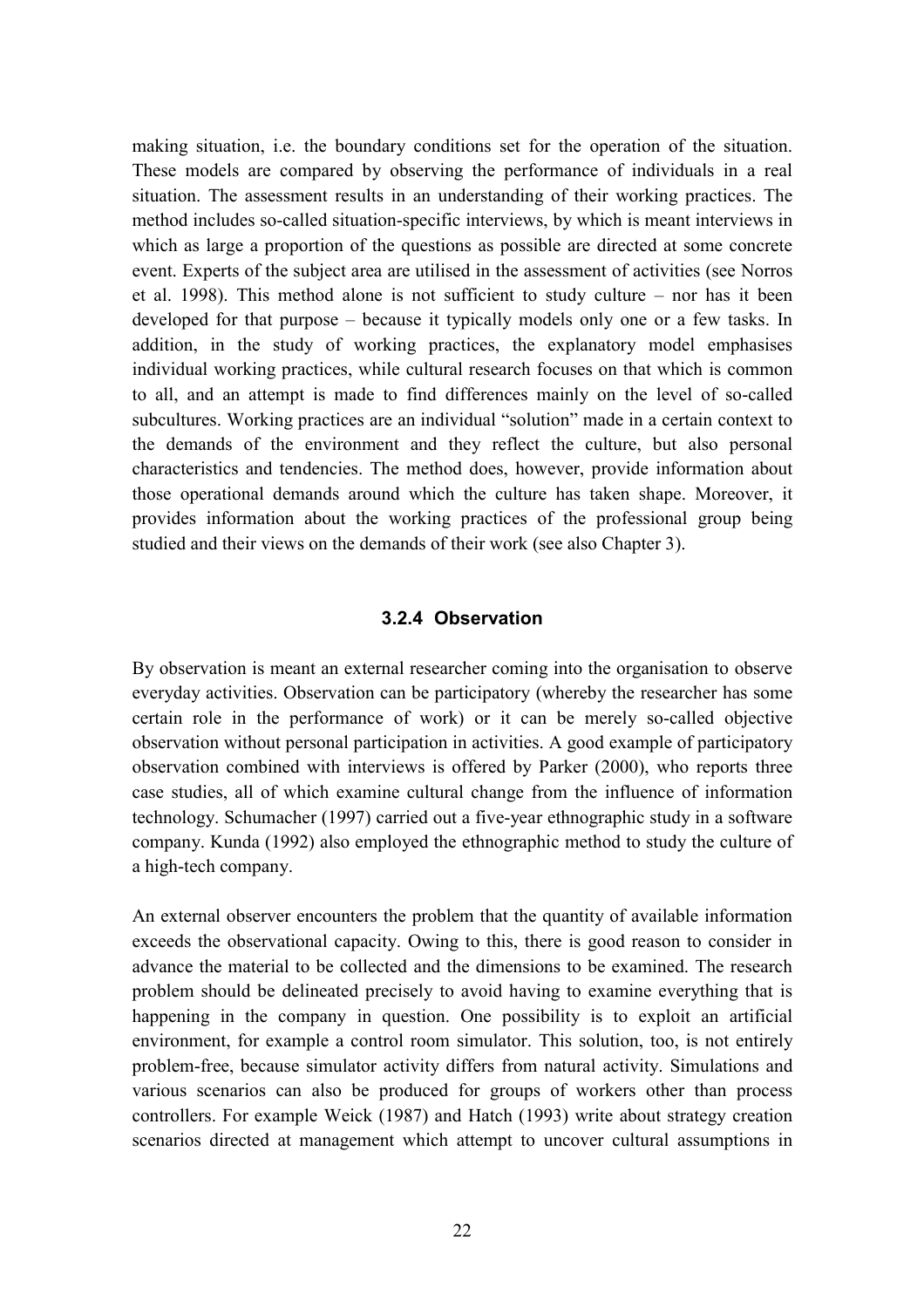practical working. The situations can also be real situations, given that observation is possible in practice. In observation one gets to see only what people actually do. Activity includes, however, the meanings giving to these deeds, and individuals should therefore be questioned about these either through participatory observation in the work situation itself or, for example, by filming the work performance on video and going through it together with the worker (so-called stimulated recall) (see e.g. Norros  $\&$ Klemola 1999).

Ethnographic observation methods are characterised by a diversity of material and material acquisition methods. One problem is that, in order to obtain a reliable picture, the observation often has to continue for a long time. The research precisely monitors and records various work performances and there is an interest in objects and equipment. Ethnographic research does not, however, strive to change the subject being studied, but to describe it as precisely as possible (Engeström 1998).

The clinical method described by Schein (1992, 1999) is interested, instead of statistical regularities, in special cases, surprising solutions to surprising problems and other, for the researcher, unforeseen events. This requires the observation of everyday activity as well as the analysis of an organisation's miscellaneous daily problem-solving situations. The Schein method differs from ethnographic descriptive research in that it is always based on some concrete problem of the company to which a solution is sought (hence the name clinical method). Schein's method requires close cooperation with a representative of the company. The presence of an outsider is necessary because only someone who comes from outside the culture in question is able to understand and interpret the unconscious dynamics of operations and the underlying assumptions that prevail in the culture. Without assistance given from inside, however, the researcher/consultant is faced with too great a quantity of new issues, meanings and symbols, and is swamped with inessential data.

#### **3.2.5 Seminars and working groups**

Joint development seminars for all personnel are one way to work on matters relating to organisational culture, e.g. values and aspects of operations that require development. Compared with other methods, seminars have the advantage that, in them, it is possible to get a large section of the workforce to face the same issue at the same time. In group work individual differences are filtered out more easily than in interviews (Alasuutari 1994). In a seminar it is also possible to initiate development work and commit staff to active development work. An advantage of operational development seminars is that they maximise the exchange of experiences and opinions. At best this can strengthen the company culture and transmit tacit information. Discussion and joint action are the best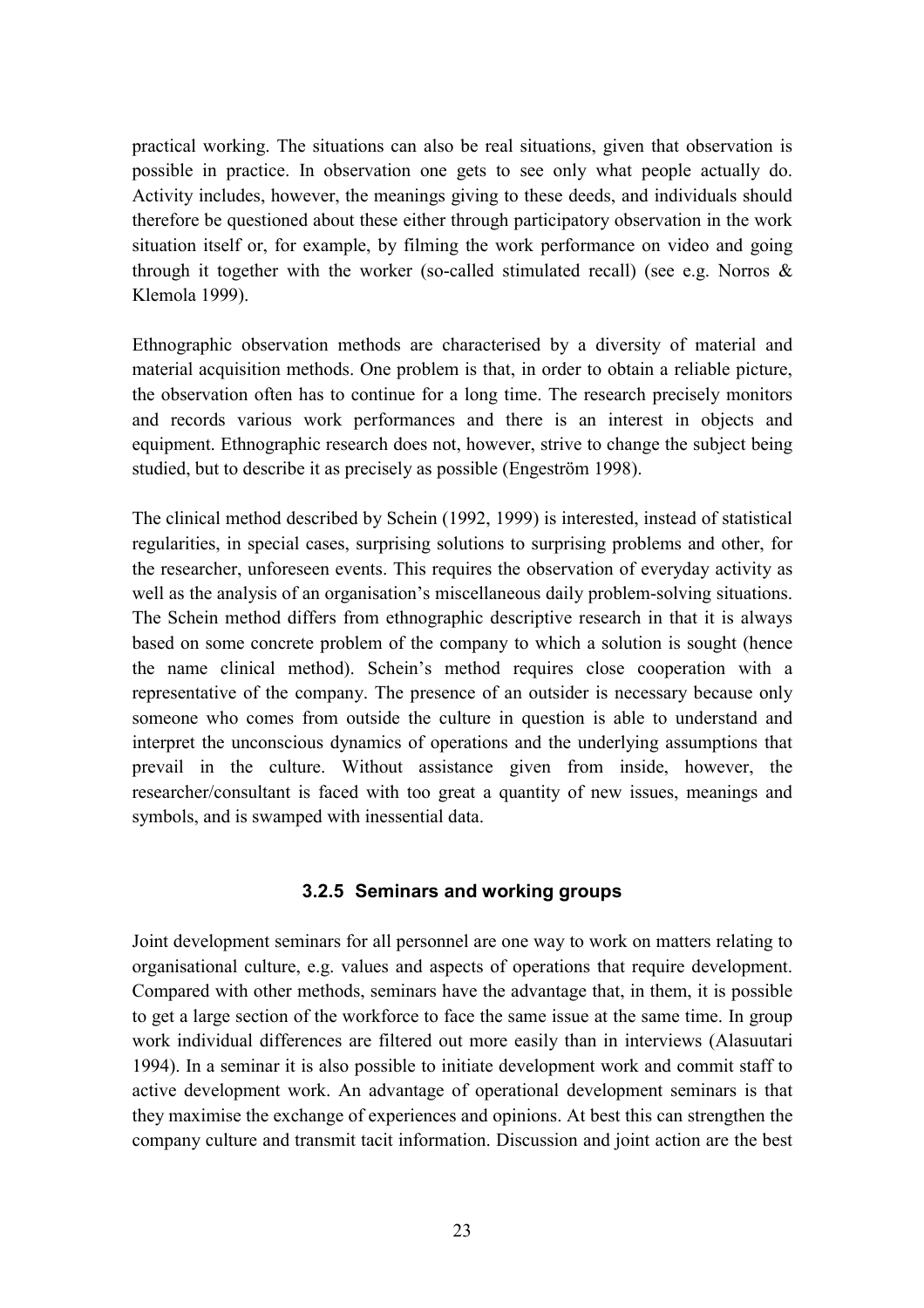ways to create shared understanding and shared meaning (see e.g. Weick 1995). Seminars clarify the issues on which the company's staff have a common understanding and those in which opinions differ. At the same time it is also possible to study the reasons for differences of view and ponder further measures.

Schein (1999) proposes that a good way to clarify an organisation's underlying assumptions is to assemble a small core group and, together with a consultant, to ponder its views of the organisation's different activities. It is very important to determine at the start some concrete problem to which a solution can then be sought. The first stage is to identify the company's artefacts. It is good to ask young workers in particular about their experiences of coming to the company and about surprising observations. After the gathering of artefacts, the group determines the company's espoused values. These espoused values are compared with the artefacts and an attempt is made to find conflicts that would reveal something about the company's underlying assumptions. If necessary, the process is repeated with another group and the results compared. Generally, groups consist however of supervisors, so this method typically only yields information about one subculture. No scientific studies have been made as to the validity of the method. One reason for this is that the method does not include systematic documentation of the methodology and of the information obtained. Cox and Cheyne (2000) have used focus group discussions on assessing safety culture in offshore environments.

### **3.3 Summary**

Three different objectives of safety and organisational culture studies can be distinguished: an attempt to describe a culture, an attempt to explain some of a culture's features and an attempt to assess a culture (see also Oedewald et al. 2001). All these objectives pose challenges. Organisational culture is a phenomenon that is difficult to measure, and the selection of criteria used to ascertain its effectiveness is not unambiguous.

Guldenmund (2000) proposes, in a survey of safety culture studies, that no statistically significant links have been found between a safety culture and the accidents that happen to personnel, even though such links have been assumed (cf. Lee 1998, however). Accident statistics are not a good indicator of safety culture, however, because they are always directed at past events, which have already changed the prevailing culture. Moreover, culture influences safety and operational efficiency over the long term. Long-term research into the impact of corporate culture on safety has not yet been done, however. Only the long-term monitoring (with no attempt to improve operations!) of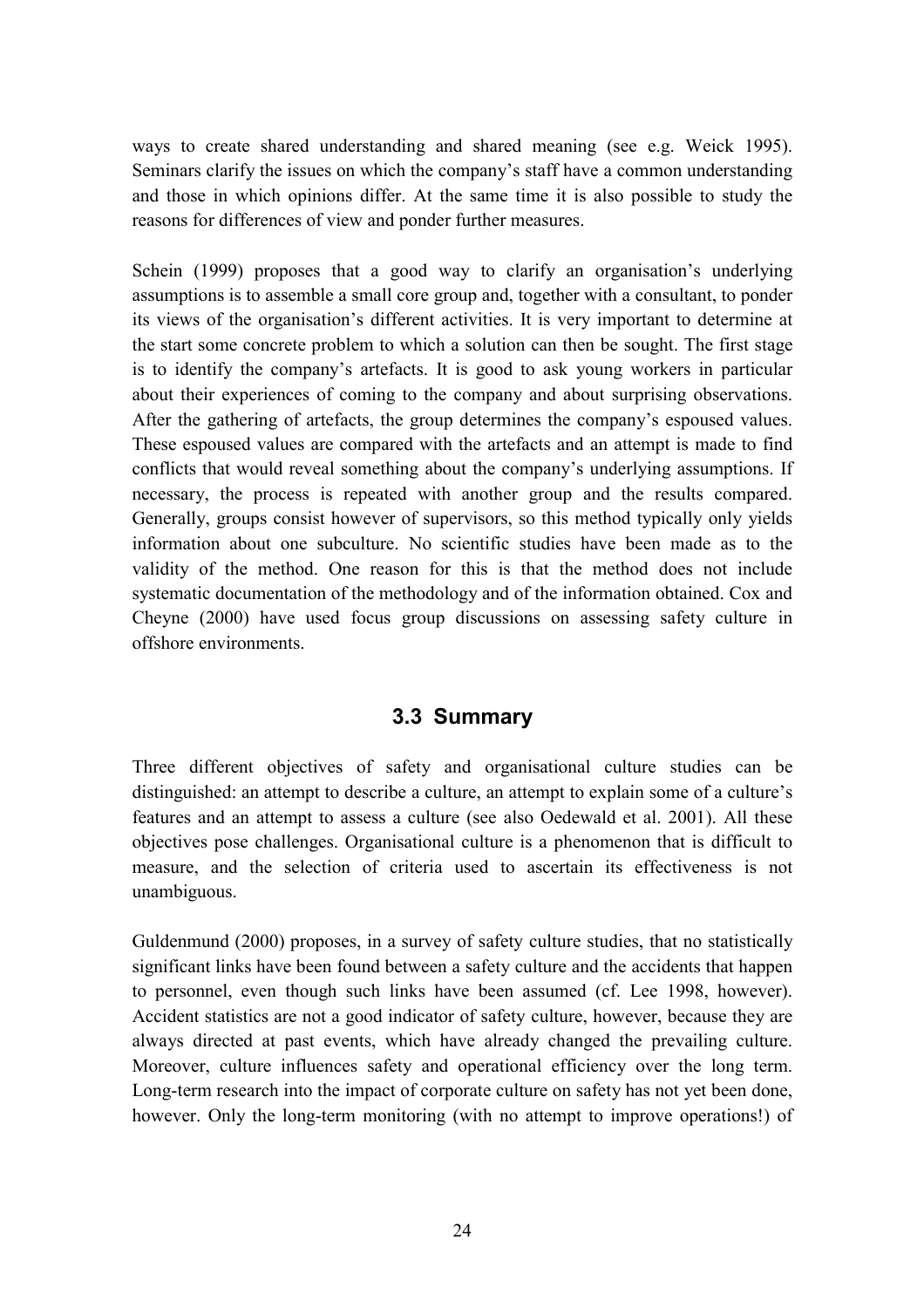companies possessing a so-called bad safety culture would reveal any links. For understandable reasons, it has not been possible to conduct such research.

Another problem is that culture has not be surveyed deeply enough, or the focus has been on some subarea of culture (such as safety culture). The lack of statistical links raised by Guldenmund (2000) might result from the fact that the methods used do not measure culture, or that the wrong criteria of cultural effectiveness have been selected. Comparing the results of a safety culture indicator with e.g. accident statistics does not necessary provide proof of the validity of the indicator (see also Henttonen 2000).

In many safety questionnaires the questions are quite direct<sup>3</sup>, and the answers may contain conscious and/or unconscious embellishment of facts. Conscious impression management and unconscious self-deception must always be taken into account when assessing information in questionnaire forms and interviews (Verkasalo 1996). Through conscious impression management an individual aims to create a positive image of him/herself, and it is at its height in situations in which anonymity is not guaranteed or when giving a positive image might be of some benefit to the individual concerned. Self-deception means maintaining a positive self-image, and it is less dependent on situation-specific factors. It is a tendency to raise one's self-esteem and to see oneself and one's group as slightly better than they are in reality (see Section 1.1). When comparing methods used to assess safety culture and organisational culture, one has to take into account the value-charged nature of the safety culture (Reiman 1999): for a good safety culture there exist certain norms and criteria which those being studied are also probably aware of. Self-deception and impression management are more powerful in such studies. A good aspect of questionnaire forms which are filled in anonymously is that particularly in value-charged matters, such as safety, management etc., the respondents have the opportunity to give anonymous criticism/feedback. This reduces so-called socially desirable answers (cf. Verkasalo 1996).

Methods used in the study of organisational culture can be divided into quantitative and qualitative methods. Qualitative and interactive methods are needed in order to be able to approach unconscious cultural material that is otherwise unattainable in everyday operations. Every organisation's culture is special and thus it requires non-standardised research methods in which the dimensions to be measured are not defined in advance (see e.g. Schein 1992, 1999). Where quantitative research is traditionally research based on deductive reasoning that tests a theory, qualitative research typically represents ideography and a research direction based on inductive reasoning. By this is meant that the research does not strive to find generalising theories but to study the research subject in natural conditions and to understand its uniqueness. Qualitative research is thus more

 $\overline{a}$ 

 $3$  For example: "In this company, we hesitate to report minor injuries and incidents." (Ostrom et al. 1993)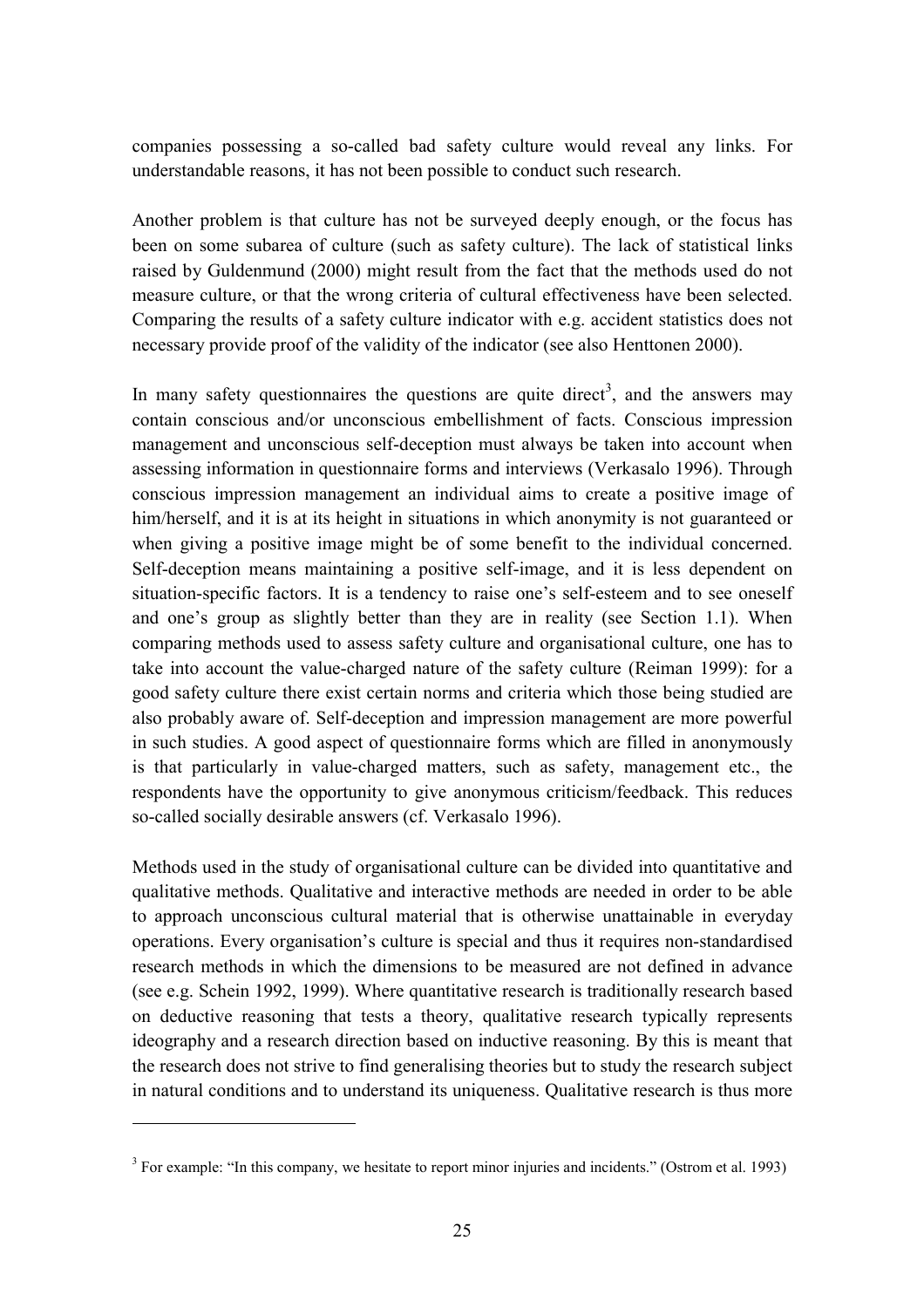context-bound than quantitative research. No attempt is made to examine phenomena out of context; the objective is contextual understanding. Often a phenomenon that is a subject of interest for qualitative research is one in which the context is difficult or impossible to separate from the phenomenon itself. Culture is a good example of such a phenomenon (Denison 1990, Sackmann 1991).

The selection of methods depends on the practical problem of the company being studied and the research problem resulting from it. They determine how exact a picture of the culture needs to be obtained. By combining different methods and perspectives one can obtain as comprehensive a picture of the organisation's culture as is necessary. A mere description of the culture is not enough, however, if the aim is to develop operations.

Often organisational culture studies focus only on those characteristics of a culture which are most obvious and which maintain internal cohesion (e.g. values, attitudes, leadership). Traditional ethnographic organisational culture research does not directly take a view on a culture's "goodness" or "badness" (Grote & Künzler 2000, p. 135). In ethnographic organisational culture research it has therefore not been a tradition to identify those critical work demands around whose fulfilment the culture has been built. If one desires to assess an organisational culture as well as describe it, the central challenge is the definition of these criteria. When culture is assessed from a traditional consulting or management standpoint, the focus is generally on the criteria that maintain internal cohesion (such as a good working climate), or then criteria are created from general quality indicators (e.g. work accidents), from benchmarking against other companies, or on the basis of the theoretical literature (e.g. TQM programmes). In other words, a significant proportion of the criteria of "good" culture remains unclear. A new way of approach is required to assess culture and establish assessment criteria. In the next chapter we will present a model for combining a descriptive and explanatory understanding with an appropriate assessment of culture.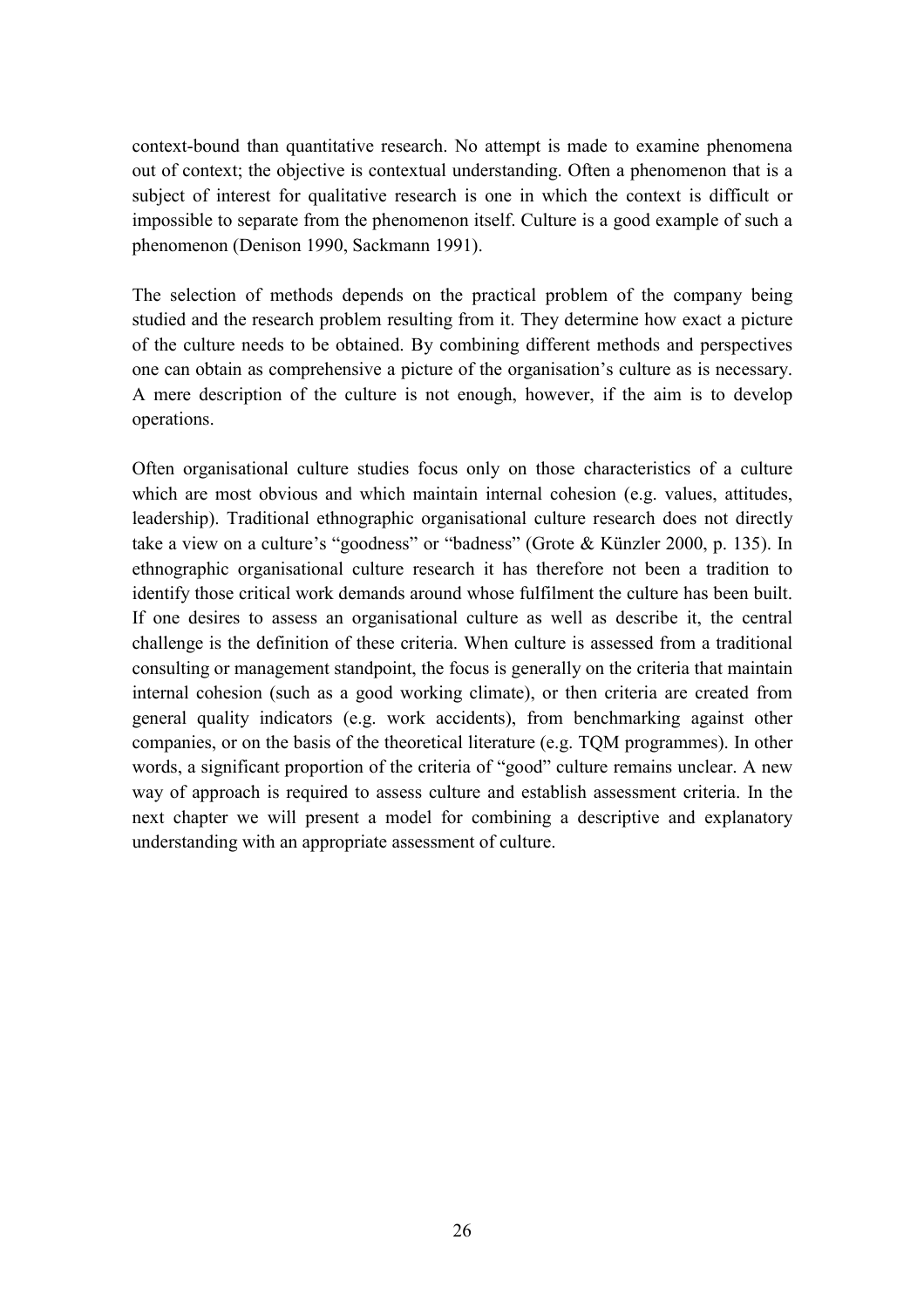# **4. Contextual assessment of organisational culture**

### **4.1 The organisation's core task and culture**

The working practices and core-task research method developed in VTT's Human Factors team attempts to get closer to the actors themselves and to the subject of their work. The method is based on cultural-historical activity research (see e.g. Vygotsky 1978, Engeström 1998, 1999). Human activity is considered to be intentional, namely a striving for certain objectives as well as context-dependent, namely occurring in a certain technical and social environment.

By the core task is meant the essential content of some job or duty. The core task includes those operational demands that have to be fulfilled so that the objectives of the whole organisation can be achieved. The core-task concept and analytical approach have been developed in earlier VTT studies (Norros 1995, Norros & Klemola 1999, Hukki & Norros 1998, Norros & Nuutinen 1999, Reiman & Norros 2002, Norros & Nuutinen in press, see also Oedewald et al. 2001). The core-task concept combines Vicente's (1999) work domain analysis, activity theory (Engeström 1998, 1999) and pragmatic philosophy (Peirce 1903, Dewey 1929).

Core-task analysis studies and assesses work's essential content and its critical demands, how the demands manifest themselves in daily work, and what effect possible new content, for example pressures for change coming from the external operating environment, have on the core task. Good working practices enable the core task to be maintained. Working practices are partly based, however, on unconscious meanings and these are not actively reflected. Engeström (1998) emphasises the analysis of the historical development of the activity system and the object of the work in order to understand the present situation (Engeström 1998). Personnel's understandings of the core task are historically constructed. The history of the organisation is physically present in tools, practices and organisational structures. For example outdated tools can maintain a false image of the present core task (see e.g. Hutchins 1995, Engeström 1998, 1999). Changes in the operating environment and the new operational demands caused by them are thus not automatically reflected as changes in the personnel's understandings of their core task.

The core-task concept can also be used to sharpen the definition of organisational culture: organisational culture is defined as a solution created by the organisation for the demands set by the core task (see Reiman 2001b, Reiman & Norros 2002). Core-task analysis therefore serves as a tool for studying the general demands of the organisation's core task. It is the fulfilment of these demands that has given rise to the organisation's culture. As stated above, traditional ethnographic organisational culture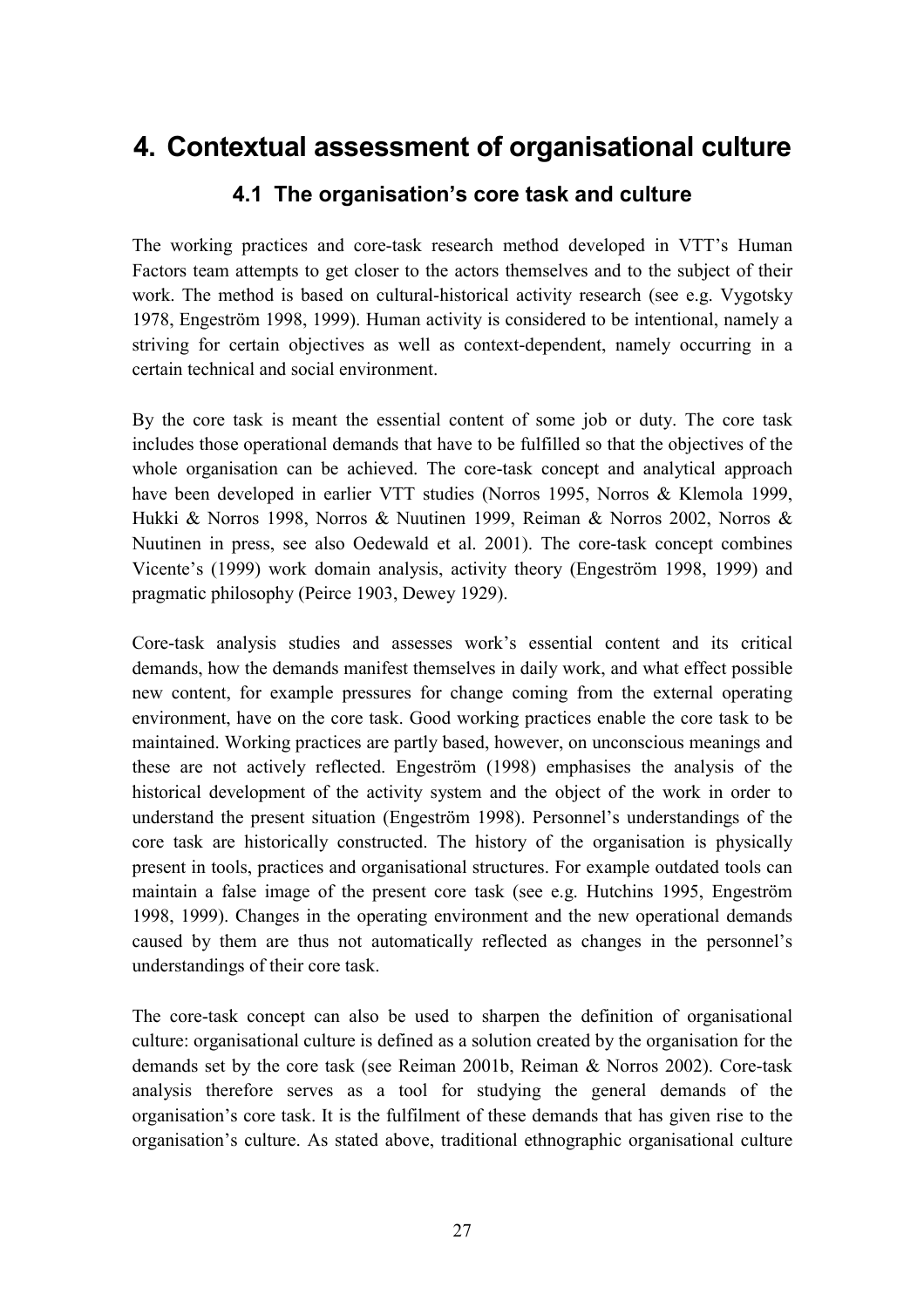research does not take a stand on whether a culture is "good" or "bad", and in so-called evaluative cultural studies the criteria of a good culture are typically general and independent of context. The core-task concept combines the productivity, safety and well-being demands presented by Vicente (1999, see also Section 1.3) and determines the demands set for their fulfilment in each operating environment.

The core task is thus an analytical concept that allows the formulation of criteria for examining activities and assessing the impact of solutions. Core-task analysis facilitates the contextual assessment of culture. Cultural analysis is again needed in order to see retrospectively the significance of working practices unfavourable to the core task and to be able to propose suitable development methods for the culture. A culture's main characteristics are, among other things, such characteristics of the culture that serve internal integration and which no longer serve the core task (or serve it in a different way than was originally intended) because

- a) the core task has changed
- b) some function of the cultural has assumed a ritual form, whereby its original purpose of fulfilling external adaptation changes to serving internal integration.

In addition, a culture may have cultural characteristics that originally served external adaptation and which have remained, even though the core task has changed. These routines can no longer be called into question, even though they have no meaning. An organisation has to be able to abandon working practices and routines that have started to weaken working capacity. These routines may, however, have other functions (e.g. ritual planning meetings that maintain internal morale by assuring that the situation is under control). For this reason, changing them without clarifying their significance may be detrimental in terms of the organisation's overall operations.

### **4.2 Basic concepts of research methodology**

The VTT's Human Factors team has developed the Contextual Assessment of Organisational Culture (CAOC) methodology (see Reiman 2001a, 2001b, Reiman & Norros 2001, 2002). The methodology combines organisational culture concepts (Schein 1992, Weick 1995) with core-task analysis and strives by this means to determine on a case-by-case basis those criteria by which the culture of the organisation in question can be assessed. The demand model created by core-task analysis acts as a point of comparison when examining the key features of a culture. Thus one is able to distinguish characteristics that serve the core task of the culture from other characteristics of the culture and to assess the impact of different changes on the organisation's effectiveness. Working practices are built on meanings (Norros in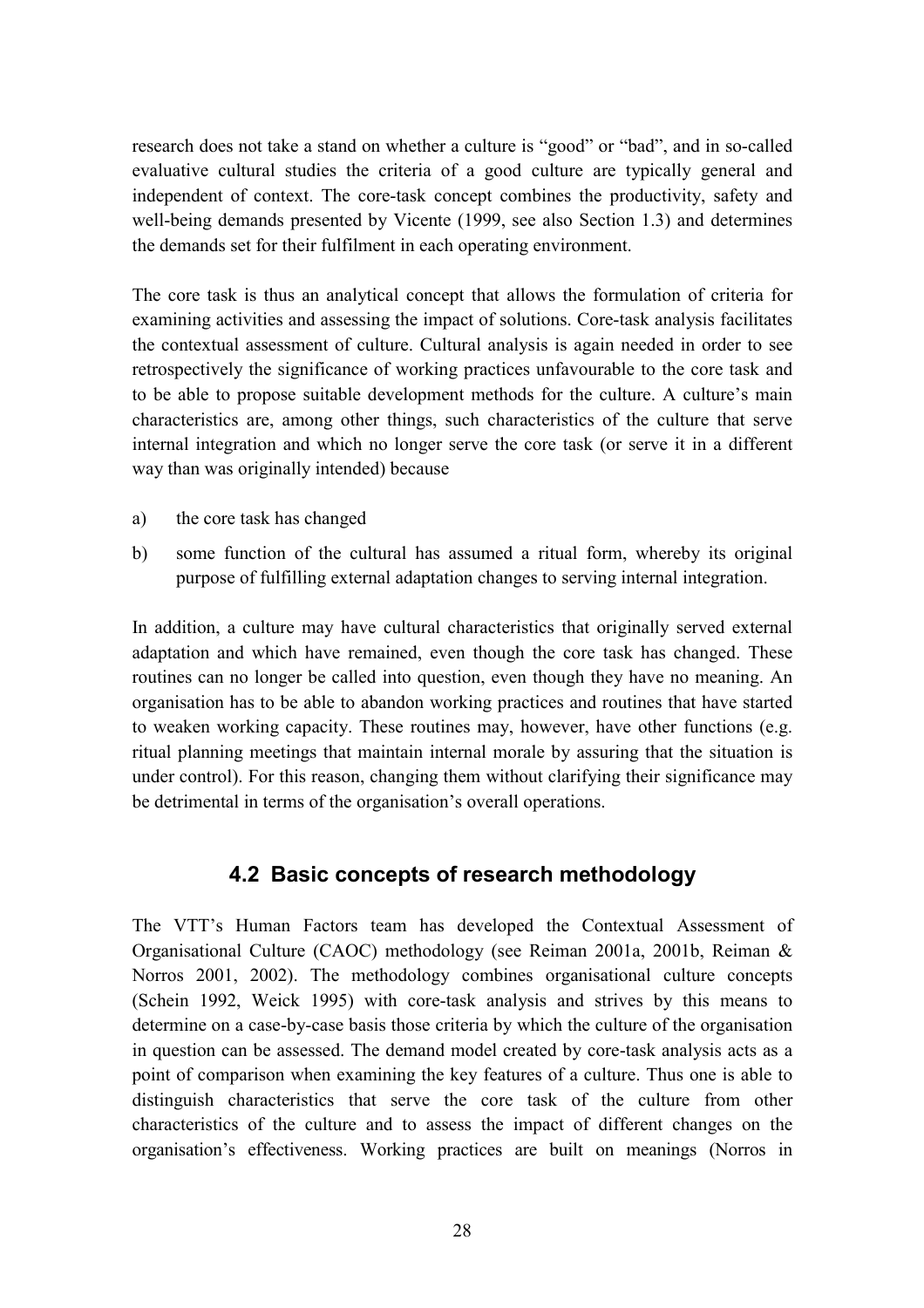preparation). Owing to this, it is difficult to change working practices before clarifying their meanings and the dynamics connected with their formation. Core-task analysis combined with cultural research offers personnel an opportunity to see their work and their whole organisation in a new light. They create new meanings and shape the old ones.

Figure 3 presents the key concepts of the methodology. The group that founds the organisation defines its core task. This definition is influenced by the field in which it operates. The definition of the core task sets the boundaries within whose framework the group begins to build a common culture. The culture is the solution formulated by the group for the demands set by the core task, in order to survive in the operating environment. In the figure, the environment and the company (the culture) have been separated for the sake of clarity, even though the system in question is a highly interactive one.



*Figure 3. Core concepts and the relationships between them.*

According to Figure 3 the objective of the research is simultaneously to determine the companyís core task at a given time, taking into account the demands of the environment, and to map out the key characteristics of the culture, utilising both quantitative and qualitative methods. The defined core task can be compared with the culture's key characteristics and in this way their relevance in fulfilling the demands of the core task can be assessed.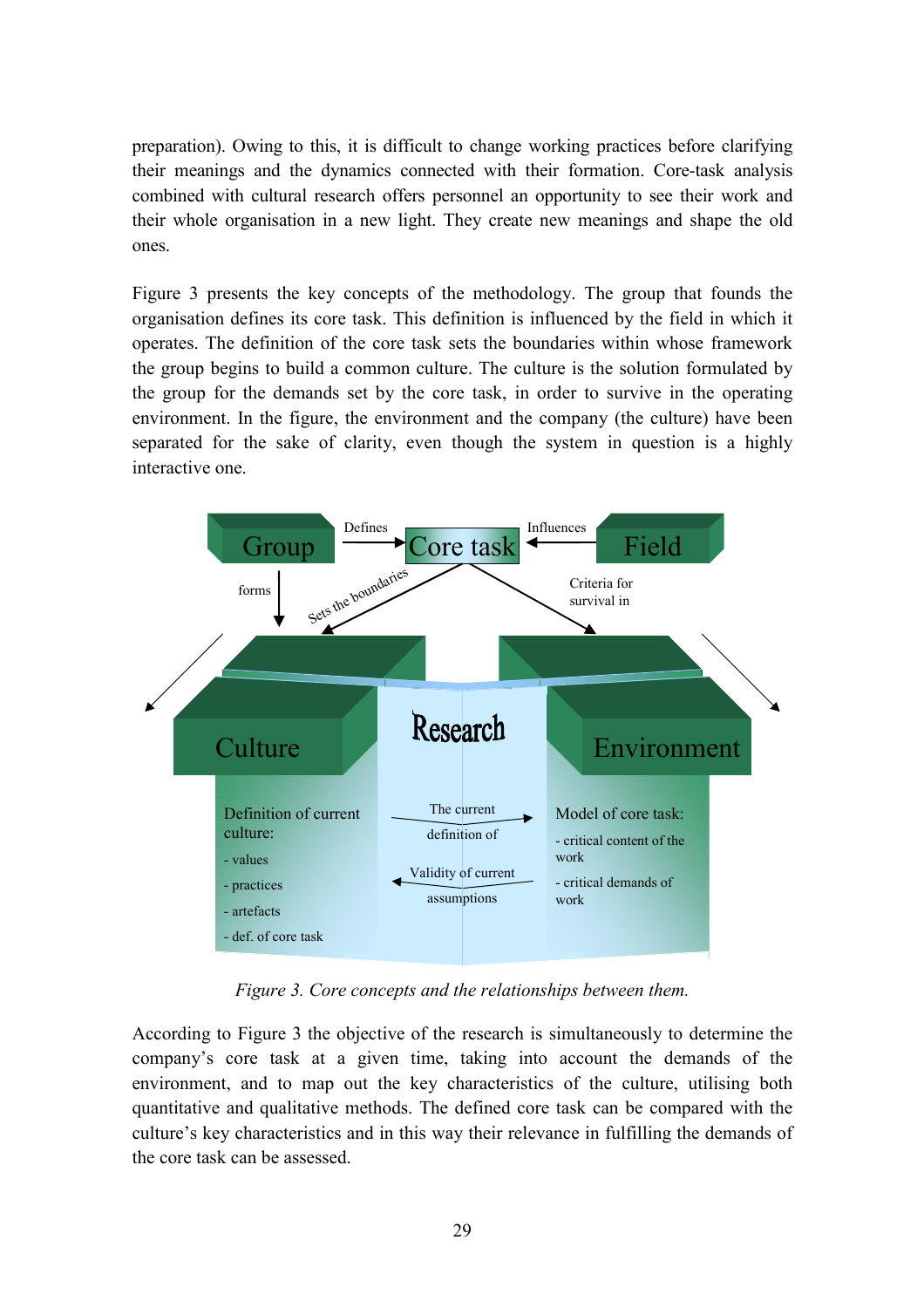## **4.3 Practical application of the methodology**

The following data acquisition methods are used in implementing a research and development project according to the methodology:

- document analysis
- group working
- interviews of representatives of the organisation's different levels
- organisational culture questionnaire
- observation of activities
- activity development seminars

Familiarisation with the organisation begins with an analysis of key documents and interviews at the supervisor level. Document analysis gives a picture of the main recorded artefacts, such as the organisational structure, the organisation of duties and espoused values. Supervisor interviews are used to obtain a picture of those practical problems that they hope the research will solve.

For core-task analysis an outline is needed of the characteristic features that influence work activity, the objectives of the work and the available resources. Core-task analyses have been performed by VTT in different contexts. The analytical method and the data acquisition methods have varied according to the subject area. In earlier studies in which the core-task concept has been utilised (see e.g. Norros & Klemola 1999, Hukki & Norros 1998, Norros & Nuutinen 1999), the perspective has often been the nature of an individual's (e.g. nuclear power plant controller, anaesthetist) expertise and daily working practices. The core-task concept has been used in these cases differently than in cultural research. In cultural research the objective is the determination of the core task at the level of the organisation's operational groups. The focus shifts away from the modelling of actual situations to the modelling of the general conditions of activity e.g. through group working and interviews. In earlier studies, both of these have been done. In terms of operational development it is, however, important to examine working practices as communal phenomena.

Group working with the company's experts is applied to the modelling of the core task and to formulating and testing hypotheses relating to culture. Further objectives of group working are the creation of common (researcher / subject area expert) concepts as well as, at the analysis stage, the testing of observations made by the researchers and the search for interpretations. In the working group, the interpretations proposed for observations tell about the underlying assumptions. Group working is also an important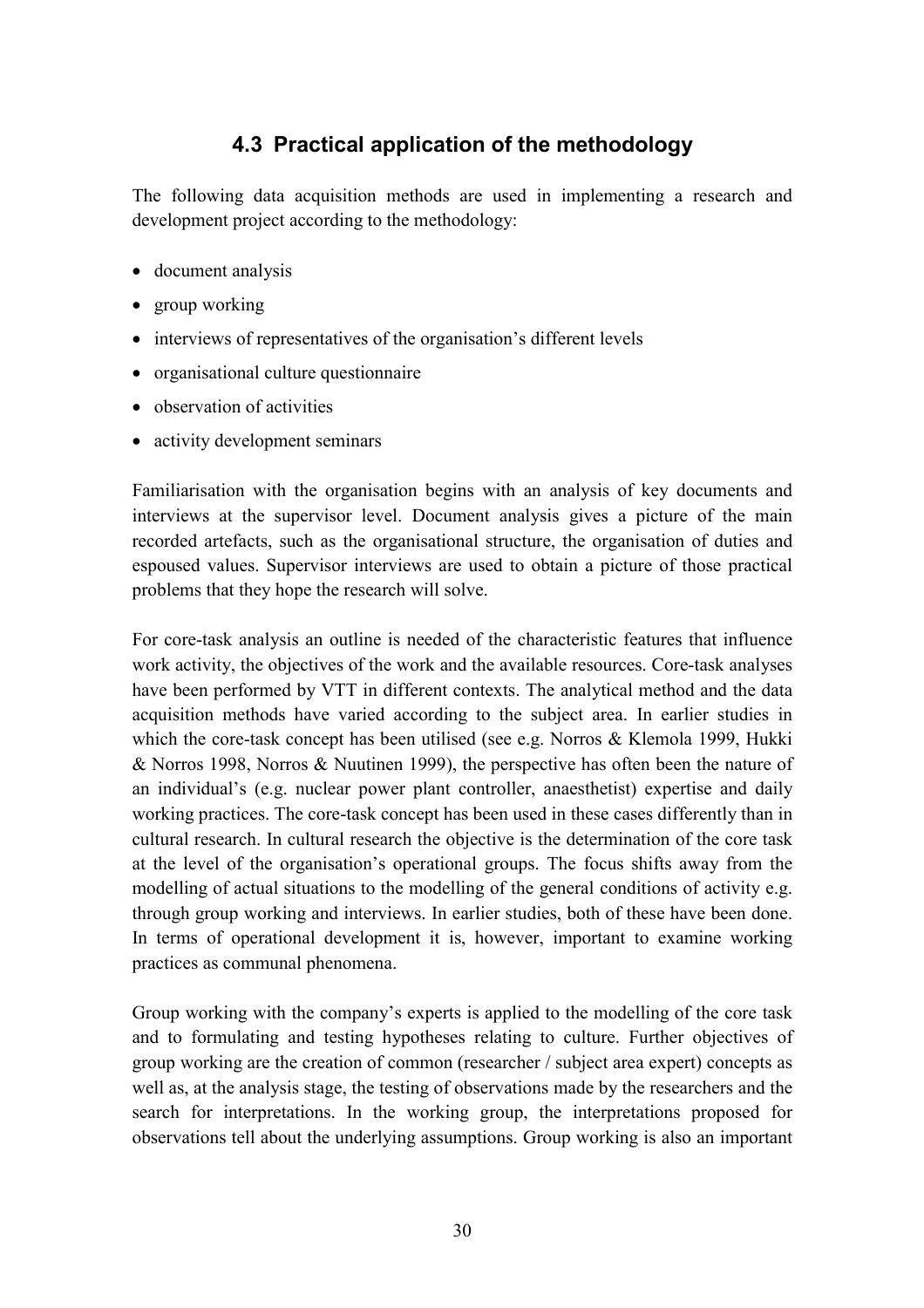part of the method's practical contribution to the company; it strives to offer personnel the tools to continue reflecting on the core task and working practices also in the future.

Interviews serve many different purposes in the cultural assessment process. Firstly, the interviewing of individuals working at different organisational levels and posts gives researchers an understanding of different job descriptions, language and concepts. In this respect the interviewees are informants. Secondly, semi-structured interviews are used to obtain systematically gathered views, which are needed, for example, to form a cumulative view in the modelling of the core task. Thirdly, interviews provide an opportunity for material-oriented theming, which can be utilised at different stages. When preparing a questionnaire, one can consider, for example, how themes often emphasised in the interviews would appear in values and practices measured by the questionnaire and what they tell about the demands of the core task. Interview material can also be classified into types to find differences in answers relating to certain questions and themes. Themes and types can be used to formulate hypotheses and to guide the analysis of questionnaire material. Interviews also enable the interpretation of statistical links found in the content of the questionnaire material. They give them meaning, for example, in respect of the connection in which a matter has been brought up, what kind of emotional charge is connected with it and whether the matter as been brought up spontaneously or through questioning. Interviews also make statistical results more concrete by providing examples of the phenomena in question.

The purpose of an organisational culture questionnaire is to produce a comprehensive picture of the prevailing values in an organisation and of the views of the personnel (e.g. about the significance of their own work, the feedback they receive, and their opportunities to influence the content and quality of their work). A questionnaire is also the element that measures the demands of the core task, and this element can be tailored for each company in turn on the basis of, for example, group working (see e.g. Reiman & Oedewald in preparation).

Observing an organisation's activities gives a more detailed picture of work demands and observations of the expression of culture in everyday work. The observation of activities focuses on a limited number of tasks and the objective may be, based on the results of earlier stages of the research and observation, to present development proposals and to test their effectiveness in the tasks in question. By observing activities it is also possible to find new kinds of core-task demands which it was not possible to uncover by conceptual modelling owing to their situation-specific or self-evident nature (see e.g. Norros & Nuutinen 1999, Norros & Klemola 1999, Reiman & Norros 2002, Norros & Nuutinen accepted for publication).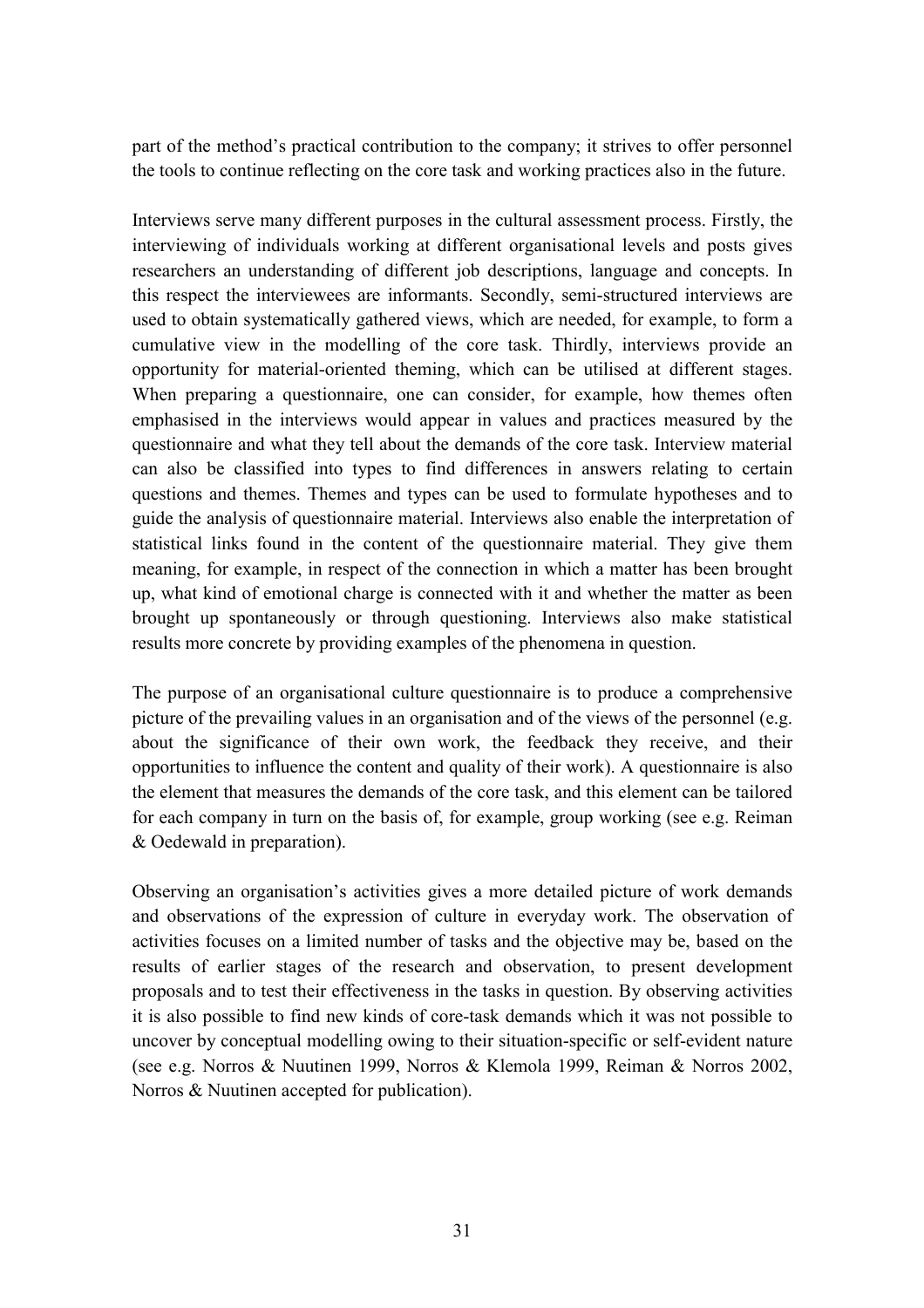# **5. Summary**

This report examined the assessment and development of organisational culture in complex organisations. It covers definitions of organisational culture and safety culture, and the research that has been conducted. The definition of organisational culture (Schein 1992) was adjusted with the aid of the core-task concept. Organisational culture was defined as a solution created by an organisation for the demands set by the core task (see Reiman 2001b, Reiman & Norros 2002).

The development of an organisation's operations requires an understanding of the overall dynamics (culture) of the organisation's activities, but also an assessment of the impact of culture on operational efficiency. However, no universal criteria of organisations' operational efficiency exist. They must be determined on a case-by-case basis. Only then can a position be taken on the appropriateness of the culture.

The methodology proposed in the report uses both qualitative and quantitative methods. Determining the culture prevailing in a company at some moment in time requires the study of the company's values, practices, artefacts and of the core task defined by them. By comparing these elements an attempt is made to clarify the underlying assumptions prevailing in a company. Core-task analysis, on the other hand, helps to determine the main content of work and the critical demands it sets for working practices. These are not independent stages; they happen in parallel, exploiting the same research methods.

The research requires close cooperation with target groups and covers both the practical problems and the resulting research problems which one strives to resolve. One aim is to commit personnel to ponder and reflect on their own work and in this way to reduce opposition to change and to create the conditions for the continuation of internal development work also after the research is completed. Operational development seminars organised during the research deepen the researchers' picture of the culture and act at the same time as a practical channel for operational development and as a chance for personnel to exert their influence.

The Contextual Assessment of Organisational Culture (CAOC) methodology has been developed particularly for application in improving the efficiency of complex organisations and communities of practice (see Lave & Wenger 1991), in other words to improve productivity, safety and well-being (see Vicente 1999). The methodology has been applied, among other things, in developing regulatory culture and maintenance activities. Separate reports have been written about these case studies and these go through in more detail the application of the methodology applied in the cases in question (see Reiman & Norros 2002, Reiman & Oedewald in preparation). The purpose of this report was to present the general basis of the methodology and its relationship to other organisational research and development.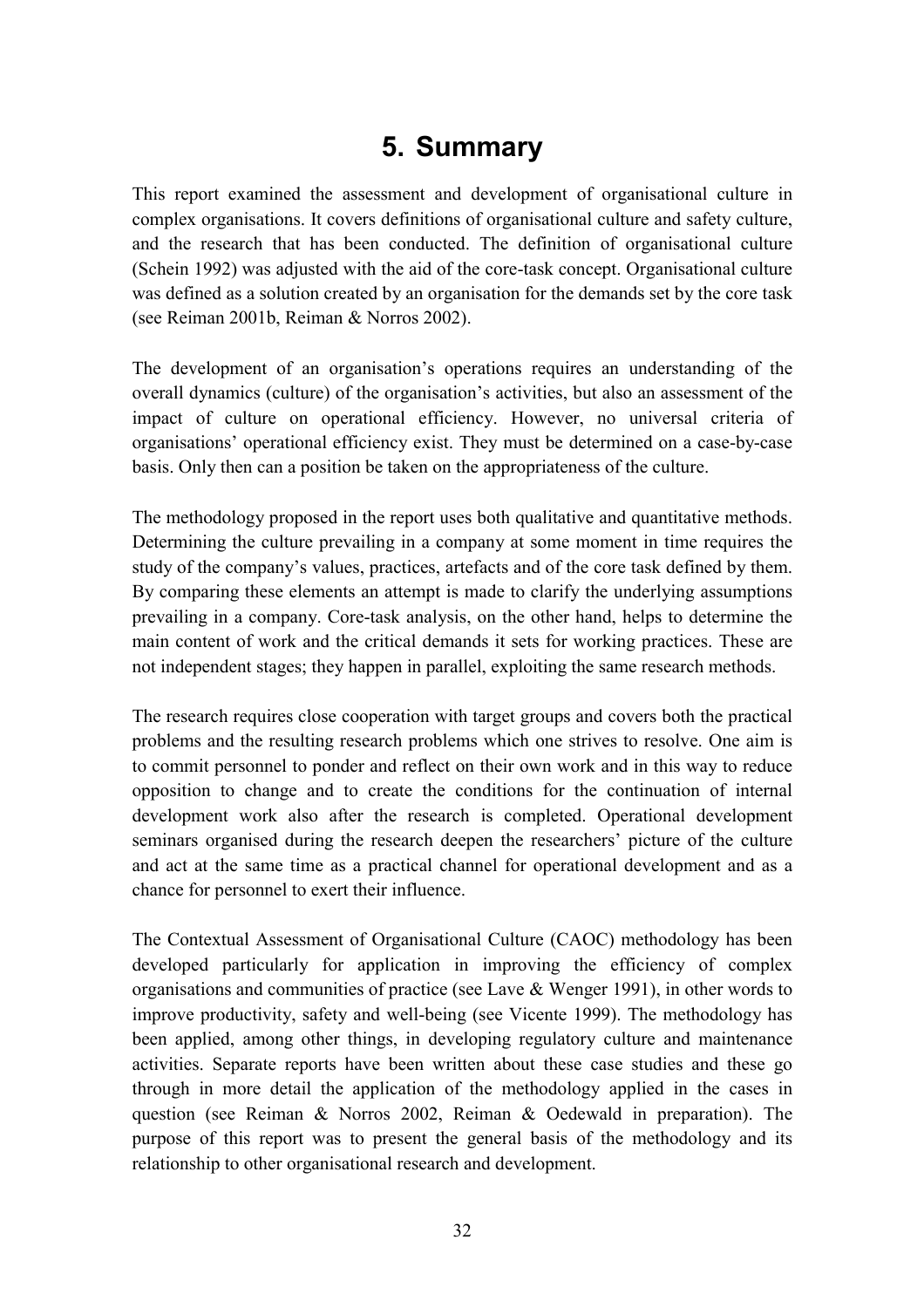# **References**

ACSNI. (1993). Organising for Safety. Health and Safety Commission. Advisory Committee on the Safety of Nuclear Installations (ACSNI). HMSO, London.

Alasuutari, P. (1994). Laadullinen tutkimus. Tampere: Vastapaino. [In Finnish]

Alvesson, M. & Berg, P.O. (1992). Corporate Culture and Organizational Symbolism. Berlin: Walter de Gruyter.

Burrell, G. & Morgan, G. (1979). Sociological Paradigms and Organizational Analysis. London: Heinemann.

Cameron, K.S. & Quinn, R.E. (1999). Diagnosing and Changing Organisational Culture: Based on the Competing Values Framework. Massachusetts: Addison-Wesley.

Collins, D. (1998). Organizational Change: Sociological Perspectives. London: Routledge.

Cooper, D. (1998). Improving Safety Culture. A Practical Guide. Chichester: John Wiley & Sons.

Cox, S.J. & Cheyne, A.J.T. (2000). Assessing Safety Culture in Offshore Environments. Safety Science 34, 111-129.

Cox, S. & Flin, R. (1998). Safety Culture: Philosopher's Stone or Man of Straw? Work and Stress, Vol. 12, No. 3, 189–201.

Deal, T. & Kennedy, A. (1982). Corporate Cultures. Harmondsworth: Penguin Books.

Denison, D. (1990). Corporate Culture and Organizational Effectiveness. New York: John Wiley.

Dewey, J. (1929/1999). The Quest for Certainty. A Study of the Relation of Knowledge and Action. Finnish translation. Helsinki: Gaudeamus.

Engeström, Y. (1998). Kehittävä työntutkimus. Perusteita, tuloksia ja haasteita. Helsinki: Edita. [In Finnish]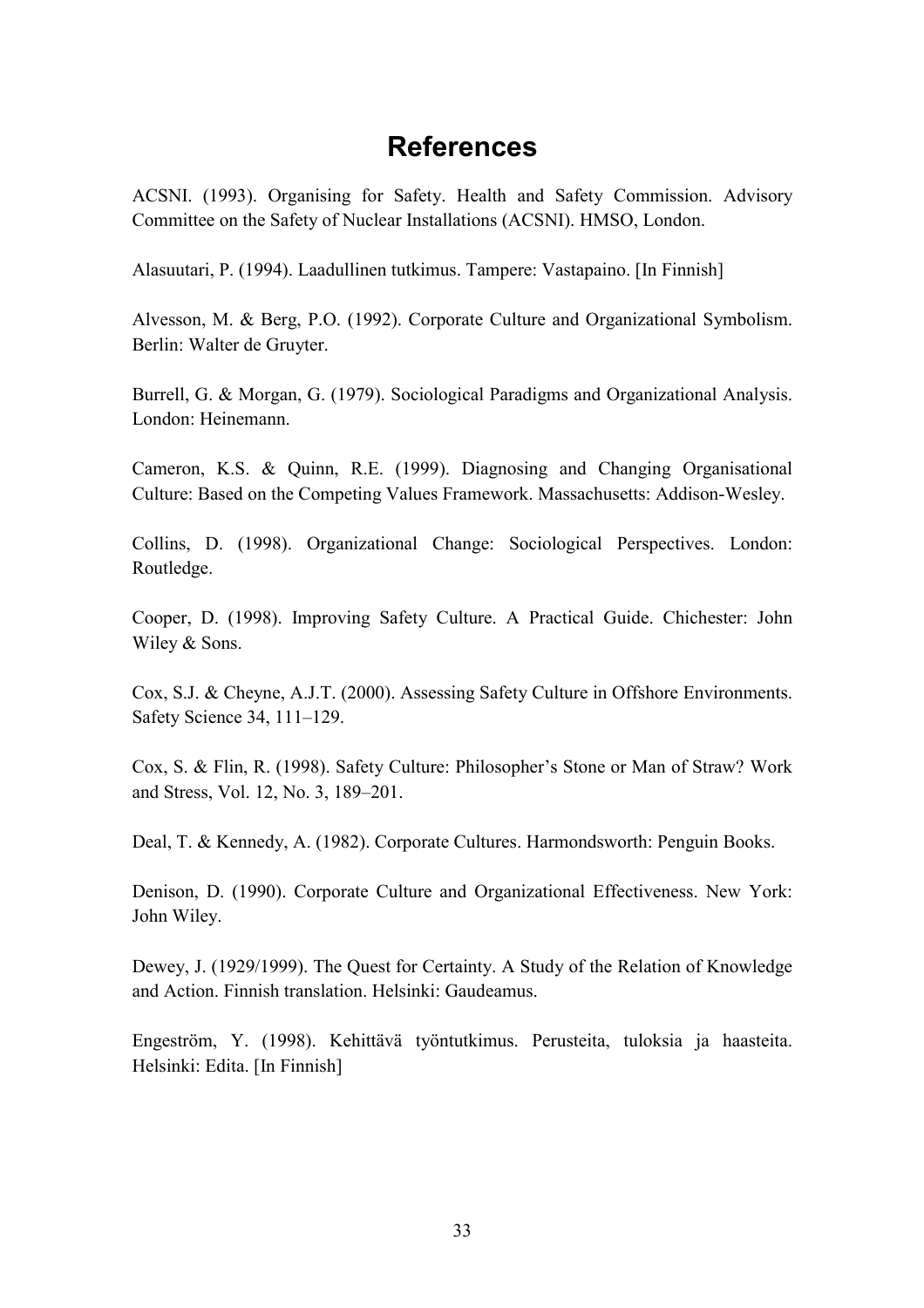Engeström, Y. (1999). Activity Theory and Individual and Social Transformation. In: Engeström, Y., Miettinen, R. & Punamäki, R-L. (eds.). Perspectives in Activity Theory. Cambridge: Cambridge University Press.

Flin, R., Mearns, K., O'Connor, P. & Bryden, R. (2000). Measuring Safety Climate: Identifying the Common Features. Safety Science 34, 177–192.

Gagliardi, P. (1986). The Creation and Change of Organizational Cultures: A Conceptual Framework. Organization Studies 7/2, 117-134.

Giddens, A. (1984). The Constitution of Society: Outline of the Theory of Structure. Berkeley, CA: University of California Press.

Glendon, A.I. & Stanton, N.A. (2000). Perspectives on Safety Culture. Safety Science 34, 193-214.

Goffman, E. (1959). The Presentation of Self in Everyday Life. New York: Doubleday.

Grote, G. & Künzler, C. (2000). Diagnosis of Safety Culture in Safety Management Audits. Safety Science 34, 131–150.

Guldenmund, F.W. (2000). The Nature of Safety Culture: a Review of Theory and Research. Safety Science 34, 215–257.

Hammar, L., Wahlström, B. & Kettunen, J. (2000). Syn på säkerhetskultur vid svenska och finska kärnkraftverk. NKS-14. [in Swedish]

Harrison, C. (1996). Safety Culture. In: Van Steen, J. (ed.). Safety Performance Measurement. Iso-Britannia, Institution of Chemical Engineers.

Hatch, M.J. (1993). The Dynamics of Organizational Culture. Academy of Management Review, Vol. 18, No. 4, pp. 657–693.

Helkama, K., Myllyniemi, R. & Liebkind, K. (1998). Johdatus sosiaalipsykologiaan. Helsinki: Edita. [In Finnish]

Henttonen, T. (2000). Turvallisuuden mittaaminen. TUKES-julkaisu 7/2000. Turvatekniikan keskus, Helsinki. [In Finnish]

Hogg, M.A. & Abrams, D. (1988). Social Identifications. A Social Psychology of Intergroup relations and Group Processes. London: Routledge.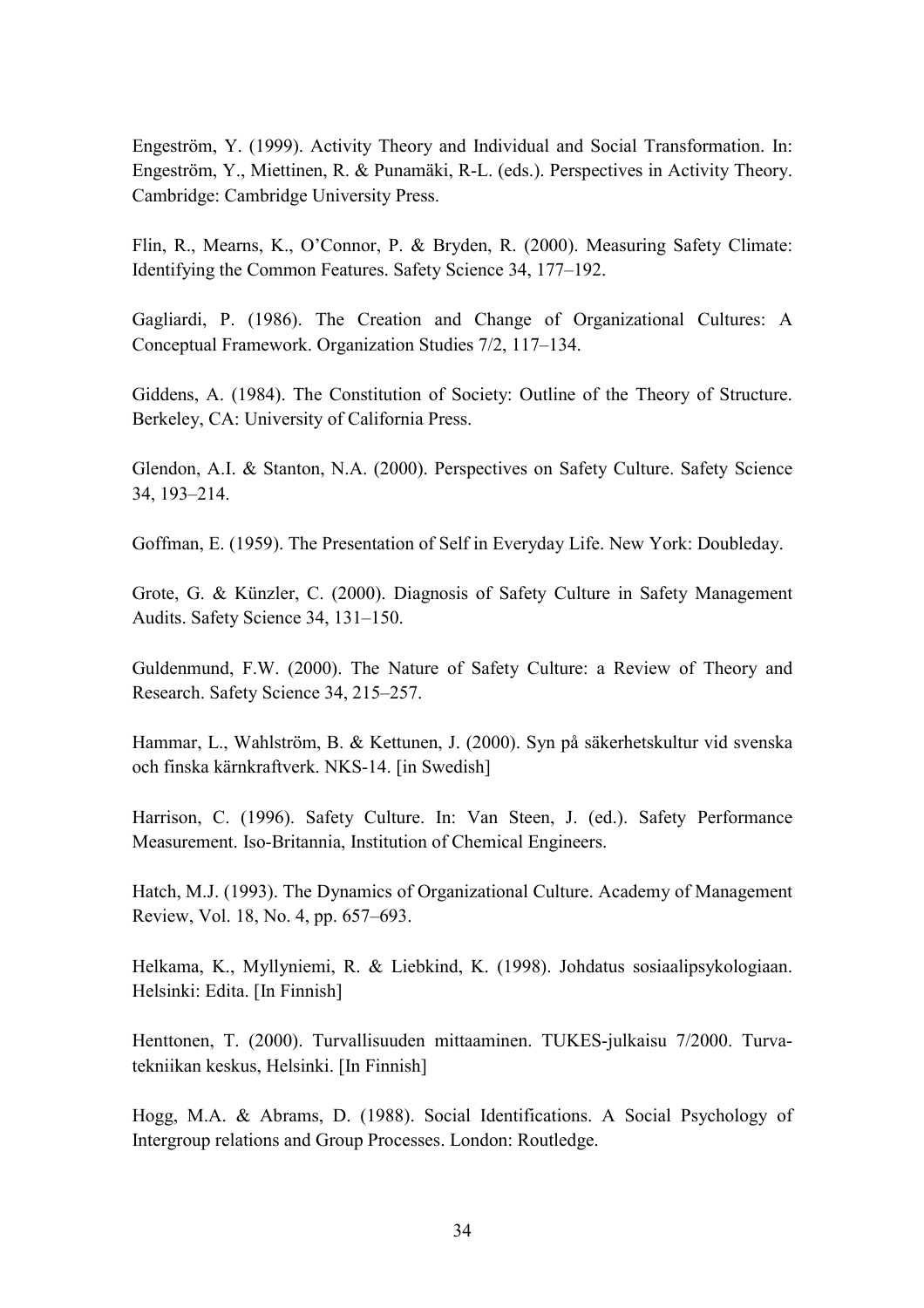HSE, (1997). Successful Health and Safety Management. Health and Safety Executive. London, HMSO.

Hukki, K. & Norros, L. (1998). Subject-Centered and Systemic Conceptualization as a Tool of Simulator Training. Le Travail Humain, 313–331.

Hutchins, E. (1995). Cognition in the Wild. Massachusetts: MIT press.

IAEA, Safety Series No. 75-INSAG-4. (1991). Safety Culture. Vienna: International Atomic Energy Agency.

IAEA, TECDOC-743. (1994). ASCOT Guidelines. Guidelines for Organizational Self-Assessment of Safety Culture and for Reviews by the Assessment of Safety Culture in Organizations Team. Vienna: International Atomic Energy Agency.

IAEA, TECDOC-860. (1996). ASCOT Guidelines. Revised 1996 Edition. Guidelines for Organizational Self-Assessment of Safety Culture and for Reviews by the Assessment of Safety Culture in Organizations Team. Vienna: International Atomic Energy Agency.

IAEA, Safety Report. (1997a). Examples of Safety Culture Practices. Vienna: International Atomic Energy Agency.

IAEA, TECDOC-942. (1997b). Organizational Factors Influencing Human Performance in Nuclear Power Plants. Vienna: International Atomic Energy Agency.

IAEA, TECDOC-954. (1997c). Procedures for Self-Assessment of Operational Safety. Vienna: International Atomic Energy Agency.

IAEA, Safety Report. (1998). Developing Safety Culture. Practical Suggestions to Assist Progress. Vienna: International Atomic Energy Agency.

Ignatov, M. (1999). Implicit social norms in reactor control rooms. In: Misumi, J., Wilpert, B. & Miller, R. (eds.). Nuclear Safety: A Human Factors Perspective. London: Taylor & Francis.

Jacobs, R. & Haber, S. (1994). Organizational processes and nuclear power plant safety. Reliability Engineering and Systems Safety 45, 75–83.

Juuti, P. (1997). Yrityskulttuurin murros. Tampere: Tammer-Paino. [In Finnish]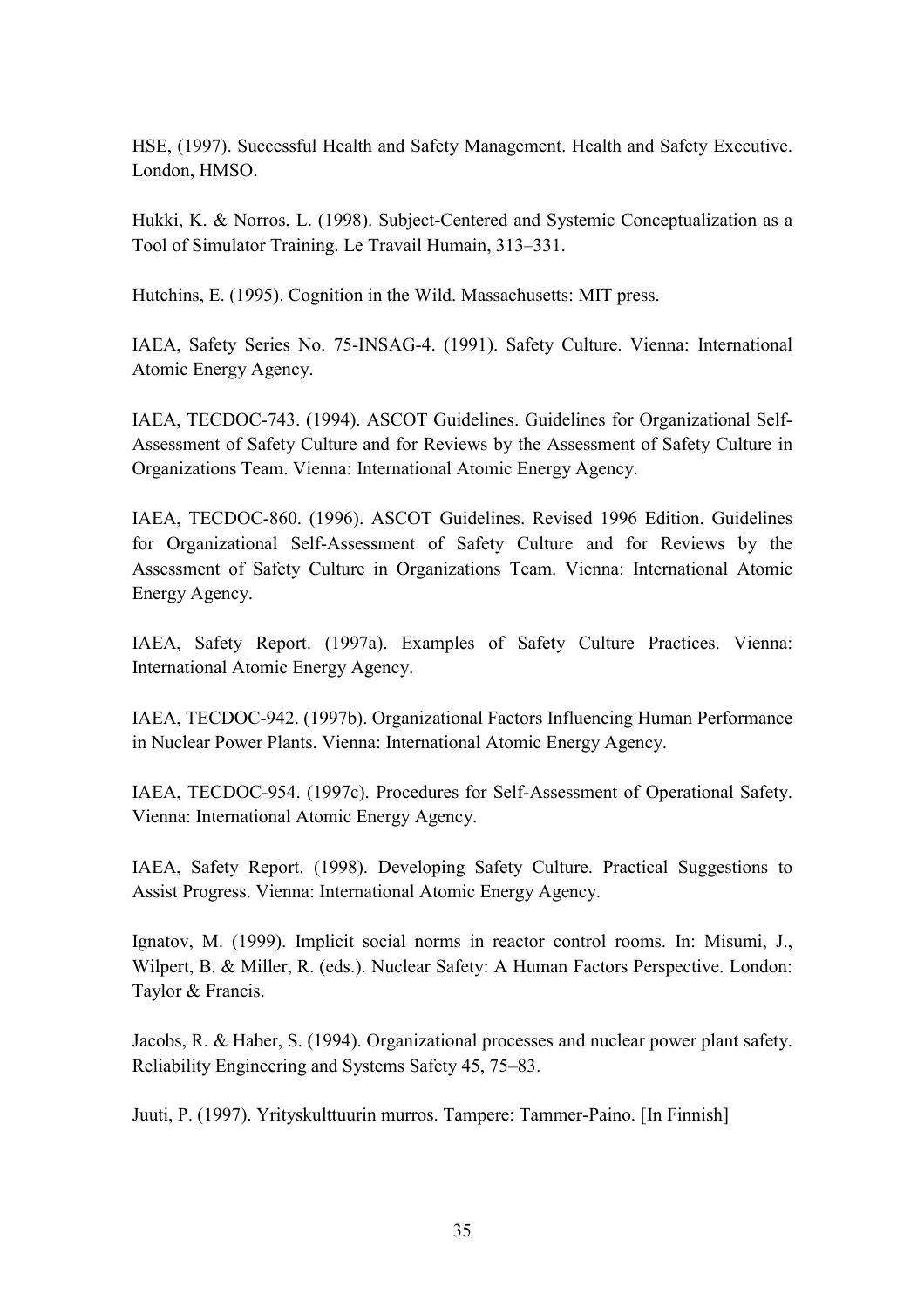KSA. Swiss Federal Nuclear Safety Commission. (1997). Safety Culture in a Nuclear Ins-tal-la-tion. Reflections on its Assesment and Promotion. KSA 7/75E Wurenlingen.

Kunda, G. (1992). Engineering Culture: Control and Commitment in a High-Tech Corporation. Philadelphia: Temple University Press.

Lave, J. & Wenger, E. (1991). Situated learning, legitimate peripheral participation. New York: Cambridge University Press.

Lee, T. (1997). Assessing and Improving the Health of a Safety Culture. IEEE Sixth Conference on Human Factors and Power Plants. Orlando, Florida. June 8-12,1997.

Lee, T. (1998). Assessment of Safety Culture at a Nuclear Reprocessing Plant. Work & Stress, Vol. 12, No. 3, pp. 217–237.

Levi, D. (2001). Group Dynamics for Teams. Thousand Oaks: Sage.

Lewin, K. (1947). Group Decision and Social Change. In: T. Newcomb & E. Hartley (eds.). Readings in Social Psychology. New York: Holt, Rinehart & Winston. Pp. 330– 344.

McDonald, N., Corrigan, S., Daly, C. & Cromie, S. (2000). Safety Management Systems and Safety Culture in Aircraft Maintenance Organisations. Safety Science 34,  $151 - 176.$ 

Moran, E.T. & Volkwein, J.F. (1992). The Cultural Approach to the Formation of Organizational Climate. Human Relations, Vol. 25, No. 1, pp. 19–47.

Norros, L. (1995). An orientation-based approach to expertise. In: Hoc, J.-M., Cacciabue, P.C. & Hollnagel, E. (Eds.). Expertise and technology: Cognition and human-computer cooperation. Hilsdale, NJ: Lawrence Erlbaum Associates. Pp. 141– 164.

Norros, L. (in preparation). Acting under uncertainty. Book manuscript.

Norros, L., Hukki, K., Haapio, A. & Hellevaara, M. (1998). Päätöksenteko komentosillalla luotsaustilanteessa. VTT Julkaisuja – Publikationer 833. Espoo: Valtion teknillinen tutkimuskeskus. [In Finnish]

Norros, L. & Klemola, U.-M. (1999). Methodological considerations in analyzing anaesthetists' habit of action. Ergonomics, Vol. 42, No. 11, pp. 1521–1530.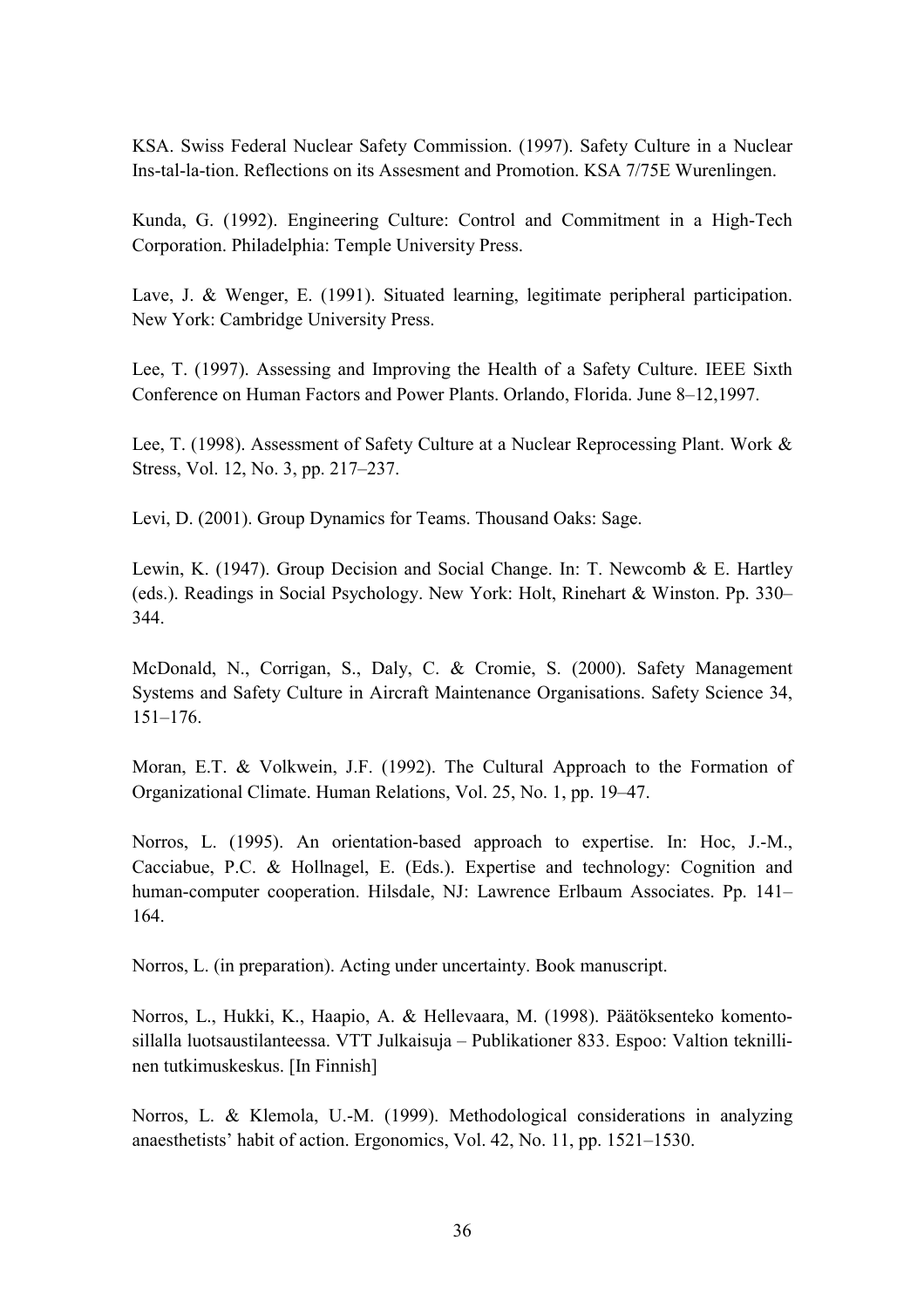Norros, L. & Nuutinen, M. (1999). Development of an approach to analysis of air traffic controllers' working practices. Human Error, Safety and System Development. Liege, BE, 7-8 June 1999. 23 p.

Norros, L. & Nuutinen, M. (in press). The core-task concept as a tool to analyse working practices. In: Borham, N., Samurcay, R. & Fischer, M. (eds.). Work Process Knowledge. Francis & Taylor.

NRC. (1998). Nuclear Regulatory Commission. Office of the Inspector General. NRC Safety Culture and Climate Survey. Executive Summary. June 1998. http://www.nrc.gov/NRC/OIG/SURVEY/index.html. 20.7.1998.

Oedewald, P. (2001). Kunnossapidon inhimillisten virheiden seulonta- ja analyysimenettelyn tarkastelua käyttäytymistieteellisestä näkökulmasta. TAU A005. Työraportti. [In Finnish]

Oedewald, P., Reiman, T., Nikkinen, S. & Nuutinen, M. (2001). Inhimilliset tekijät kunnossapidossa. Kirjallisuuskatsaus. TAU B014. Julkinen raportti. [In Finnish]

Ostrom, L., Wilhelmsen, C. & Kaplan, B. (1993). Assessing Safety Culture. Nuclear Safety, 2. April–June.

Ouchi, W.G. (1981). Theory Z: How American Business Can Meet the Japanese Challenge. Reading, MA: Addison-Wesley.

Parker, M. (2000). Organizational Culture and Identity. London: Sage.

Parsons, T. (1951). The Social System. New York: Free Press.

Peirce, C.S. (1903/1998). The Harvard Lectures on Pragmatism. The Essential Peirce. Selected Philosophical writings. Volume 2. Bloomington: Indiana University Press.

Pettigrew, A. (1979). On Studying Organisational Cultures. Administrative Science Quarterly, Vol. 24, No. 4, pp. 570–581.

Quinn, R.E. & Rohrbaugh, J. (1983). A Spatial Model of Effectiveness Criteria: Toward a Competing Values Approach to Organizational Analysis. Management Science, Vol. 29, No. 3, pp. 363–377.

Quinn, R.E. (1988). Beyond Rational Management. San Francisco: Jossey-Bass.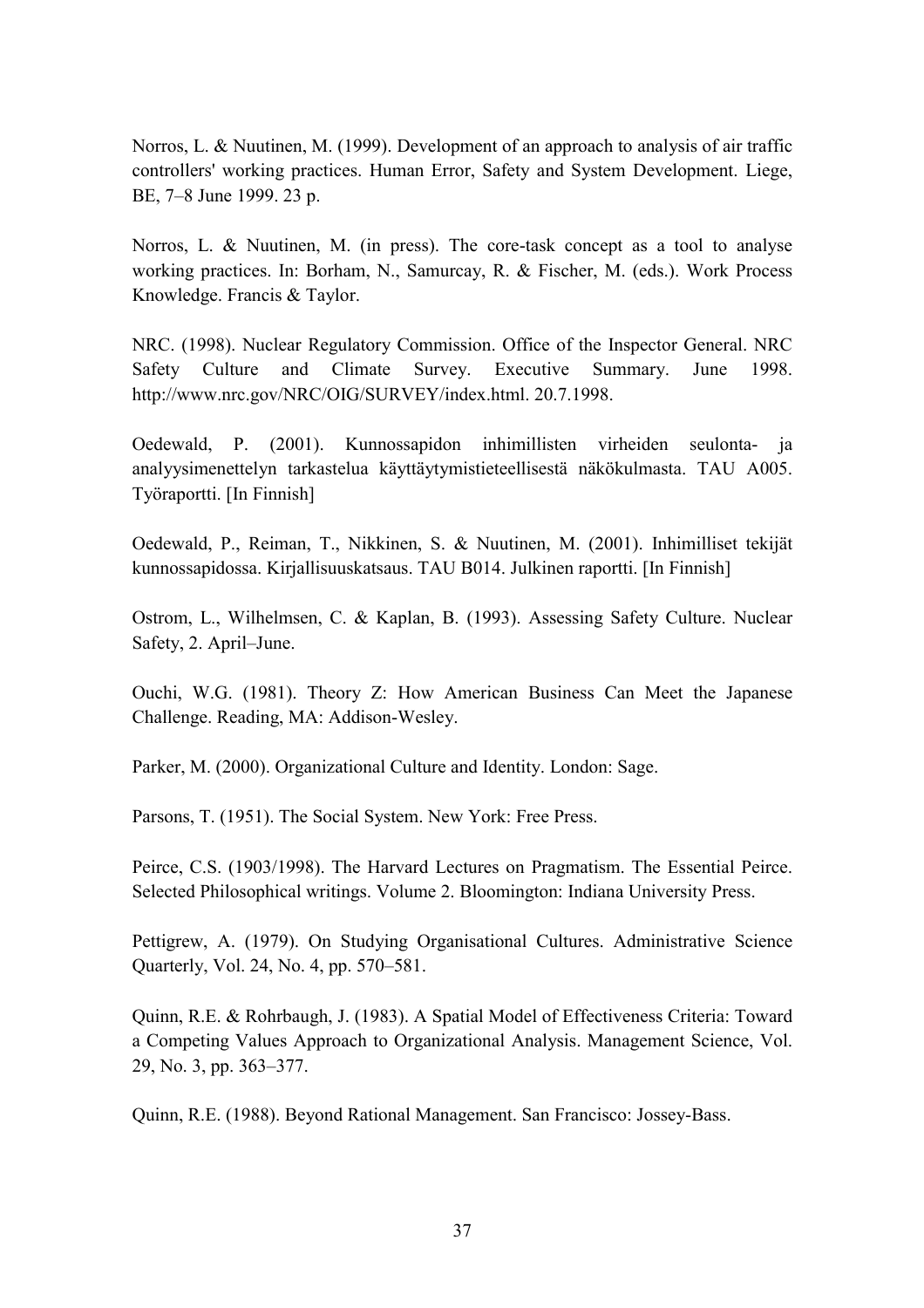Rasmussen, J. (1995). Covering Paradigms of Human Sciences. Swedish Centre for Risk Research and Education, 1995-04-18.

Reason, J. (1993). Managing the Management Risk: New Approaches to Organisational Safety. In: Wilpert, B. & Quale, T. (eds.). Reliability and Safety in Hazardous Work Systems. Hove: Lawrence Erlbaum.

Reason, J. (1997). Managing the Risks of Organizational Accidents. Aldershot: Ashgate.

Reiman, T. (1999). Organisaatiokulttuuri ja turvallisuus – kirjallisuuskatsaus. VTT Tiedotteita – Meddelanden – Research Notes 2009. Espoo: Valtion teknillinen tutkimuskeskus. [In Finnish]

Reiman, T. (2001a). Organisaatiokulttuuri Säteilyturvakeskuksen Ydinvoimalaitosten valvonta -osastolla. VTT Julkaisuja – Publikationer 853. Espoo: Valtion teknillinen tutkimuskeskus. [In Finnish]

Reiman, T. (2001b). Katsaus turvallisuuskulttuurin arviointimenetelmiin ja tehtyihin tutkimuksiin. TAU B013. Julkinen raportti. [In Finnish]

Reiman, T. & Norros, L. (2001). Organisationskulturen inom den finländska Strålsäkerhetscentralens (STUK) avdelning för övervakning av kärnkraftverk. NKS-29. ISBN: 87-7893-080-4. [In Swedish]

Reiman, T. & Norros, L. (2002). Regulatory Culture: Balancing the Different Demands of Regulatory Practice in the Nuclear Industry. In Hale, A.R., Hopkins, A. & Kirwan, B. (eds.). Changing Regulation – Controlling Hazards in Society. Oxford: Pergamon.

Reiman, T. & Oedewald, P. (in preparation). Survey study on maintenance culture.

Rochlin, G.I. (1999). Safe Operation as a Social Construct. Ergonomics, 42 (11), 1549– 1560.

Rousseau, D.M. (1990). Assessing Organisational Culture: The Case for Multiple Methods. In: Schneider, B. (ed.). Organisational Climate and Culture. San Francisco: Jossey-Bass.

Ruuhilehto, K. & Vilppola, K. (2000). Turvallisuuskulttuuri ja turvallisuuden edistäminen yrityksissä. TUKES-julkaisu 1/2000. Turvatekniikan keskus, Helsinki. [In Finnish]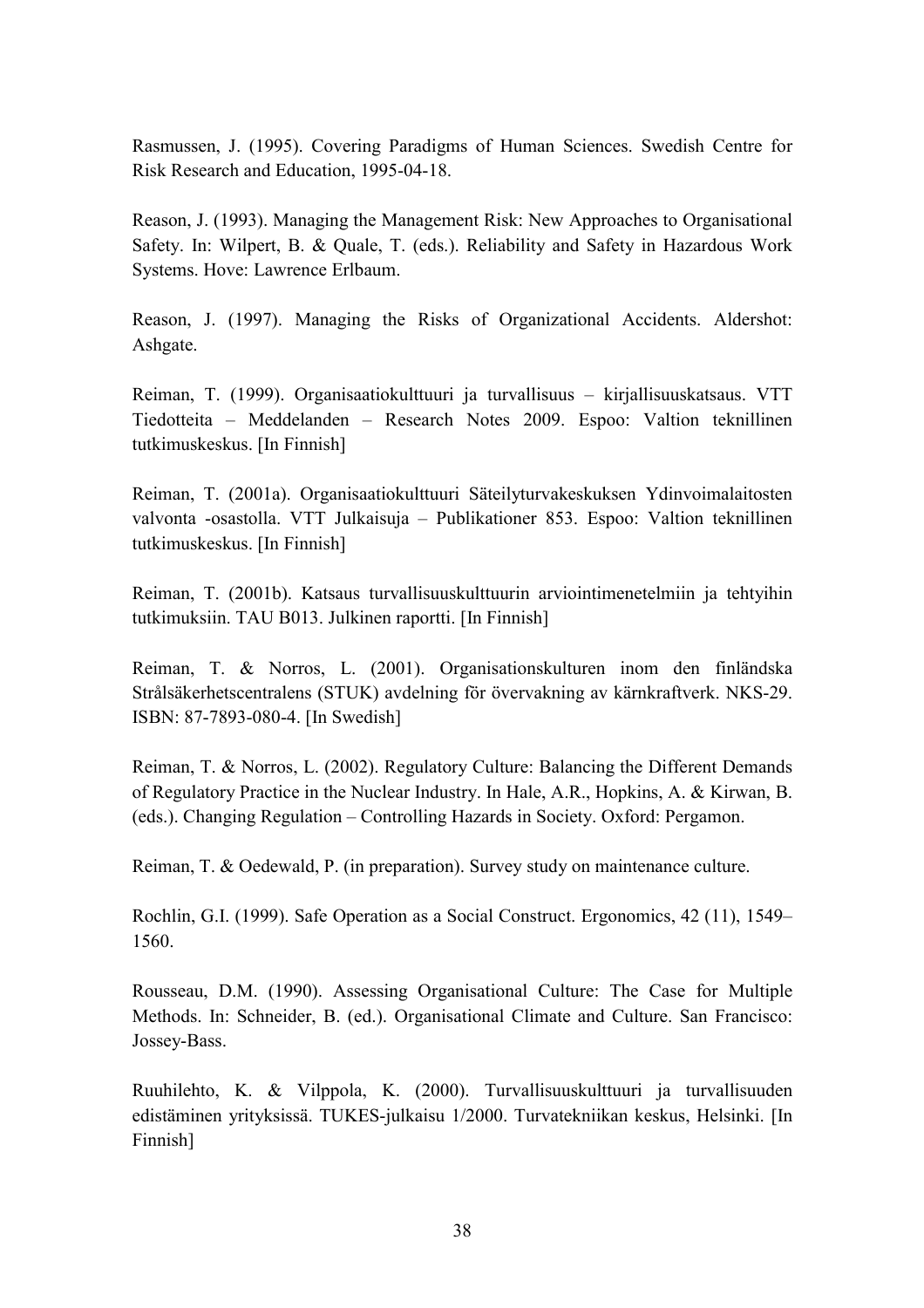Sackmann, S.A. (1991). Uncovering Culture in Organizations. Journal of Applied Behavioral Science, Vol.  $27$ , No.  $3$ , pp.  $295-317$ .

Schein, E.H. (1981). Does Japanese Management Style Have a Message for American Managers? Sloan Management Review, Fall 1981.

Schein, E.H. (1985). Organizational Culture and Leadership. San Francisco: Jossey-Bass.

Schein, E.H. (1992). Organizational Culture and Leadership (2nd ed.). San Francisco: Jossey-Bass.

Schein, E.H. (1999). The Corporate Culture Survival Guide: Sense and Nonsense about Culture Change. San Francisco: Jossey-Bass.

Schumacher, T. (1997). West Coast Camelot. The Rise and Fall of an Organizational Culture. In: Sackmann, S.A. (ed.). Cultural Complexity in Organizations. Inherent Contrasts and Contradictions. Thousand Oaks: Sage.

Smircich, L. (1983). Concepts of Culture and Organizational analysis. Administrative Science Quarterly, 28, 339–358.

Verkasalo, M. (1996). Values – Desired or Desirable. Helsinki: Hakapaino.

Vicente, K. (1999). Cognitive Work Analysis. Toward Safe, Productive, and Healthy Computer-Based Work. LEA, London.

Vygotsky, L.S. (1978). Mind in Society. Cambridge: Harvard University Press.

Weick, K.E. (1987). Organizational Culture as a Source of High Reliability. California Management Review, 2, 133–127.

Weick, K.E. (1993). Sensemaking in organizations: Small Structures with Large Consequences. In Murnigham, J.K. (ed.), Social Psychology in Organizations: Advances in Theory and Research. Englewood Cliffs, NJ: Prentice-Hall.

Weick. K.E. (1995). Sensemaking in Organizations. Thousand Oaks, CA: Sage Publications.

Zohar, D. (1980). Safety Climate in Industrial Organizations: Theoretical and Applied Implications. Journal of Applied Psychology 65, 96–102.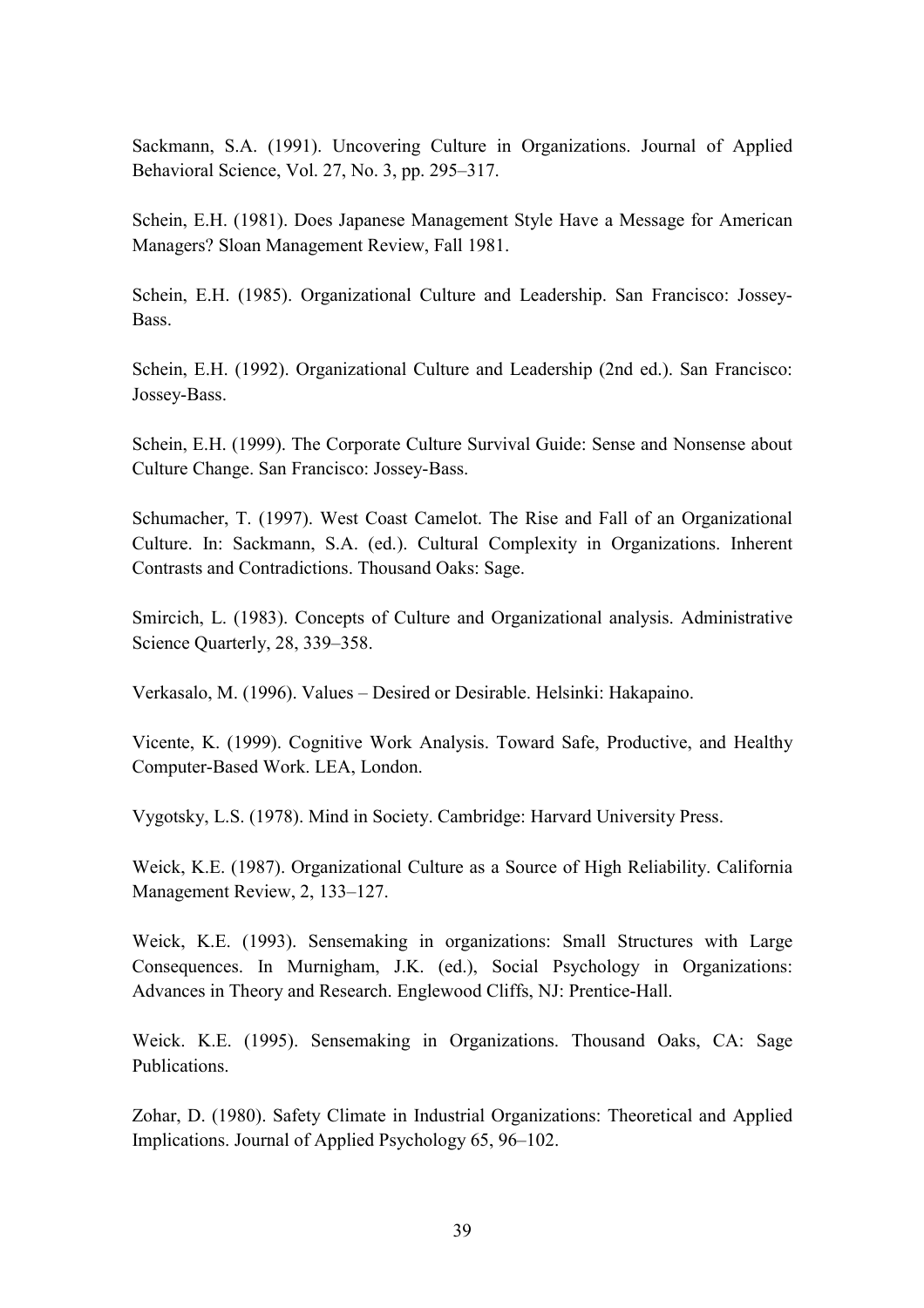#### Published by

Series title, number and report code of publication

Author(s)

Title

Vuorimiehentie 5, P.O.Box 2000, FIN-02044 VTT, Finland Phone internat. +358 9 4561 Fax +358 9 456 4374

VTT Research Notes 2140  $VTT-TIED-2140$ 

Reiman, Teemu & Oedewald, Pia

### **The assessment of organisational culture A methodological study**

#### Abstract

This report examines the assessment and development of organisational culture in complex organisations. It covers definitions of organisational culture and safety culture, and the research that has been conducted. The common definition of organisational culture is adjusted with the aid of the core-task concept. Organisational culture is defined as a solution created by an organisation for the demands set by the core task. The development of an organisation's operations requires an understanding of the overall dynamics (culture) of the organisation's activities, but also an assessment of the impact of culture on operational efficiency. The criteria of organisationsí operational efficiency must be determined on a case-by-case basis. The Contextual Assessment of Organisational Culture (CAOC) methodology proposed in the report uses both qualitative and quantitative methods. Determining the culture prevailing in a company at some moment in time requires the study of the company's values, practices, artefacts and of the core task defined by them. By comparing these elements an attempt is made to clarify the underlying assumptions prevailing in a company. Core-task analysis, on the other hand, helps to determine the main content of work and the critical demands it sets for working practices. The research requires close cooperation with target groups and covers both the practical problems and the resulting research problems which one strives to resolve. One aim is to commit personnel to ponder and reflect on their own work and in this way to reduce opposition to change and to create the conditions for the continuation of internal development work also after the research is completed. Operational development seminars organised during the research deepen the researchers' picture of the culture and act at the same time as a practical channel for operational development and as a chance for personnel to exert their influence. methodology has been developed particularly for application in improving the efficiency of complex organisations and communities of practice, in other words to improve productivity, safety and well-being. The purpose of this report is to present the general basis of the methodology and its relationship to other organisational research and development.

Keywords

organisational culture, safety culture, cultural assessment, nuclear power industry, organisational research Activity unit

VTT Industrial Systems, Tekniikantie 12, P.O.Box 1301, FIN-02044 VTT, Finland

| <b>ISBN</b><br>$951 - 38 - 5893 - 6$ (soft back ed.)<br>951-38-5894-4 (URL: http://www.inf.vtt.fi/pdf/)              | Project number      |                                                                                                                                |            |  |  |  |
|----------------------------------------------------------------------------------------------------------------------|---------------------|--------------------------------------------------------------------------------------------------------------------------------|------------|--|--|--|
| Date<br>May 2002                                                                                                     | Language<br>English | Pages<br>39 p.                                                                                                                 | Price<br>A |  |  |  |
| Name of project<br>NKS/MainCulture                                                                                   |                     | Commissioned by<br>Nordisk Kärnsäkerhetsforskning (NKS)                                                                        |            |  |  |  |
| Series title and ISSN                                                                                                |                     | Sold by                                                                                                                        |            |  |  |  |
| VTT Tiedotteita – Research Notes<br>$1235 - 0605$ (soft back edition)<br>1455-0865 (URL: http://www.inf.vtt.fi/pdf/) |                     | <b>VTT</b> Information Service<br>P.O.Box 2000, FIN-02044 VTT, Finland<br>Phone internat. $+35894564404$<br>Fax $+35894564374$ |            |  |  |  |